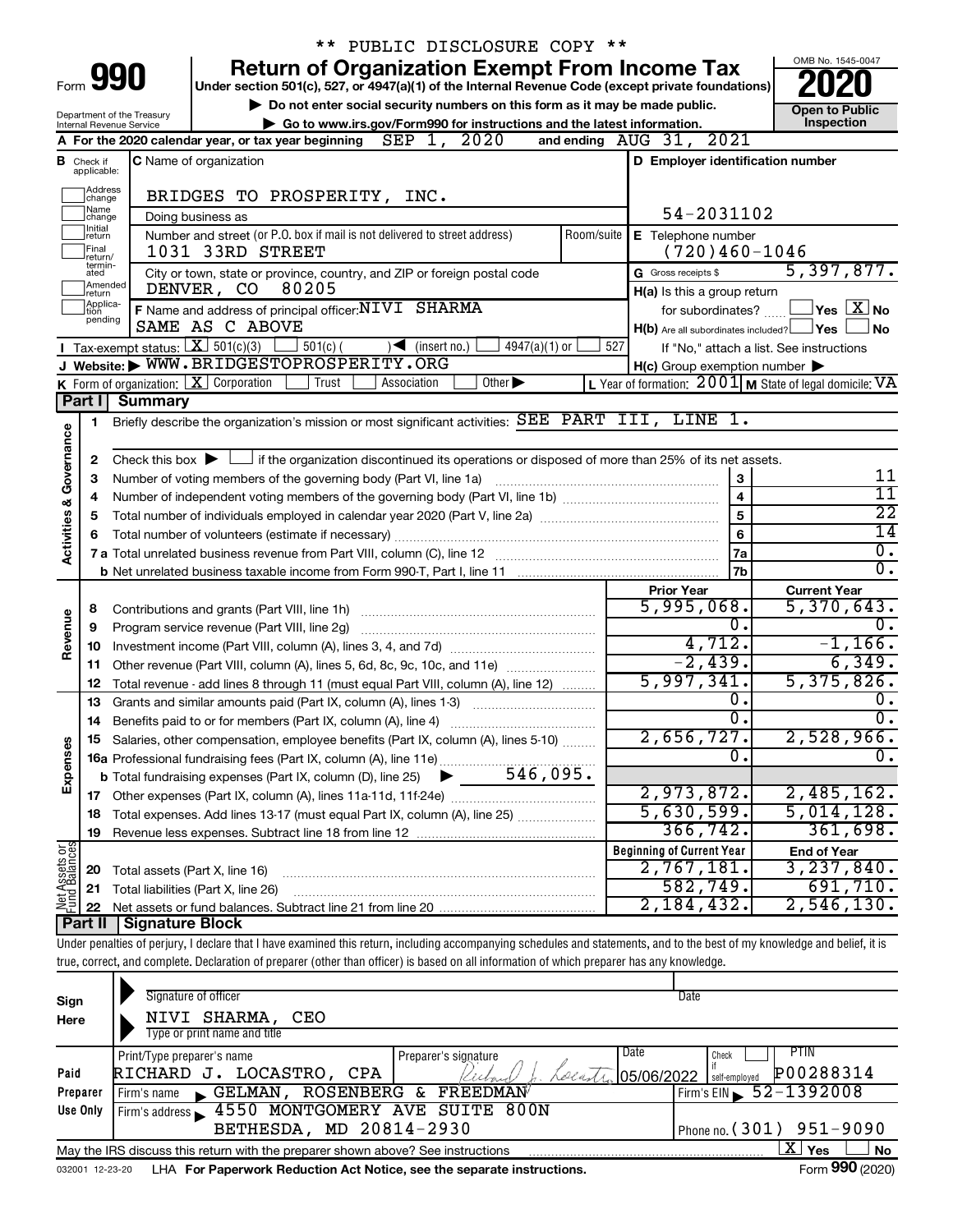|              | 54-2031102<br>BRIDGES TO PROSPERITY, INC.<br>Page 2<br>Form 990 (2020)<br>Part III   Statement of Program Service Accomplishments                                                                                        |
|--------------|--------------------------------------------------------------------------------------------------------------------------------------------------------------------------------------------------------------------------|
|              |                                                                                                                                                                                                                          |
| $\mathbf{1}$ | Briefly describe the organization's mission:                                                                                                                                                                             |
|              | 1 BILLION PEOPLE LIVE IN RURAL ISOLATION, CUT OFF FROM THE CRITICAL                                                                                                                                                      |
|              | SERVICES THEY NEED TO CARE FOR THEIR FAMILIES, ACQUIRE AN EDUCATION,                                                                                                                                                     |
|              | OR EARN STABLE INCOMES. BRIDGES TO PROSPERITY SOLVES THIS ROOT-CAUSE                                                                                                                                                     |
|              | OF POVERTY BY BUILDING BRIDGES TO BETTER LIVES IN RURAL COMMUNITIES.                                                                                                                                                     |
| $\mathbf{2}$ | Did the organization undertake any significant program services during the year which were not listed on the<br>$ {\mathsf Y}\mathsf{es}\ \boxed{{\mathsf X}}$ No                                                        |
|              | prior Form 990 or 990-EZ?                                                                                                                                                                                                |
| 3            | If "Yes," describe these new services on Schedule O.<br>$\overline{\ }$ Yes $\overline{\phantom{a}X}$ No<br>Did the organization cease conducting, or make significant changes in how it conducts, any program services? |
|              | If "Yes," describe these changes on Schedule O.                                                                                                                                                                          |
| 4            | Describe the organization's program service accomplishments for each of its three largest program services, as measured by expenses.                                                                                     |
|              | Section 501(c)(3) and 501(c)(4) organizations are required to report the amount of grants and allocations to others, the total expenses, and                                                                             |
|              | revenue, if any, for each program service reported.                                                                                                                                                                      |
| 4a           | 3,908,377. including grants of \$<br>) (Expenses \$<br>(Code:<br>) (Revenue \$                                                                                                                                           |
|              | 2021 WAS A YEAR OF GROWTH, TRANSITION, AND SUCCESS. SIGNIFICANTLY,                                                                                                                                                       |
|              | STAFF CONTINUED THEIR PURSUIT OF NEAR- AND LONG-TERM GOALS RESULTING<br>IN                                                                                                                                               |
|              | THE CONSTRUCTION OF 22 NEW TRAILBRIDGES THAT PROVIDE YEAR-ROUND SAFE<br>ACCESS FOR 80,617 RURAL RESIDENTS. ADDITIONALLY, 2021 SAW LONG-TIME                                                                              |
|              | PRESIDENT AND CEO, AVERY BANG, TRANSITION FROM HER STAFF ROLE TO ONE OF                                                                                                                                                  |
|              | CONTINUED LEADERSHIP AS A MEMBER OF OUR BOARD OF DIRECTORS IN ALIGNMENT                                                                                                                                                  |
|              | WITH THE ORGANIZATION'S STRATEGIC PLAN. ACCORDINGLY, THE BOARD LED A                                                                                                                                                     |
|              | SUCCESSFUL GLOBAL SEARCH FOR A NEW CEO WHO WILL LEAD IMPACT IN EAST                                                                                                                                                      |
|              | AFRICA, AND BEYOND, BENEFITING GENERATIONS TO COME.                                                                                                                                                                      |
|              |                                                                                                                                                                                                                          |
|              |                                                                                                                                                                                                                          |
|              |                                                                                                                                                                                                                          |
| 4b           | including grants of \$<br>) (Expenses \$<br>) (Revenue \$<br>(Code:                                                                                                                                                      |
|              |                                                                                                                                                                                                                          |
|              |                                                                                                                                                                                                                          |
|              |                                                                                                                                                                                                                          |
|              |                                                                                                                                                                                                                          |
|              |                                                                                                                                                                                                                          |
|              |                                                                                                                                                                                                                          |
|              |                                                                                                                                                                                                                          |
|              |                                                                                                                                                                                                                          |
|              |                                                                                                                                                                                                                          |
|              |                                                                                                                                                                                                                          |
| 4c           |                                                                                                                                                                                                                          |
|              | ) (Revenue \$<br>(Code:<br>(Expenses \$<br>including grants of \$                                                                                                                                                        |
|              |                                                                                                                                                                                                                          |
|              |                                                                                                                                                                                                                          |
|              |                                                                                                                                                                                                                          |
|              |                                                                                                                                                                                                                          |
|              |                                                                                                                                                                                                                          |
|              |                                                                                                                                                                                                                          |
|              |                                                                                                                                                                                                                          |
|              |                                                                                                                                                                                                                          |
|              |                                                                                                                                                                                                                          |
|              |                                                                                                                                                                                                                          |
|              | Other program services (Describe on Schedule O.)                                                                                                                                                                         |
|              |                                                                                                                                                                                                                          |
|              |                                                                                                                                                                                                                          |
| 4d           | (Expenses \$<br>including grants of \$<br>) (Revenue \$<br>3,908,377.                                                                                                                                                    |
|              | 4e Total program service expenses<br>Form 990 (2020)                                                                                                                                                                     |
|              | 032002 12-23-20<br>2                                                                                                                                                                                                     |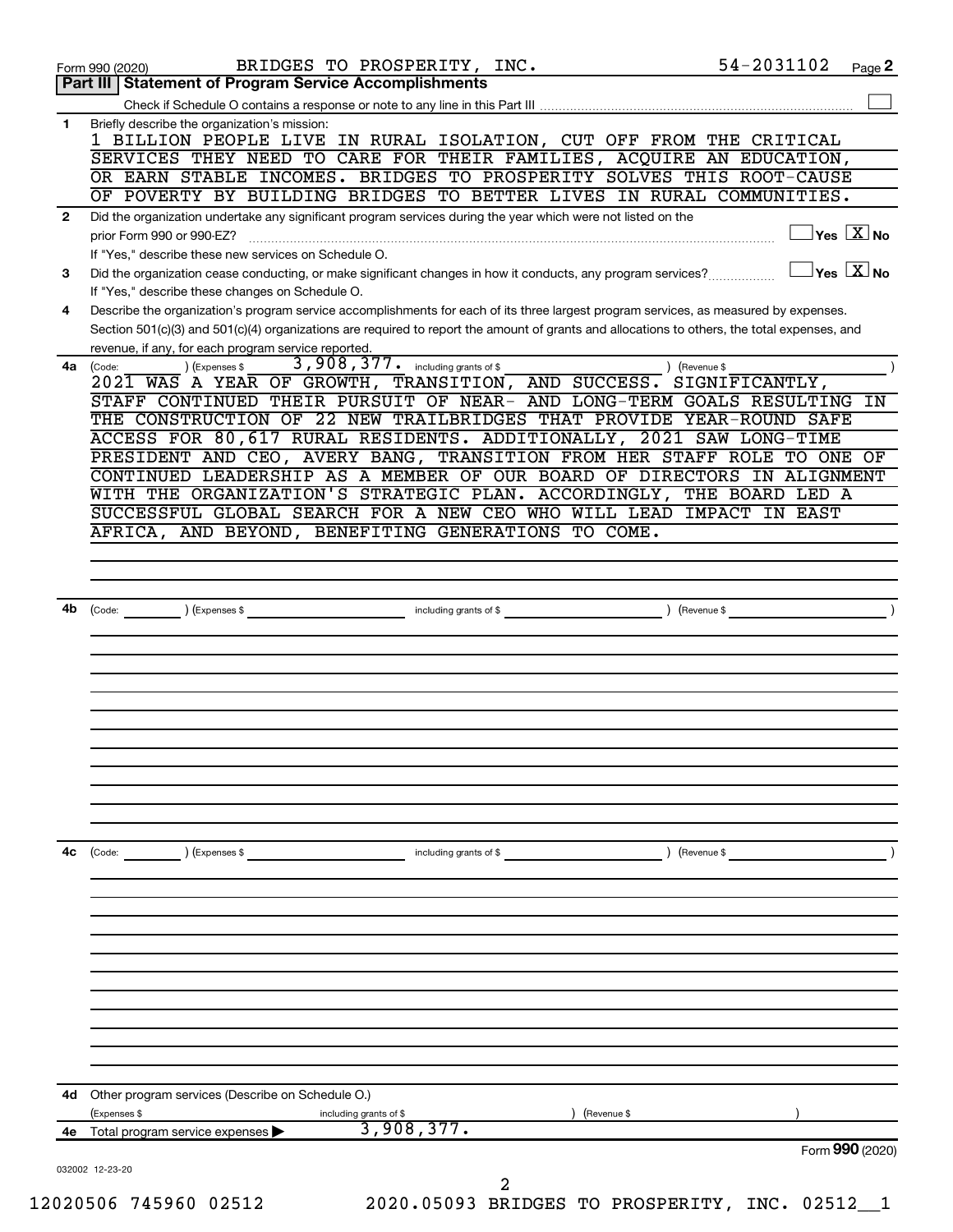|  | Form 990 (2020) |
|--|-----------------|

**Part IV Checklist of Required Schedules**

Form 990 (2020) Page BRIDGES TO PROSPERITY, INC. 54-2031102

|     |                                                                                                                                                                       |                 | Yes | No                      |
|-----|-----------------------------------------------------------------------------------------------------------------------------------------------------------------------|-----------------|-----|-------------------------|
| 1   | Is the organization described in section 501(c)(3) or 4947(a)(1) (other than a private foundation)?                                                                   |                 |     |                         |
|     |                                                                                                                                                                       | 1               | х   |                         |
| 2   | Is the organization required to complete Schedule B, Schedule of Contributors? [111] [12] the organization required to complete Schedule B, Schedule of Contributors? | $\overline{2}$  | x   |                         |
| 3   | Did the organization engage in direct or indirect political campaign activities on behalf of or in opposition to candidates for                                       | 3               |     | x                       |
| 4   | Section 501(c)(3) organizations. Did the organization engage in lobbying activities, or have a section 501(h) election in effect                                      |                 |     |                         |
|     |                                                                                                                                                                       | 4               |     | х                       |
| 5   | Is the organization a section 501(c)(4), 501(c)(5), or 501(c)(6) organization that receives membership dues, assessments, or                                          |                 |     |                         |
|     |                                                                                                                                                                       | 5               |     | x                       |
| 6   | Did the organization maintain any donor advised funds or any similar funds or accounts for which donors have the right to                                             |                 |     |                         |
|     | provide advice on the distribution or investment of amounts in such funds or accounts? If "Yes," complete Schedule D, Part I                                          | 6               |     | x                       |
| 7   | Did the organization receive or hold a conservation easement, including easements to preserve open space,                                                             |                 |     |                         |
|     |                                                                                                                                                                       | $\overline{7}$  |     | x                       |
| 8   | Did the organization maintain collections of works of art, historical treasures, or other similar assets? If "Yes," complete                                          |                 |     |                         |
|     |                                                                                                                                                                       | 8               |     | x                       |
| 9   | Did the organization report an amount in Part X, line 21, for escrow or custodial account liability, serve as a custodian for                                         |                 |     |                         |
|     | amounts not listed in Part X; or provide credit counseling, debt management, credit repair, or debt negotiation services?                                             |                 |     |                         |
|     |                                                                                                                                                                       | 9               |     | x                       |
| 10  | Did the organization, directly or through a related organization, hold assets in donor-restricted endowments                                                          |                 |     |                         |
|     |                                                                                                                                                                       | 10              |     | x                       |
| 11  | If the organization's answer to any of the following questions is "Yes," then complete Schedule D, Parts VI, VII, VIII, IX, or X                                      |                 |     |                         |
|     | as applicable.                                                                                                                                                        |                 |     |                         |
|     | a Did the organization report an amount for land, buildings, and equipment in Part X, line 10? If "Yes," complete Schedule D,                                         |                 |     |                         |
|     |                                                                                                                                                                       | 11a             | X   |                         |
|     | <b>b</b> Did the organization report an amount for investments - other securities in Part X, line 12, that is 5% or more of its total                                 |                 |     |                         |
|     |                                                                                                                                                                       | 11b             |     | x                       |
|     | c Did the organization report an amount for investments - program related in Part X, line 13, that is 5% or more of its total                                         |                 |     |                         |
|     |                                                                                                                                                                       | 11c             |     | х                       |
|     | d Did the organization report an amount for other assets in Part X, line 15, that is 5% or more of its total assets reported in                                       |                 |     |                         |
|     |                                                                                                                                                                       | 11d             |     | х                       |
|     |                                                                                                                                                                       | 11e             |     | x                       |
|     | f Did the organization's separate or consolidated financial statements for the tax year include a footnote that addresses                                             |                 |     |                         |
|     | the organization's liability for uncertain tax positions under FIN 48 (ASC 740)? If "Yes," complete Schedule D, Part X                                                | 11f             | X   |                         |
|     | 12a Did the organization obtain separate, independent audited financial statements for the tax year? If "Yes," complete                                               |                 |     |                         |
|     |                                                                                                                                                                       | 12a             | X   |                         |
|     | <b>b</b> Was the organization included in consolidated, independent audited financial statements for the tax year?                                                    |                 |     |                         |
|     | If "Yes," and if the organization answered "No" to line 12a, then completing Schedule D, Parts XI and XII is optional                                                 | 12 <sub>b</sub> |     | х                       |
| 13  |                                                                                                                                                                       | 13              |     | $\overline{\mathbf{X}}$ |
| 14a |                                                                                                                                                                       | 14a             | х   |                         |
| b   | Did the organization have aggregate revenues or expenses of more than \$10,000 from grantmaking, fundraising, business,                                               |                 |     |                         |
|     | investment, and program service activities outside the United States, or aggregate foreign investments valued at \$100,000                                            |                 |     |                         |
|     |                                                                                                                                                                       | 14b             | х   |                         |
| 15  | Did the organization report on Part IX, column (A), line 3, more than \$5,000 of grants or other assistance to or for any                                             |                 |     |                         |
|     |                                                                                                                                                                       | 15              |     | х                       |
| 16  | Did the organization report on Part IX, column (A), line 3, more than \$5,000 of aggregate grants or other assistance to                                              |                 |     |                         |
|     |                                                                                                                                                                       | 16              |     | х                       |
| 17  | Did the organization report a total of more than \$15,000 of expenses for professional fundraising services on Part IX,                                               |                 |     |                         |
|     |                                                                                                                                                                       | 17              |     | х                       |
| 18  | Did the organization report more than \$15,000 total of fundraising event gross income and contributions on Part VIII, lines                                          | 18              |     | х                       |
| 19  | Did the organization report more than \$15,000 of gross income from gaming activities on Part VIII, line 9a? If "Yes,"                                                |                 |     |                         |
|     |                                                                                                                                                                       | 19              |     | х                       |
| 20a |                                                                                                                                                                       | 20a             |     | x                       |
| b   |                                                                                                                                                                       | 20 <sub>b</sub> |     |                         |
| 21  | Did the organization report more than \$5,000 of grants or other assistance to any domestic organization or                                                           |                 |     |                         |
|     |                                                                                                                                                                       | 21              |     | х                       |
|     | 032003 12-23-20                                                                                                                                                       |                 |     | Form 990 (2020)         |

12020506 745960 02512 2020.05093 BRIDGES TO PROSPERITY, INC. 02512\_\_1 3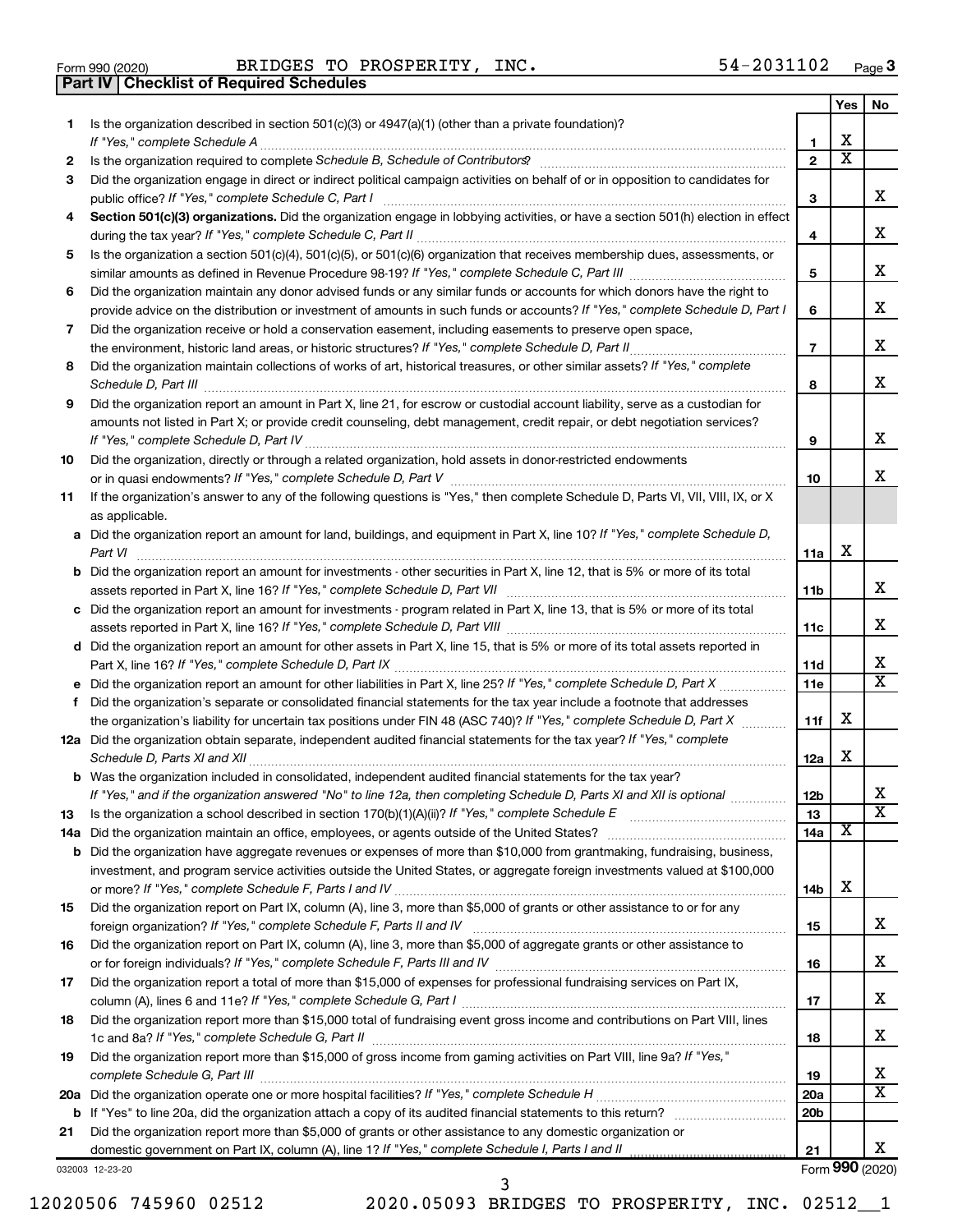|  | Form 990 (2020) |
|--|-----------------|
|  |                 |

Form 990 (2020) Page BRIDGES TO PROSPERITY, INC. 54-2031102

*(continued)* **Part IV Checklist of Required Schedules**

| 22 | Did the organization report more than \$5,000 of grants or other assistance to or for domestic individuals on                                                                                                                                                                                                                                                                            |                 | Yes             | No                      |
|----|------------------------------------------------------------------------------------------------------------------------------------------------------------------------------------------------------------------------------------------------------------------------------------------------------------------------------------------------------------------------------------------|-----------------|-----------------|-------------------------|
|    | Part IX, column (A), line 2? If "Yes," complete Schedule I, Parts I and III [11]] [11]] [11] [11] [11] [11] [1                                                                                                                                                                                                                                                                           | 22              |                 | X                       |
| 23 | Did the organization answer "Yes" to Part VII, Section A, line 3, 4, or 5 about compensation of the organization's current                                                                                                                                                                                                                                                               |                 |                 |                         |
|    | and former officers, directors, trustees, key employees, and highest compensated employees? If "Yes," complete                                                                                                                                                                                                                                                                           |                 |                 |                         |
|    | $\textit{Schedule J} \textit{ \textbf{} \textbf{} \textbf{} \textbf{} \textbf{} \textbf{} \textbf{} \textbf{} \textbf{} \textbf{} \textbf{} \textbf{} \textbf{} \textbf{} \textbf{} \textbf{} \textbf{} \textbf{} \textbf{} \textbf{} \textbf{} \textbf{} \textbf{} \textbf{} \textbf{} \textbf{} \textbf{} \textbf{} \textbf{} \textbf{} \textbf{} \textbf{} \textbf{} \textbf{} \text$ | 23              | X               |                         |
|    | 24a Did the organization have a tax-exempt bond issue with an outstanding principal amount of more than \$100,000 as of the                                                                                                                                                                                                                                                              |                 |                 |                         |
|    | last day of the year, that was issued after December 31, 2002? If "Yes," answer lines 24b through 24d and complete                                                                                                                                                                                                                                                                       | 24a             |                 | x                       |
|    |                                                                                                                                                                                                                                                                                                                                                                                          | 24b             |                 |                         |
|    | c Did the organization maintain an escrow account other than a refunding escrow at any time during the year to defease                                                                                                                                                                                                                                                                   |                 |                 |                         |
|    |                                                                                                                                                                                                                                                                                                                                                                                          | 24c             |                 |                         |
|    |                                                                                                                                                                                                                                                                                                                                                                                          | 24d             |                 |                         |
|    | 25a Section 501(c)(3), 501(c)(4), and 501(c)(29) organizations. Did the organization engage in an excess benefit                                                                                                                                                                                                                                                                         |                 |                 |                         |
|    | transaction with a disqualified person during the year? If "Yes," complete Schedule L, Part I manufaction with a disqualified person during the year? If "Yes," complete Schedule L, Part I                                                                                                                                                                                              | 25a             |                 | x                       |
|    | <b>b</b> Is the organization aware that it engaged in an excess benefit transaction with a disqualified person in a prior year, and                                                                                                                                                                                                                                                      |                 |                 |                         |
|    | that the transaction has not been reported on any of the organization's prior Forms 990 or 990-EZ? If "Yes," complete                                                                                                                                                                                                                                                                    |                 |                 |                         |
|    | Schedule L, Part I                                                                                                                                                                                                                                                                                                                                                                       | 25b             |                 | X                       |
| 26 | Did the organization report any amount on Part X, line 5 or 22, for receivables from or payables to any current<br>or former officer, director, trustee, key employee, creator or founder, substantial contributor, or 35%                                                                                                                                                               |                 |                 |                         |
|    |                                                                                                                                                                                                                                                                                                                                                                                          | 26              |                 | X                       |
| 27 | Did the organization provide a grant or other assistance to any current or former officer, director, trustee, key employee,                                                                                                                                                                                                                                                              |                 |                 |                         |
|    | creator or founder, substantial contributor or employee thereof, a grant selection committee member, or to a 35% controlled                                                                                                                                                                                                                                                              |                 |                 |                         |
|    | entity (including an employee thereof) or family member of any of these persons? If "Yes," complete Schedule L, Part III                                                                                                                                                                                                                                                                 | 27              |                 | X                       |
| 28 | Was the organization a party to a business transaction with one of the following parties (see Schedule L, Part IV                                                                                                                                                                                                                                                                        |                 |                 |                         |
|    | instructions, for applicable filing thresholds, conditions, and exceptions):                                                                                                                                                                                                                                                                                                             |                 |                 |                         |
|    | a A current or former officer, director, trustee, key employee, creator or founder, or substantial contributor? If                                                                                                                                                                                                                                                                       |                 |                 |                         |
|    |                                                                                                                                                                                                                                                                                                                                                                                          | 28a             |                 | х                       |
|    |                                                                                                                                                                                                                                                                                                                                                                                          | 28 <sub>b</sub> |                 | $\overline{\mathbf{X}}$ |
|    | c A 35% controlled entity of one or more individuals and/or organizations described in lines 28a or 28b?lf                                                                                                                                                                                                                                                                               |                 |                 | Х                       |
| 29 |                                                                                                                                                                                                                                                                                                                                                                                          | 28c<br>29       | X               |                         |
| 30 | Did the organization receive contributions of art, historical treasures, or other similar assets, or qualified conservation                                                                                                                                                                                                                                                              |                 |                 |                         |
|    |                                                                                                                                                                                                                                                                                                                                                                                          | 30              |                 | х                       |
| 31 | Did the organization liquidate, terminate, or dissolve and cease operations? If "Yes," complete Schedule N, Part I                                                                                                                                                                                                                                                                       | 31              |                 | $\overline{\mathbf{X}}$ |
| 32 | Did the organization sell, exchange, dispose of, or transfer more than 25% of its net assets? If "Yes," complete                                                                                                                                                                                                                                                                         |                 |                 |                         |
|    | Schedule N, Part II                                                                                                                                                                                                                                                                                                                                                                      | 32              |                 | х                       |
| 33 | Did the organization own 100% of an entity disregarded as separate from the organization under Regulations                                                                                                                                                                                                                                                                               |                 |                 |                         |
|    |                                                                                                                                                                                                                                                                                                                                                                                          | 33              |                 | x                       |
| 34 | Was the organization related to any tax-exempt or taxable entity? If "Yes," complete Schedule R, Part II, III, or IV, and                                                                                                                                                                                                                                                                |                 |                 |                         |
|    | Part V, line 1                                                                                                                                                                                                                                                                                                                                                                           | 34              |                 | х<br>x                  |
|    |                                                                                                                                                                                                                                                                                                                                                                                          | 35a             |                 |                         |
|    | <b>b</b> If "Yes" to line 35a, did the organization receive any payment from or engage in any transaction with a controlled entity                                                                                                                                                                                                                                                       | 35 <sub>b</sub> |                 |                         |
| 36 | Section 501(c)(3) organizations. Did the organization make any transfers to an exempt non-charitable related organization?                                                                                                                                                                                                                                                               |                 |                 |                         |
|    |                                                                                                                                                                                                                                                                                                                                                                                          | 36              |                 | x                       |
| 37 | Did the organization conduct more than 5% of its activities through an entity that is not a related organization                                                                                                                                                                                                                                                                         |                 |                 |                         |
|    |                                                                                                                                                                                                                                                                                                                                                                                          | 37              |                 | х                       |
| 38 | Did the organization complete Schedule O and provide explanations in Schedule O for Part VI, lines 11b and 19?                                                                                                                                                                                                                                                                           |                 |                 |                         |
|    | Note: All Form 990 filers are required to complete Schedule O                                                                                                                                                                                                                                                                                                                            | 38              | X               |                         |
|    | <b>Statements Regarding Other IRS Filings and Tax Compliance</b><br>Part V                                                                                                                                                                                                                                                                                                               |                 |                 |                         |
|    |                                                                                                                                                                                                                                                                                                                                                                                          |                 | Yes             | No                      |
|    | 10<br>1a                                                                                                                                                                                                                                                                                                                                                                                 |                 |                 |                         |
|    | 0<br>1 <sub>b</sub>                                                                                                                                                                                                                                                                                                                                                                      |                 |                 |                         |
|    | c Did the organization comply with backup withholding rules for reportable payments to vendors and reportable gaming                                                                                                                                                                                                                                                                     |                 |                 |                         |
|    |                                                                                                                                                                                                                                                                                                                                                                                          | 1c              | х               |                         |
|    | 032004 12-23-20                                                                                                                                                                                                                                                                                                                                                                          |                 | Form 990 (2020) |                         |
|    |                                                                                                                                                                                                                                                                                                                                                                                          |                 |                 |                         |
|    | 12020506 745960 02512<br>2020.05093 BRIDGES TO PROSPERITY, INC. 02512_1                                                                                                                                                                                                                                                                                                                  |                 |                 |                         |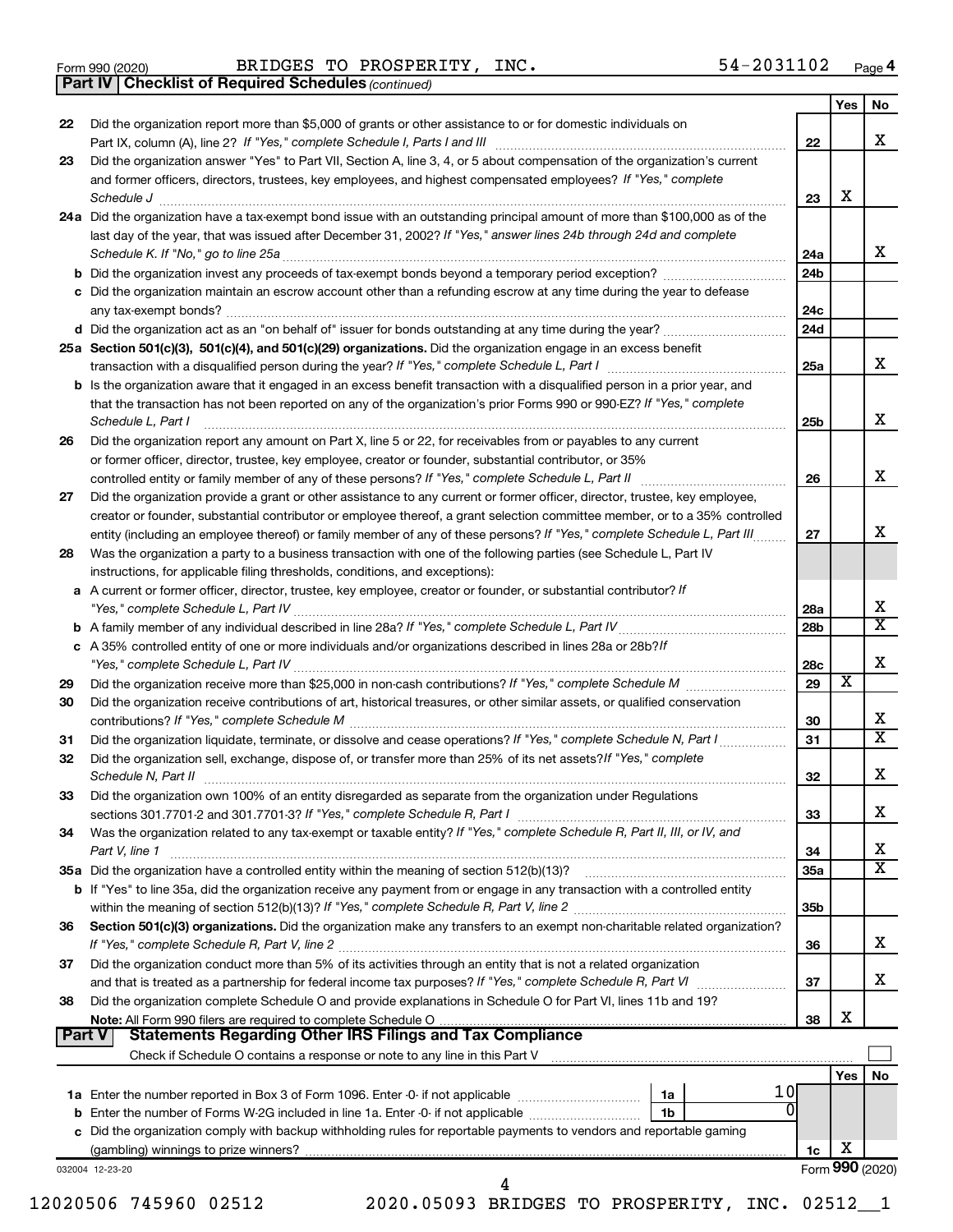|  | Form 990 (2020) |
|--|-----------------|
|  |                 |

**Part V** Statements Regarding Other IRS Filings and Tax Compliance (continued)

|    |                                                                                                                                                                                                                                                                             |                | Yes | No                      |  |  |
|----|-----------------------------------------------------------------------------------------------------------------------------------------------------------------------------------------------------------------------------------------------------------------------------|----------------|-----|-------------------------|--|--|
|    | 2a Enter the number of employees reported on Form W-3, Transmittal of Wage and Tax Statements,                                                                                                                                                                              |                |     |                         |  |  |
|    | 22<br>filed for the calendar year ending with or within the year covered by this return<br>2a                                                                                                                                                                               |                | х   |                         |  |  |
|    | <b>b</b> If at least one is reported on line 2a, did the organization file all required federal employment tax returns?                                                                                                                                                     |                |     |                         |  |  |
|    |                                                                                                                                                                                                                                                                             |                |     |                         |  |  |
|    | 3a Did the organization have unrelated business gross income of \$1,000 or more during the year?                                                                                                                                                                            | 3a             |     | х                       |  |  |
|    |                                                                                                                                                                                                                                                                             |                |     |                         |  |  |
|    | 4a At any time during the calendar year, did the organization have an interest in, or a signature or other authority over, a                                                                                                                                                |                |     |                         |  |  |
|    | financial account in a foreign country (such as a bank account, securities account, or other financial account)?                                                                                                                                                            | 4a             | х   |                         |  |  |
|    | <b>b</b> If "Yes," enter the name of the foreign country $\blacktriangleright$ RWANDA, UGANDA, LIBERIA                                                                                                                                                                      |                |     |                         |  |  |
|    | See instructions for filing requirements for FinCEN Form 114, Report of Foreign Bank and Financial Accounts (FBAR).                                                                                                                                                         |                |     |                         |  |  |
|    |                                                                                                                                                                                                                                                                             | 5a             |     | х                       |  |  |
|    |                                                                                                                                                                                                                                                                             | 5b             |     | $\overline{\mathbf{X}}$ |  |  |
|    |                                                                                                                                                                                                                                                                             | 5 <sub>c</sub> |     |                         |  |  |
|    | 6a Does the organization have annual gross receipts that are normally greater than \$100,000, and did the organization solicit                                                                                                                                              |                |     |                         |  |  |
|    |                                                                                                                                                                                                                                                                             | 6a             |     | х                       |  |  |
|    | <b>b</b> If "Yes," did the organization include with every solicitation an express statement that such contributions or gifts                                                                                                                                               |                |     |                         |  |  |
|    |                                                                                                                                                                                                                                                                             | 6b             |     |                         |  |  |
| 7  | Organizations that may receive deductible contributions under section 170(c).                                                                                                                                                                                               |                |     |                         |  |  |
| a  | Did the organization receive a payment in excess of \$75 made partly as a contribution and partly for goods and services provided to the payor?                                                                                                                             | 7a             |     | х                       |  |  |
|    |                                                                                                                                                                                                                                                                             | 7b             |     |                         |  |  |
|    | c Did the organization sell, exchange, or otherwise dispose of tangible personal property for which it was required                                                                                                                                                         |                |     |                         |  |  |
|    |                                                                                                                                                                                                                                                                             | 7c             |     | х                       |  |  |
|    | 7d                                                                                                                                                                                                                                                                          |                |     | х                       |  |  |
| е  | Did the organization receive any funds, directly or indirectly, to pay premiums on a personal benefit contract?                                                                                                                                                             | 7e             |     | $\mathbf x$             |  |  |
| f  | Did the organization, during the year, pay premiums, directly or indirectly, on a personal benefit contract?                                                                                                                                                                | 7f<br>7g       |     |                         |  |  |
| h  | If the organization received a contribution of qualified intellectual property, did the organization file Form 8899 as required?<br>g<br>If the organization received a contribution of cars, boats, airplanes, or other vehicles, did the organization file a Form 1098-C? |                |     |                         |  |  |
| 8  | Sponsoring organizations maintaining donor advised funds. Did a donor advised fund maintained by the                                                                                                                                                                        |                |     |                         |  |  |
|    | N/A                                                                                                                                                                                                                                                                         |                |     |                         |  |  |
| 9  | Sponsoring organizations maintaining donor advised funds.                                                                                                                                                                                                                   |                |     |                         |  |  |
| a  | N/A<br>Did the sponsoring organization make any taxable distributions under section 4966?                                                                                                                                                                                   | 9а             |     |                         |  |  |
|    | N/A                                                                                                                                                                                                                                                                         | 9b             |     |                         |  |  |
| 10 | Section 501(c)(7) organizations. Enter:                                                                                                                                                                                                                                     |                |     |                         |  |  |
|    | 10a                                                                                                                                                                                                                                                                         |                |     |                         |  |  |
|    | 10 <sub>b</sub><br>b Gross receipts, included on Form 990, Part VIII, line 12, for public use of club facilities                                                                                                                                                            |                |     |                         |  |  |
|    | 11 Section 501(c)(12) organizations. Enter:                                                                                                                                                                                                                                 |                |     |                         |  |  |
|    |                                                                                                                                                                                                                                                                             |                |     |                         |  |  |
|    | b Gross income from other sources (Do not net amounts due or paid to other sources against                                                                                                                                                                                  |                |     |                         |  |  |
|    | 11 <sub>b</sub>                                                                                                                                                                                                                                                             |                |     |                         |  |  |
|    | 12a Section 4947(a)(1) non-exempt charitable trusts. Is the organization filing Form 990 in lieu of Form 1041?                                                                                                                                                              | 12a            |     |                         |  |  |
|    | <b>b</b> If "Yes," enter the amount of tax-exempt interest received or accrued during the year $\ldots \mathbf{N}/\mathbf{A}$<br>12b                                                                                                                                        |                |     |                         |  |  |
| 13 | Section 501(c)(29) qualified nonprofit health insurance issuers.                                                                                                                                                                                                            |                |     |                         |  |  |
|    | N/A<br>a Is the organization licensed to issue qualified health plans in more than one state?                                                                                                                                                                               | 13a            |     |                         |  |  |
|    | Note: See the instructions for additional information the organization must report on Schedule O.                                                                                                                                                                           |                |     |                         |  |  |
|    | <b>b</b> Enter the amount of reserves the organization is required to maintain by the states in which the                                                                                                                                                                   |                |     |                         |  |  |
|    | 13 <sub>b</sub>                                                                                                                                                                                                                                                             |                |     |                         |  |  |
|    | 13 <sub>c</sub>                                                                                                                                                                                                                                                             |                |     | x                       |  |  |
|    | 14a Did the organization receive any payments for indoor tanning services during the tax year?                                                                                                                                                                              | 14a            |     |                         |  |  |
|    | <b>b</b> If "Yes," has it filed a Form 720 to report these payments? If "No," provide an explanation on Schedule O                                                                                                                                                          | 14b            |     |                         |  |  |
| 15 | Is the organization subject to the section 4960 tax on payment(s) of more than \$1,000,000 in remuneration or                                                                                                                                                               |                |     | x                       |  |  |
|    | excess parachute payment(s) during the year?<br>If "Yes," see instructions and file Form 4720, Schedule N.                                                                                                                                                                  | 15             |     |                         |  |  |
| 16 | Is the organization an educational institution subject to the section 4968 excise tax on net investment income?                                                                                                                                                             | 16             |     | x                       |  |  |
|    | If "Yes," complete Form 4720, Schedule O.                                                                                                                                                                                                                                   |                |     |                         |  |  |
|    |                                                                                                                                                                                                                                                                             |                |     |                         |  |  |

Form (2020) **990**

032005 12-23-20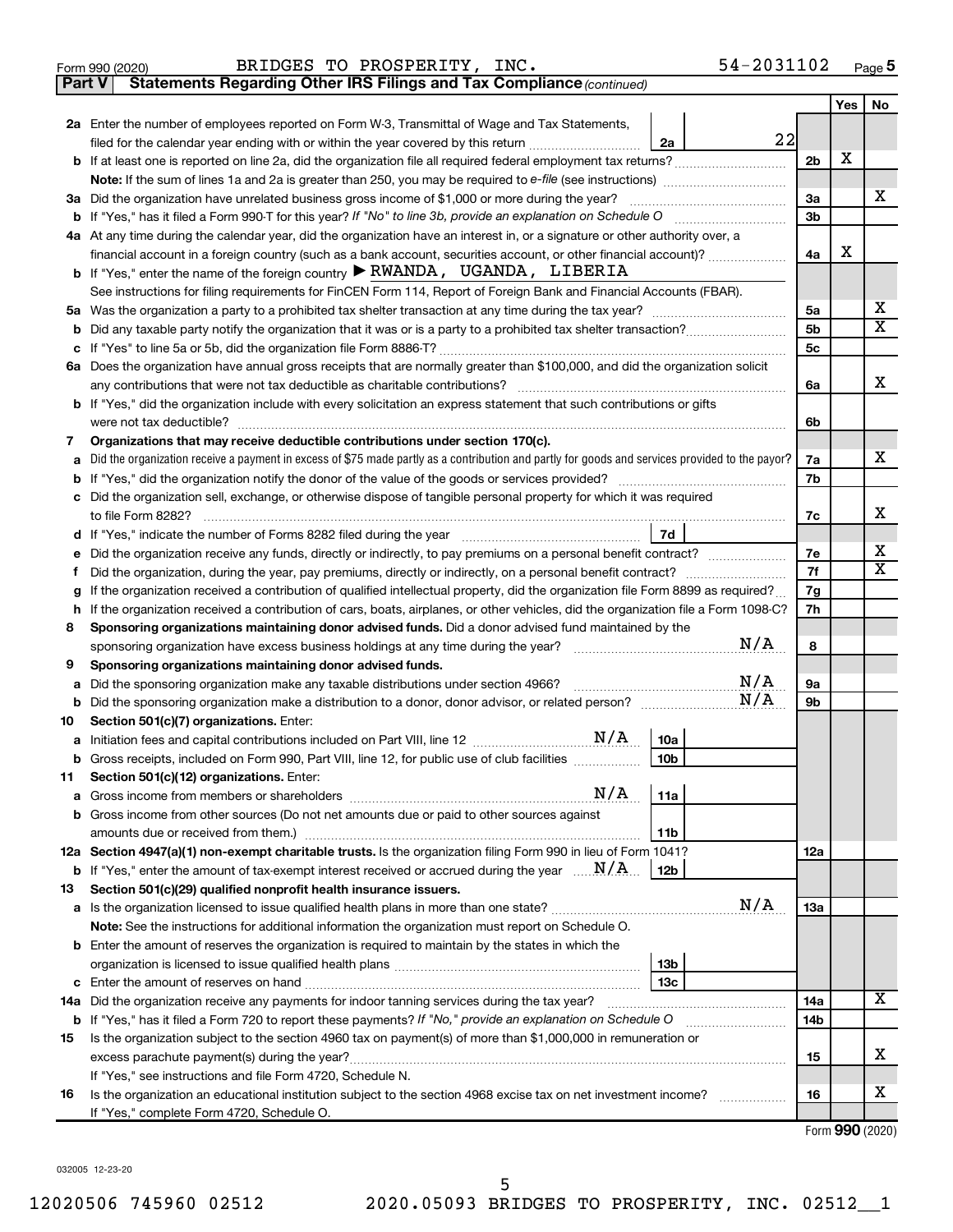| Form 990 (2020) |  |
|-----------------|--|
|-----------------|--|

Form 990 (2020) Page BRIDGES TO PROSPERITY, INC. 54-2031102

**Part VI** Governance, Management, and Disclosure For each "Yes" response to lines 2 through 7b below, and for a "No" response *to line 8a, 8b, or 10b below, describe the circumstances, processes, or changes on Schedule O. See instructions.*

|                | Check if Schedule O contains a response or note to any line in this Part VI                                                                                               |    |    |                         |                         |    |
|----------------|---------------------------------------------------------------------------------------------------------------------------------------------------------------------------|----|----|-------------------------|-------------------------|----|
|                | <b>Section A. Governing Body and Management</b>                                                                                                                           |    |    |                         |                         | No |
|                |                                                                                                                                                                           |    | 11 |                         | Yes                     |    |
|                | 1a Enter the number of voting members of the governing body at the end of the tax year <i>manumum</i>                                                                     | 1a |    |                         |                         |    |
|                | If there are material differences in voting rights among members of the governing body, or if the governing                                                               |    |    |                         |                         |    |
|                | body delegated broad authority to an executive committee or similar committee, explain on Schedule O.                                                                     |    |    |                         |                         |    |
| b              | Enter the number of voting members included on line 1a, above, who are independent                                                                                        | 1b | 11 |                         |                         |    |
| 2              | Did any officer, director, trustee, or key employee have a family relationship or a business relationship with any other                                                  |    |    |                         |                         |    |
|                |                                                                                                                                                                           |    |    | $\mathbf{2}$            |                         |    |
| З              | Did the organization delegate control over management duties customarily performed by or under the direct supervision                                                     |    |    |                         |                         |    |
|                | of officers, directors, trustees, or key employees to a management company or other person?                                                                               |    |    | 3                       |                         |    |
| 4              | Did the organization make any significant changes to its governing documents since the prior Form 990 was filed?                                                          |    |    | $\overline{\mathbf{4}}$ |                         |    |
| 5              |                                                                                                                                                                           |    |    | 5                       |                         |    |
| 6              |                                                                                                                                                                           |    |    | 6                       | $\overline{\textbf{x}}$ |    |
| 7a             | Did the organization have members, stockholders, or other persons who had the power to elect or appoint one or                                                            |    |    |                         |                         |    |
|                |                                                                                                                                                                           |    |    | 7а                      | X                       |    |
|                | <b>b</b> Are any governance decisions of the organization reserved to (or subject to approval by) members, stockholders, or                                               |    |    |                         |                         |    |
|                |                                                                                                                                                                           |    |    | 7b                      |                         |    |
|                | persons other than the governing body?                                                                                                                                    |    |    |                         |                         |    |
| 8              | Did the organization contemporaneously document the meetings held or written actions undertaken during the year by the following:                                         |    |    |                         | X                       |    |
| а              |                                                                                                                                                                           |    |    | 8а                      |                         |    |
|                |                                                                                                                                                                           |    |    | 8b                      | $\overline{\textbf{x}}$ |    |
| 9              | Is there any officer, director, trustee, or key employee listed in Part VII, Section A, who cannot be reached at the                                                      |    |    |                         |                         |    |
|                |                                                                                                                                                                           |    |    | 9                       |                         |    |
|                | Section B. Policies (This Section B requests information about policies not required by the Internal Revenue Code.)                                                       |    |    |                         |                         |    |
|                |                                                                                                                                                                           |    |    |                         | Yes                     |    |
|                |                                                                                                                                                                           |    |    | 10a                     |                         |    |
|                | b If "Yes," did the organization have written policies and procedures governing the activities of such chapters, affiliates,                                              |    |    |                         |                         |    |
|                |                                                                                                                                                                           |    |    | 10 <sub>b</sub>         |                         |    |
|                | 11a Has the organization provided a complete copy of this Form 990 to all members of its governing body before filing the form?                                           |    |    | 11a                     | х                       |    |
|                | <b>b</b> Describe in Schedule O the process, if any, used by the organization to review this Form 990.                                                                    |    |    |                         |                         |    |
| 12a            |                                                                                                                                                                           |    |    | 12a                     | х                       |    |
|                | Were officers, directors, or trustees, and key employees required to disclose annually interests that could give rise to conflicts?                                       |    |    | 12 <sub>b</sub>         | $\overline{\textbf{x}}$ |    |
| с              | Did the organization regularly and consistently monitor and enforce compliance with the policy? If "Yes," describe                                                        |    |    |                         |                         |    |
|                | in Schedule O how this was done <i>maching and accordinational content of the schedule O how this was done</i> maching and accordination and schedule O how this was done |    |    | 12c                     | X                       |    |
| 13             |                                                                                                                                                                           |    |    | 13                      | $\overline{\textbf{x}}$ |    |
|                |                                                                                                                                                                           |    |    | 14                      | $\overline{\textbf{x}}$ |    |
| 14             |                                                                                                                                                                           |    |    |                         |                         |    |
| 15             | Did the process for determining compensation of the following persons include a review and approval by independent                                                        |    |    |                         |                         |    |
|                | persons, comparability data, and contemporaneous substantiation of the deliberation and decision?                                                                         |    |    |                         |                         |    |
|                |                                                                                                                                                                           |    |    | <b>15a</b>              | х                       |    |
|                |                                                                                                                                                                           |    |    | 15 <sub>b</sub>         |                         |    |
|                | If "Yes" to line 15a or 15b, describe the process in Schedule O (see instructions).                                                                                       |    |    |                         |                         |    |
|                | 16a Did the organization invest in, contribute assets to, or participate in a joint venture or similar arrangement with a                                                 |    |    |                         |                         |    |
|                | taxable entity during the year?                                                                                                                                           |    |    | 16a                     |                         |    |
|                | <b>b</b> If "Yes," did the organization follow a written policy or procedure requiring the organization to evaluate its participation                                     |    |    |                         |                         |    |
|                | in joint venture arrangements under applicable federal tax law, and take steps to safeguard the organization's                                                            |    |    |                         |                         |    |
|                | exempt status with respect to such arrangements?                                                                                                                          |    |    | 16 <sub>b</sub>         |                         |    |
|                |                                                                                                                                                                           |    |    |                         |                         |    |
|                |                                                                                                                                                                           |    |    |                         |                         |    |
|                | <b>Section C. Disclosure</b>                                                                                                                                              |    |    |                         |                         |    |
|                | List the states with which a copy of this Form 990 is required to be filed $\blacktriangleright\mathrm{VA}$                                                               |    |    |                         |                         |    |
|                | Section 6104 requires an organization to make its Forms 1023 (1024 or 1024-A, if applicable), 990, and 990-T (Section 501(c)(3)s only) available                          |    |    |                         |                         |    |
|                | for public inspection. Indicate how you made these available. Check all that apply.                                                                                       |    |    |                         |                         |    |
|                | X Own website<br>$\lfloor x \rfloor$ Upon request<br>Another's website<br>Other (explain on Schedule O)                                                                   |    |    |                         |                         |    |
| 17<br>18<br>19 | Describe on Schedule O whether (and if so, how) the organization made its governing documents, conflict of interest policy, and financial                                 |    |    |                         |                         |    |
|                | statements available to the public during the tax year.                                                                                                                   |    |    |                         |                         |    |
| 20             | State the name, address, and telephone number of the person who possesses the organization's books and records                                                            |    |    |                         |                         |    |
|                | NIVI SHARMA - (720)460-1046                                                                                                                                               |    |    |                         |                         |    |
|                | 80205<br>1031 33RD STREET, DENVER, CO                                                                                                                                     |    |    |                         |                         |    |
|                | 032006 12-23-20<br>6                                                                                                                                                      |    |    |                         | Form 990 (2020)         |    |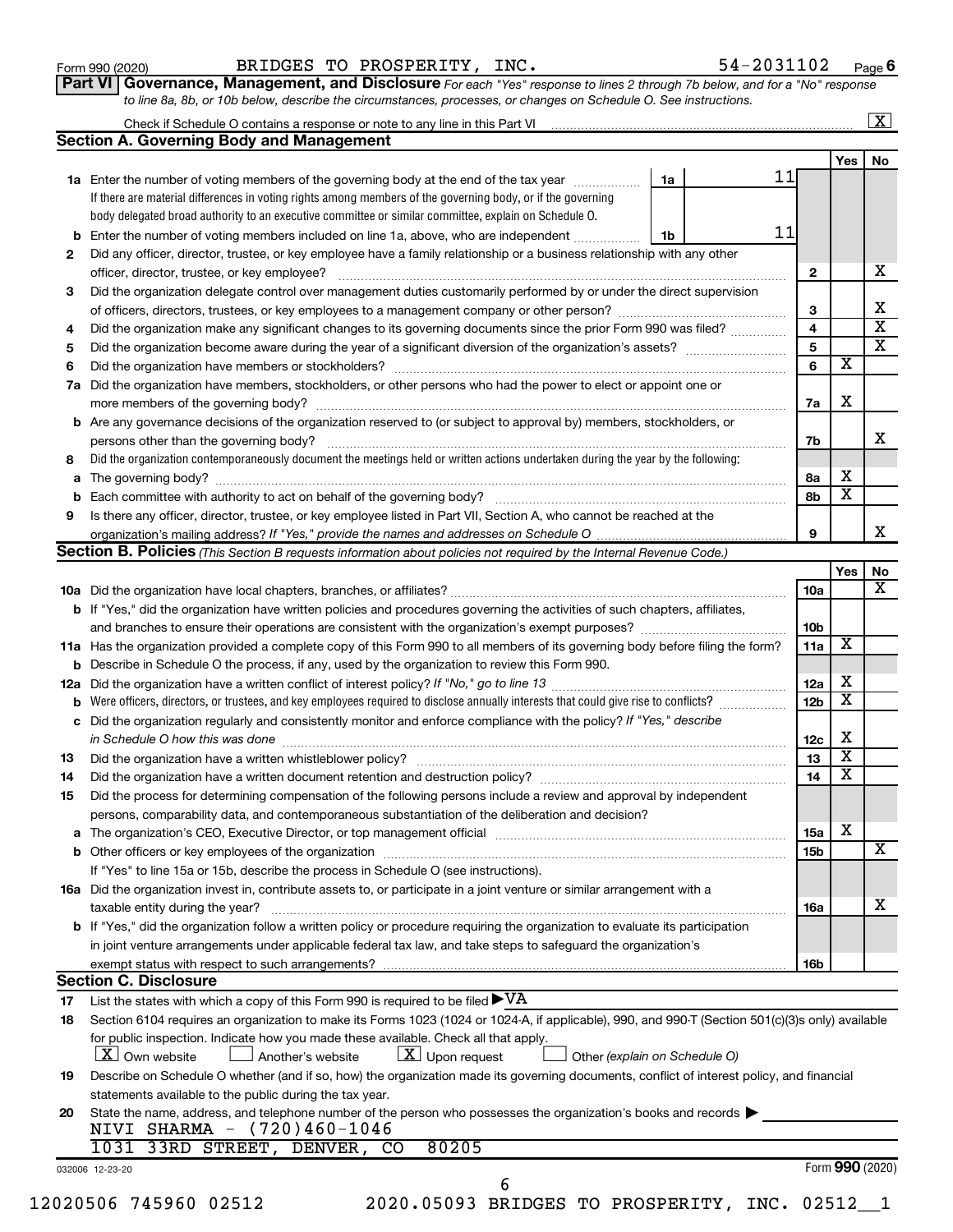$\Box$ 

| Part VII Compensation of Officers, Directors, Trustees, Key Employees, Highest Compensated |  |  |
|--------------------------------------------------------------------------------------------|--|--|
| <b>Employees, and Independent Contractors</b>                                              |  |  |

Check if Schedule O contains a response or note to any line in this Part VII

**Section A. Officers, Directors, Trustees, Key Employees, and Highest Compensated Employees**

**1a**  Complete this table for all persons required to be listed. Report compensation for the calendar year ending with or within the organization's tax year.  $\bullet$  List all of the organization's current officers, directors, trustees (whether individuals or organizations), regardless of amount of compensation.

Enter -0- in columns (D), (E), and (F) if no compensation was paid.

**•** List all of the organization's current key employees, if any. See instructions for definition of "key employee."

• List the organization's five *current* highest compensated employees (other than an officer, director, trustee, or key employee) who received reportable compensation (Box 5 of Form W-2 and/or Box 7 of Form 1099-MISC) of more than \$100,000 from the organization and any related organizations.

 $\bullet$  List all of the organization's former officers, key employees, and highest compensated employees who received more than \$100,000 of reportable compensation from the organization and any related organizations.

**•** List all of the organization's former directors or trustees that received, in the capacity as a former director or trustee of the organization, more than \$10,000 of reportable compensation from the organization and any related organizations.

See instructions for the order in which to list the persons above.

Check this box if neither the organization nor any related organization compensated any current officer, director, or trustee.  $\Box$ 

| (A)                          | (B)                    |                                |                                                                  | (C)     |              |                                   |        | (D)                 | (E)                              | (F)                      |
|------------------------------|------------------------|--------------------------------|------------------------------------------------------------------|---------|--------------|-----------------------------------|--------|---------------------|----------------------------------|--------------------------|
| Name and title               | Average                |                                | (do not check more than one                                      |         | Position     |                                   |        | Reportable          | Reportable                       | Estimated                |
|                              | hours per              |                                | box, unless person is both an<br>officer and a director/trustee) |         |              |                                   |        | compensation        | compensation                     | amount of                |
|                              | week                   |                                |                                                                  |         |              |                                   |        | from                | from related                     | other                    |
|                              | (list any<br>hours for |                                |                                                                  |         |              |                                   |        | the<br>organization | organizations<br>(W-2/1099-MISC) | compensation<br>from the |
|                              | related                |                                |                                                                  |         |              |                                   |        | (W-2/1099-MISC)     |                                  | organization             |
|                              | organizations          |                                |                                                                  |         |              |                                   |        |                     |                                  | and related              |
|                              | below                  | Individual trustee or director | Institutional trustee                                            |         | Key employee |                                   |        |                     |                                  | organizations            |
|                              | line)                  |                                |                                                                  | Officer |              | Highest compensated<br>  employee | Former |                     |                                  |                          |
| (1)<br><b>AVERY BANG</b>     | 40.00                  |                                |                                                                  |         |              |                                   |        |                     |                                  |                          |
| CEO                          |                        |                                |                                                                  | X       |              |                                   |        | 158,101.            | 0.                               | 12,666.                  |
| (2)<br>ANN CANNELLA          | 40.00                  |                                |                                                                  |         |              |                                   |        |                     |                                  |                          |
| CFO                          |                        |                                |                                                                  | X       |              |                                   |        | 98,157.             | $\mathbf 0$ .                    | 12,231.                  |
| (3)<br>CHRISTINA BARSTOW     | 40.00                  |                                |                                                                  |         |              |                                   |        |                     |                                  |                          |
| COO                          |                        |                                |                                                                  | X       |              |                                   |        | 88,510.             | $\mathbf 0$ .                    | 6,351.                   |
| (4)<br>JAN TUCHMAN           | 2.00                   |                                |                                                                  |         |              |                                   |        |                     |                                  |                          |
| CHAIR                        |                        | $\mathbf X$                    |                                                                  | X       |              |                                   |        | $\mathbf 0$ .       | 0.                               | $\mathbf 0$ .            |
| (5)<br>CAROLE BIONDA         | 2.00                   |                                |                                                                  |         |              |                                   |        |                     |                                  |                          |
| <b>SECRETARY</b>             |                        | $\mathbf X$                    |                                                                  | X       |              |                                   |        | $\mathbf 0$ .       | $\mathbf 0$ .                    | $\boldsymbol{0}$ .       |
| (6)<br>SUE DORSEY            | 2.00                   |                                |                                                                  |         |              |                                   |        |                     |                                  |                          |
| TREASURER                    |                        | $\mathbf X$                    |                                                                  | X       |              |                                   |        | $\mathbf 0$ .       | $\mathbf 0$ .                    | $\mathbf 0$ .            |
| (7)<br>KEN FRANTZ            | 2.00                   |                                |                                                                  |         |              |                                   |        |                     |                                  |                          |
| <b>BOARD MEMBER</b>          |                        | $\mathbf X$                    |                                                                  |         |              |                                   |        | $\mathbf 0$ .       | 0.                               | $\mathbf 0$ .            |
| INGA AFANASIEVA<br>(8)       | 2.00                   |                                |                                                                  |         |              |                                   |        |                     |                                  |                          |
| BOARD MEMBER                 |                        | $\mathbf X$                    |                                                                  |         |              |                                   |        | $\mathbf 0$ .       | $\mathbf 0$ .                    | $\mathbf 0$ .            |
| (9)<br><b>GRETCHEN GAGEL</b> | 2.00                   |                                |                                                                  |         |              |                                   |        |                     |                                  |                          |
| BOARD MEMBER                 |                        | $\mathbf X$                    |                                                                  |         |              |                                   |        | $\mathbf 0$ .       | $\mathbf 0$ .                    | $\boldsymbol{0}$ .       |
| (10) LOU STOVER              | 2.00                   |                                |                                                                  |         |              |                                   |        |                     |                                  |                          |
| BOARD MEMBER                 |                        | $\mathbf X$                    |                                                                  |         |              |                                   |        | $\mathbf 0$ .       | $\mathbf 0$ .                    | $\mathbf 0$ .            |
| (11) SRIDHAR PRASAD          | 2.00                   |                                |                                                                  |         |              |                                   |        |                     |                                  |                          |
| BOARD MEMBER                 |                        | $\mathbf X$                    |                                                                  |         |              |                                   |        | $\mathbf 0$ .       | 0.                               | $\boldsymbol{0}$ .       |
| (12) BEN BRAHINSKY           | 2.00                   |                                |                                                                  |         |              |                                   |        |                     |                                  |                          |
| BOARD MEMBER                 |                        | $\mathbf X$                    |                                                                  |         |              |                                   |        | $\mathbf 0$ .       | $\mathbf 0$ .                    | $\mathbf 0$ .            |
| (13) STUART SHILSON          | 2.00                   |                                |                                                                  |         |              |                                   |        |                     |                                  |                          |
| BOARD MEMBER                 |                        | $\mathbf X$                    |                                                                  |         |              |                                   |        | $\mathbf 0$ .       | $\mathbf 0$ .                    | $\mathbf 0$ .            |
| (14) ANNE MARIA MAKHULO      | 2.00                   |                                |                                                                  |         |              |                                   |        |                     |                                  |                          |
| BOARD MEMBER                 |                        | $\mathbf X$                    |                                                                  |         |              |                                   |        | $\mathbf 0$ .       | $\mathbf 0$ .                    | $0$ .                    |
|                              |                        |                                |                                                                  |         |              |                                   |        |                     |                                  |                          |
|                              |                        |                                |                                                                  |         |              |                                   |        |                     |                                  |                          |
|                              |                        |                                |                                                                  |         |              |                                   |        |                     |                                  |                          |
|                              |                        |                                |                                                                  |         |              |                                   |        |                     |                                  |                          |
|                              |                        |                                |                                                                  |         |              |                                   |        |                     |                                  |                          |
|                              |                        |                                |                                                                  |         |              |                                   |        |                     |                                  |                          |

7

032007 12-23-20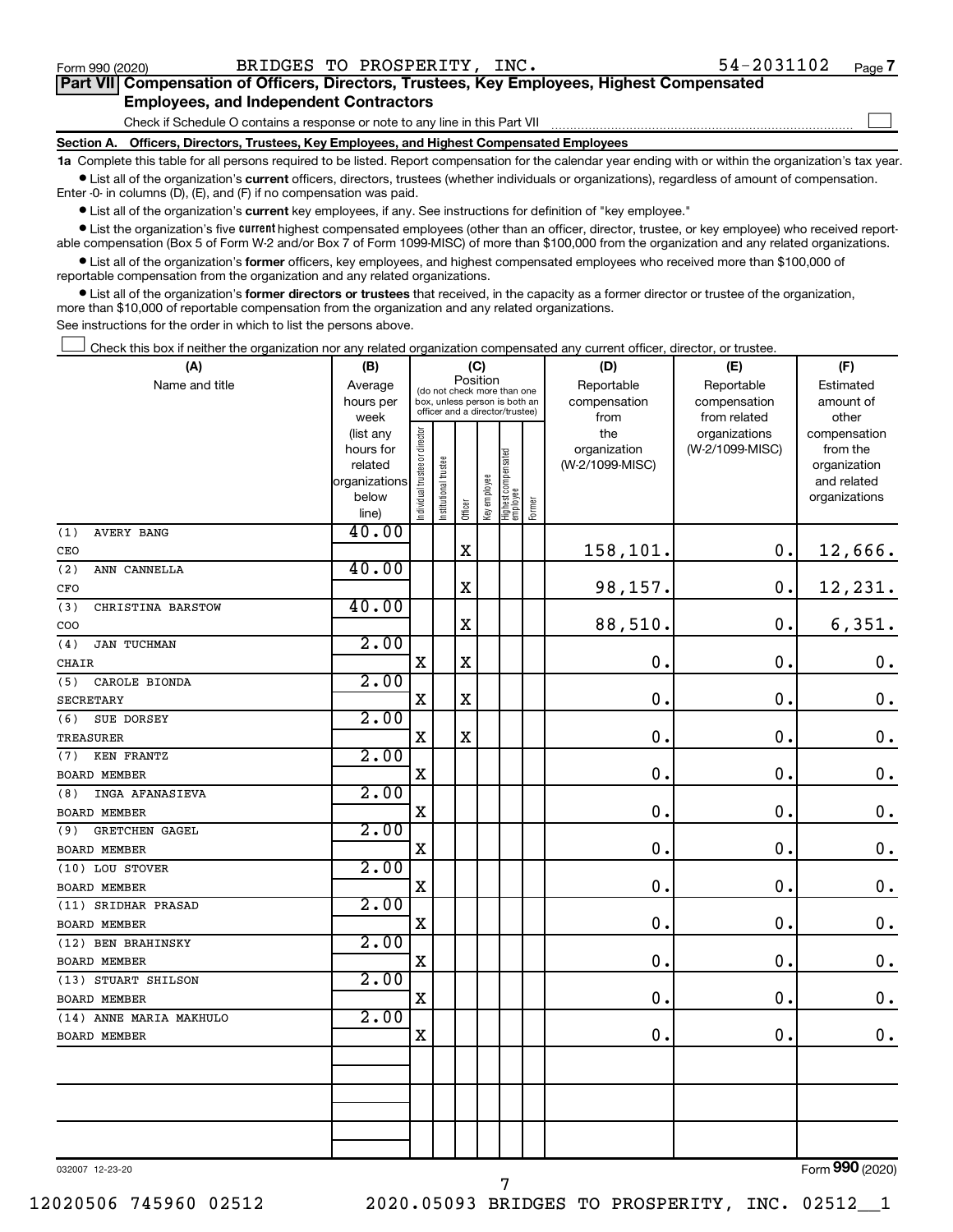|   | BRIDGES TO PROSPERITY, INC.<br>Form 990 (2020)                                                                                                                                                                                                                     |                                                          |                                |                       |                 |              |                                                                                                 |        |                                                  | 54-2031102                                                         |          |                     |                                                          | Page 8                      |
|---|--------------------------------------------------------------------------------------------------------------------------------------------------------------------------------------------------------------------------------------------------------------------|----------------------------------------------------------|--------------------------------|-----------------------|-----------------|--------------|-------------------------------------------------------------------------------------------------|--------|--------------------------------------------------|--------------------------------------------------------------------|----------|---------------------|----------------------------------------------------------|-----------------------------|
|   | <b>Part VII</b><br>Section A. Officers, Directors, Trustees, Key Employees, and Highest Compensated Employees (continued)                                                                                                                                          |                                                          |                                |                       |                 |              |                                                                                                 |        |                                                  |                                                                    |          |                     |                                                          |                             |
|   | (A)<br>Name and title                                                                                                                                                                                                                                              | (B)<br>Average<br>hours per<br>week<br>(list any         |                                |                       | (C)<br>Position |              | (do not check more than one<br>box, unless person is both an<br>officer and a director/trustee) |        | (D)<br>Reportable<br>compensation<br>from<br>the | (E)<br>Reportable<br>compensation<br>from related<br>organizations |          | compensation        | (F)<br>Estimated<br>amount of<br>other                   |                             |
|   |                                                                                                                                                                                                                                                                    | hours for<br>related<br> organizations<br>below<br>line) | Individual trustee or director | Institutional trustee | Officer         | Key employee | Highest compensated<br>  employee                                                               | Former | organization<br>(W-2/1099-MISC)                  | (W-2/1099-MISC)                                                    |          |                     | from the<br>organization<br>and related<br>organizations |                             |
|   |                                                                                                                                                                                                                                                                    |                                                          |                                |                       |                 |              |                                                                                                 |        |                                                  |                                                                    |          |                     |                                                          |                             |
|   |                                                                                                                                                                                                                                                                    |                                                          |                                |                       |                 |              |                                                                                                 |        |                                                  |                                                                    |          |                     |                                                          |                             |
|   |                                                                                                                                                                                                                                                                    |                                                          |                                |                       |                 |              |                                                                                                 |        |                                                  |                                                                    |          |                     |                                                          |                             |
|   |                                                                                                                                                                                                                                                                    |                                                          |                                |                       |                 |              |                                                                                                 |        |                                                  |                                                                    |          |                     |                                                          |                             |
|   |                                                                                                                                                                                                                                                                    |                                                          |                                |                       |                 |              |                                                                                                 |        |                                                  |                                                                    |          |                     |                                                          |                             |
|   |                                                                                                                                                                                                                                                                    |                                                          |                                |                       |                 |              |                                                                                                 |        |                                                  |                                                                    |          |                     |                                                          |                             |
|   |                                                                                                                                                                                                                                                                    |                                                          |                                |                       |                 |              |                                                                                                 |        |                                                  |                                                                    |          |                     |                                                          |                             |
|   | 1b Subtotal                                                                                                                                                                                                                                                        |                                                          |                                |                       |                 |              |                                                                                                 |        | 344,768.<br>$\overline{0}$ .                     |                                                                    | 0.<br>σ. |                     |                                                          | 31,248.<br>$\overline{0}$ . |
| 2 | Total number of individuals (including but not limited to those listed above) who received more than \$100,000 of reportable                                                                                                                                       |                                                          |                                |                       |                 |              |                                                                                                 |        | 344,768.                                         |                                                                    | σ.       |                     | 31,248.                                                  |                             |
|   | compensation from the organization $\blacktriangleright$                                                                                                                                                                                                           |                                                          |                                |                       |                 |              |                                                                                                 |        |                                                  |                                                                    |          |                     | Yes                                                      | 1<br>No.                    |
| 3 | Did the organization list any former officer, director, trustee, key employee, or highest compensated employee on<br>line 1a? If "Yes," complete Schedule J for such individual [11] manufacture manufacture 1a? If "Yes," complete Schedule J for such individual |                                                          |                                |                       |                 |              |                                                                                                 |        |                                                  |                                                                    |          | 3                   |                                                          | x                           |
|   | For any individual listed on line 1a, is the sum of reportable compensation and other compensation from the organization<br>and related organizations greater than \$150,000? If "Yes," complete Schedule J for such individual                                    |                                                          |                                |                       |                 |              |                                                                                                 |        |                                                  |                                                                    |          | 4                   | х                                                        |                             |
| 5 | Did any person listed on line 1a receive or accrue compensation from any unrelated organization or individual for services<br>rendered to the organization? If "Yes," complete Schedule J for such person<br><b>Section B. Independent Contractors</b>             |                                                          |                                |                       |                 |              |                                                                                                 |        |                                                  |                                                                    |          | 5                   |                                                          | x                           |
| 1 | Complete this table for your five highest compensated independent contractors that received more than \$100,000 of compensation from<br>the organization. Report compensation for the calendar year ending with or within the organization's tax year.             |                                                          |                                |                       |                 |              |                                                                                                 |        |                                                  |                                                                    |          |                     |                                                          |                             |
|   | (A)<br>Name and business address                                                                                                                                                                                                                                   |                                                          |                                | <b>NONE</b>           |                 |              |                                                                                                 |        | (B)<br>Description of services                   |                                                                    |          | (C)<br>Compensation |                                                          |                             |
|   |                                                                                                                                                                                                                                                                    |                                                          |                                |                       |                 |              |                                                                                                 |        |                                                  |                                                                    |          |                     |                                                          |                             |
|   |                                                                                                                                                                                                                                                                    |                                                          |                                |                       |                 |              |                                                                                                 |        |                                                  |                                                                    |          |                     |                                                          |                             |
|   |                                                                                                                                                                                                                                                                    |                                                          |                                |                       |                 |              |                                                                                                 |        |                                                  |                                                                    |          |                     |                                                          |                             |
|   |                                                                                                                                                                                                                                                                    |                                                          |                                |                       |                 |              |                                                                                                 |        |                                                  |                                                                    |          |                     |                                                          |                             |
| 2 | Total number of independent contractors (including but not limited to those listed above) who received more than<br>\$100,000 of compensation from the organization                                                                                                |                                                          |                                |                       |                 |              | 0                                                                                               |        |                                                  |                                                                    |          | Eorm $990(2020)$    |                                                          |                             |

032008 12-23-20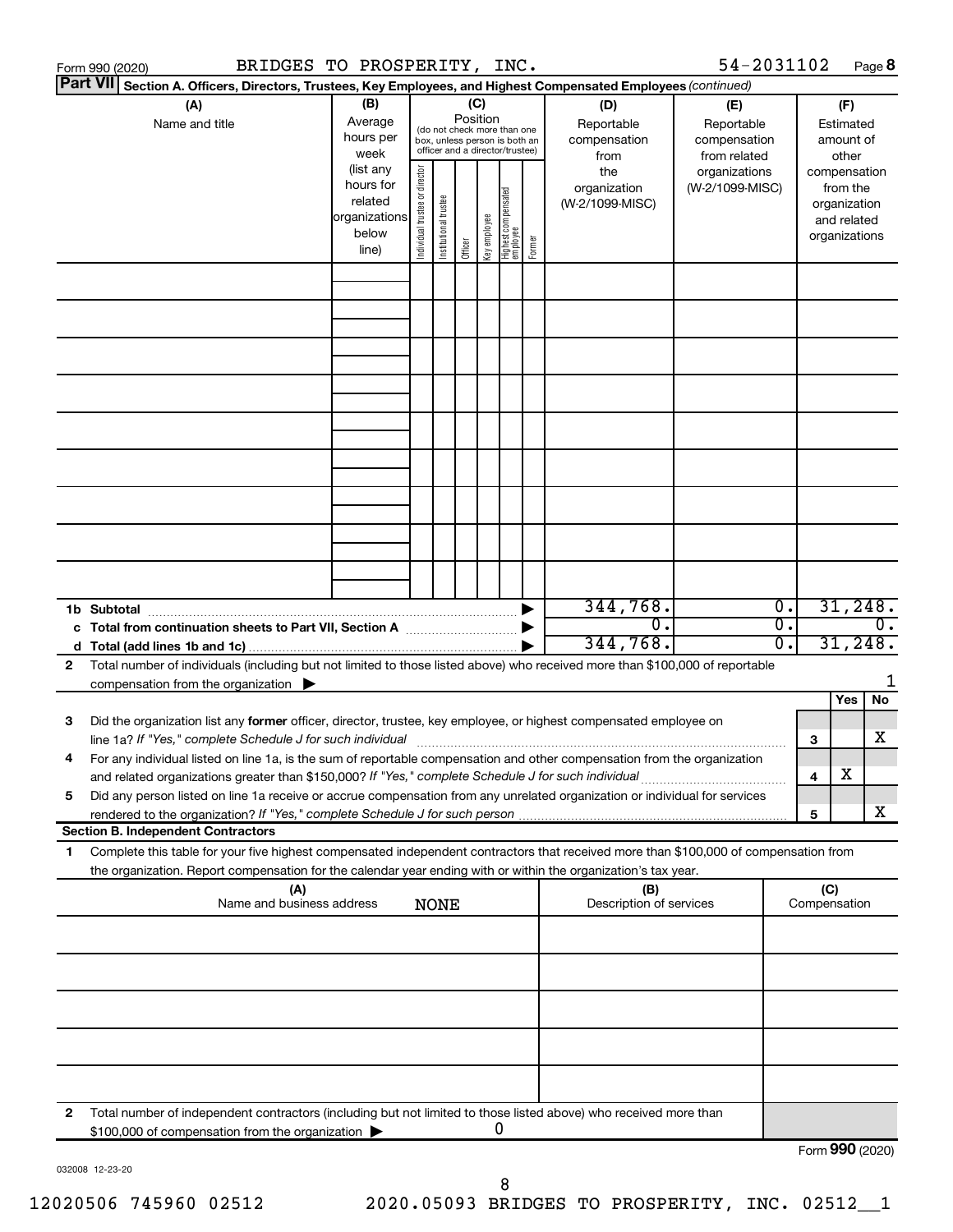| <b>Part VIII</b>                                                                                  |             |         | <b>Statement of Revenue</b>                                                                                                                                                                                                                                                                                                                                                                                 |                                                                 |                            |                                       |                               |                                                                 |
|---------------------------------------------------------------------------------------------------|-------------|---------|-------------------------------------------------------------------------------------------------------------------------------------------------------------------------------------------------------------------------------------------------------------------------------------------------------------------------------------------------------------------------------------------------------------|-----------------------------------------------------------------|----------------------------|---------------------------------------|-------------------------------|-----------------------------------------------------------------|
|                                                                                                   |             |         |                                                                                                                                                                                                                                                                                                                                                                                                             |                                                                 |                            |                                       |                               |                                                                 |
|                                                                                                   |             |         |                                                                                                                                                                                                                                                                                                                                                                                                             |                                                                 | Total revenue              | Related or exempt<br>function revenue | Unrelated<br>business revenue | (D)<br>Revenue excluded<br>from tax under<br>sections 512 - 514 |
| Grants<br>Contributions, Gifts, Grants<br>and Other Similar Amounts<br>Program Service<br>Revenue |             | 2a<br>b | 1 a Federated campaigns<br>1a<br>1 <sub>b</sub><br><b>b</b> Membership dues<br>1c<br>c Fundraising events<br>1d<br>d Related organizations<br>1e<br>e Government grants (contributions)<br>f All other contributions, gifts, grants, and<br>similar amounts not included above<br>1f<br>$1g$ \$<br>Noncash contributions included in lines 1a-1f<br><u> 1980 - Johann Barbara, martin amerikan basar da</u> | 1, 188, 313.<br>4, 182, 330.<br>584,008<br><b>Business Code</b> | $\overline{5}$ ,370,643.   |                                       |                               |                                                                 |
|                                                                                                   |             | с       | the control of the control of the control of the control of the control of                                                                                                                                                                                                                                                                                                                                  |                                                                 |                            |                                       |                               |                                                                 |
|                                                                                                   |             | d       | <u> 1980 - Johann Barbara, martin a</u>                                                                                                                                                                                                                                                                                                                                                                     |                                                                 |                            |                                       |                               |                                                                 |
|                                                                                                   |             | е       |                                                                                                                                                                                                                                                                                                                                                                                                             |                                                                 |                            |                                       |                               |                                                                 |
|                                                                                                   |             | f       | All other program service revenue                                                                                                                                                                                                                                                                                                                                                                           |                                                                 |                            |                                       |                               |                                                                 |
|                                                                                                   | 3<br>4<br>5 |         | Investment income (including dividends, interest, and<br>Income from investment of tax-exempt bond proceeds                                                                                                                                                                                                                                                                                                 |                                                                 | 4,588.                     |                                       |                               | 4,588.                                                          |
|                                                                                                   |             |         | (i) Real                                                                                                                                                                                                                                                                                                                                                                                                    | (ii) Personal                                                   |                            |                                       |                               |                                                                 |
|                                                                                                   |             |         | <b>6 a</b> Gross rents<br>l6a<br>6b<br><b>b</b> Less: rental expenses $\ldots$<br>6с<br>c Rental income or (loss)                                                                                                                                                                                                                                                                                           |                                                                 |                            |                                       |                               |                                                                 |
|                                                                                                   |             |         | d Net rental income or (loss)<br>(i) Securities<br>7 a Gross amount from sales of<br>assets other than inventory<br>7a<br><b>b</b> Less: cost or other basis                                                                                                                                                                                                                                                | (ii) Other<br>16, 297.                                          |                            |                                       |                               |                                                                 |
| Revenue                                                                                           |             |         | 7b<br>and sales expenses<br> 7c <br>c Gain or (loss)                                                                                                                                                                                                                                                                                                                                                        | 22,051.<br>$-5,754.$                                            | $-5,754.$                  |                                       |                               | $-5,754.$                                                       |
| ត<br>$\check{\bar{\epsilon}}$                                                                     |             |         | 8 a Gross income from fundraising events (not<br>including \$<br>оf<br>contributions reported on line 1c). See<br> 8a                                                                                                                                                                                                                                                                                       |                                                                 |                            |                                       |                               |                                                                 |
|                                                                                                   |             |         | 8b<br><b>b</b> Less: direct expenses <b>contained b</b>                                                                                                                                                                                                                                                                                                                                                     |                                                                 |                            |                                       |                               |                                                                 |
|                                                                                                   |             |         | c Net income or (loss) from fundraising events                                                                                                                                                                                                                                                                                                                                                              | .                                                               |                            |                                       |                               |                                                                 |
|                                                                                                   |             |         | 9 a Gross income from gaming activities. See<br> 9a<br>9 <sub>b</sub>                                                                                                                                                                                                                                                                                                                                       |                                                                 |                            |                                       |                               |                                                                 |
|                                                                                                   |             |         | c Net income or (loss) from gaming activities                                                                                                                                                                                                                                                                                                                                                               |                                                                 |                            |                                       |                               |                                                                 |
|                                                                                                   |             |         | 10 a Gross sales of inventory, less returns<br> 10a                                                                                                                                                                                                                                                                                                                                                         |                                                                 |                            |                                       |                               |                                                                 |
|                                                                                                   |             |         | 10b<br><b>b</b> Less: cost of goods sold                                                                                                                                                                                                                                                                                                                                                                    |                                                                 |                            |                                       |                               |                                                                 |
|                                                                                                   |             |         | c Net income or (loss) from sales of inventory                                                                                                                                                                                                                                                                                                                                                              | <b>Business Code</b>                                            |                            |                                       |                               |                                                                 |
| Miscellaneous<br>Revenue                                                                          |             | b       | 11 a FOREIGN EXCHANGE GAIN                                                                                                                                                                                                                                                                                                                                                                                  | 900099                                                          | 6,349.                     |                                       |                               | 6,349.                                                          |
|                                                                                                   |             | c       |                                                                                                                                                                                                                                                                                                                                                                                                             |                                                                 |                            |                                       |                               |                                                                 |
|                                                                                                   |             |         |                                                                                                                                                                                                                                                                                                                                                                                                             |                                                                 |                            |                                       |                               |                                                                 |
|                                                                                                   |             |         |                                                                                                                                                                                                                                                                                                                                                                                                             | $\blacktriangleright$                                           | 6,349.                     |                                       |                               |                                                                 |
|                                                                                                   | 12          |         |                                                                                                                                                                                                                                                                                                                                                                                                             |                                                                 | $\overline{5, 375, 826}$ . | о.                                    | $\overline{0}$ .              | 5,183.<br>Form 990 (2020)                                       |
| 032009 12-23-20                                                                                   |             |         |                                                                                                                                                                                                                                                                                                                                                                                                             |                                                                 |                            |                                       |                               |                                                                 |

Form 990 (2020) BRIDGES TO PROSPERITY, INC.  $54-2031102$  Page

54-2031102 Page 9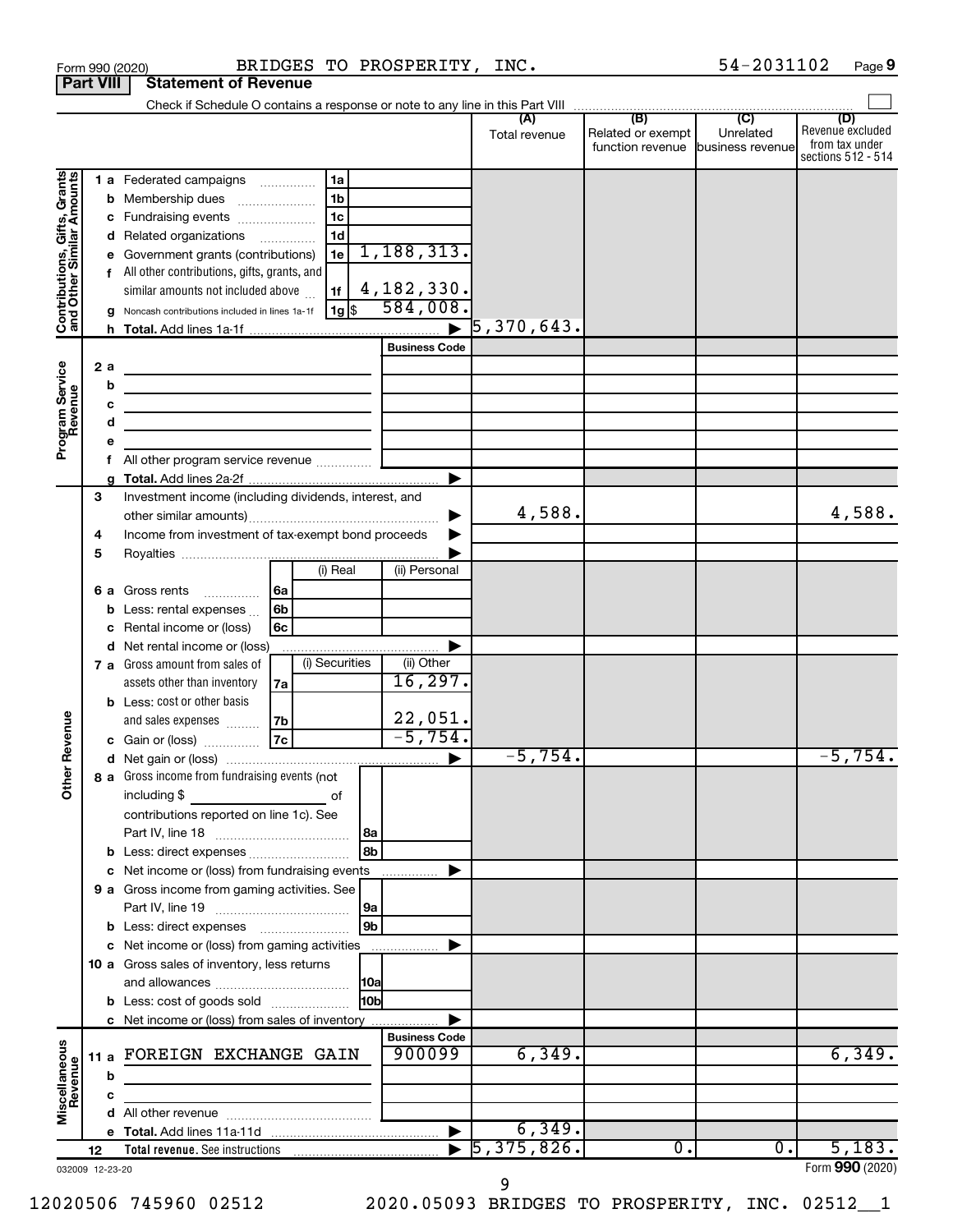**Part IX Statement of Functional Expenses**

Form 990 (2020) BRIDGES TO PROSPERITY, INC.  $54-2031102$  Page

*Section 501(c)(3) and 501(c)(4) organizations must complete all columns. All other organizations must complete column (A).*

|              | Do not include amounts reported on lines 6b,<br>7b, 8b, 9b, and 10b of Part VIII.                        | (A)<br>Total expenses | (B)<br>Program service<br>expenses | (C)<br>Management and<br>general expenses | (D)<br>Fundraising<br>expenses |
|--------------|----------------------------------------------------------------------------------------------------------|-----------------------|------------------------------------|-------------------------------------------|--------------------------------|
| 1.           | Grants and other assistance to domestic organizations                                                    |                       |                                    |                                           |                                |
|              | and domestic governments. See Part IV, line 21                                                           |                       |                                    |                                           |                                |
| $\mathbf{2}$ | Grants and other assistance to domestic                                                                  |                       |                                    |                                           |                                |
|              | individuals. See Part IV, line 22                                                                        |                       |                                    |                                           |                                |
| 3            | Grants and other assistance to foreign                                                                   |                       |                                    |                                           |                                |
|              | organizations, foreign governments, and foreign                                                          |                       |                                    |                                           |                                |
|              | individuals. See Part IV, lines 15 and 16                                                                |                       |                                    |                                           |                                |
| 4            | Benefits paid to or for members                                                                          |                       |                                    |                                           |                                |
| 5            | Compensation of current officers, directors,                                                             |                       |                                    |                                           |                                |
|              | trustees, and key employees                                                                              | 376,154.              | 191,578.                           | 168,509.                                  | 16,067.                        |
| 6            | Compensation not included above to disqualified                                                          |                       |                                    |                                           |                                |
|              | persons (as defined under section 4958(f)(1)) and                                                        |                       |                                    |                                           |                                |
|              | persons described in section 4958(c)(3)(B)                                                               |                       |                                    |                                           |                                |
| 7            | Other salaries and wages                                                                                 | 1,874,845.            | 1,294,764.                         | 221,484.                                  | 358,597.                       |
| 8            | Pension plan accruals and contributions (include                                                         |                       |                                    |                                           |                                |
|              | section 401(k) and 403(b) employer contributions)                                                        | 19,252.               | 13,815.                            | 1,317.                                    | 4,120.                         |
| 9            |                                                                                                          | 125,579.              | 90, 137.                           | 11,853.<br>22,404.                        | 23,589.<br>22,360.             |
| 10           |                                                                                                          | 133, 136.             | 88,372.                            |                                           |                                |
| 11           | Fees for services (nonemployees):                                                                        |                       |                                    |                                           |                                |
| a            |                                                                                                          |                       | 4,516.                             | 13,608.                                   |                                |
| b            |                                                                                                          | 18, 124.<br>44,159.   | 12,503.                            | 31,656.                                   |                                |
| с            |                                                                                                          |                       |                                    |                                           |                                |
| d            |                                                                                                          |                       |                                    |                                           |                                |
| e            | Professional fundraising services. See Part IV, line 17                                                  |                       |                                    |                                           |                                |
| f            | Investment management fees<br>Other. (If line 11g amount exceeds 10% of line 25,                         |                       |                                    |                                           |                                |
| g            | column (A) amount, list line 11g expenses on Sch O.)                                                     | 270,513.              | 212,863.                           |                                           | 53,605.                        |
|              |                                                                                                          | 31,620.               | 8,402.                             | $\frac{4,045}{849}$ .                     | 22, 369.                       |
| 12           |                                                                                                          | 147, 360.             | 117,657.                           | 17,321.                                   | 12,382.                        |
| 13<br>14     |                                                                                                          |                       |                                    |                                           |                                |
| 15           |                                                                                                          |                       |                                    |                                           |                                |
| 16           |                                                                                                          | 21,093.               | 17, 124.                           | 3,969.                                    |                                |
| 17           | Travel                                                                                                   | 237, 225.             | 226,008.                           | 2,796.                                    | 8,421.                         |
| 18           | Payments of travel or entertainment expenses                                                             |                       |                                    |                                           |                                |
|              | for any federal, state, or local public officials                                                        |                       |                                    |                                           |                                |
| 19           | Conferences, conventions, and meetings                                                                   | 8,388.                | 7,615.                             | 101.                                      | 672.                           |
| 20           | Interest                                                                                                 |                       |                                    |                                           |                                |
| 21           |                                                                                                          |                       |                                    |                                           |                                |
| 22           | Depreciation, depletion, and amortization                                                                | 72,470.               | 70, 375.                           | 2,095.                                    |                                |
| 23           | Insurance                                                                                                | 48,024.               | 36, 152.                           | 11,872.                                   |                                |
| 24           | Other expenses. Itemize expenses not covered                                                             |                       |                                    |                                           |                                |
|              | above (List miscellaneous expenses on line 24e. If<br>line 24e amount exceeds 10% of line 25, column (A) |                       |                                    |                                           |                                |
|              | amount, list line 24e expenses on Schedule O.)                                                           |                       |                                    |                                           |                                |
| a            | BRIDGE BUILDING SUPP.                                                                                    | 1,412,096.            | 1,412,096.                         |                                           |                                |
| b            | OTHER EMPLOYEE COSTS                                                                                     | 117, 192.             | 54, 250.                           | 39,029.                                   | 23,913.                        |
| C            | EQUIPMENT & MAINTENANCE                                                                                  | 43,422.               | 43,422.                            |                                           |                                |
| d            | <b>MISCELLANEOUS</b>                                                                                     | 13,476.               | 6,728.                             | 6,748.                                    |                                |
|              | e All other expenses                                                                                     |                       |                                    |                                           |                                |
| 25           | Total functional expenses. Add lines 1 through 24e                                                       | 5,014,128.            | 3,908,377.                         | 559,656.                                  | 546,095.                       |
| 26           | Joint costs. Complete this line only if the organization                                                 |                       |                                    |                                           |                                |
|              | reported in column (B) joint costs from a combined                                                       |                       |                                    |                                           |                                |
|              | educational campaign and fundraising solicitation.                                                       |                       |                                    |                                           |                                |
|              | Check here $\blacktriangleright$<br>if following SOP 98-2 (ASC 958-720)                                  |                       |                                    |                                           |                                |

032010 12-23-20

Form (2020) **990**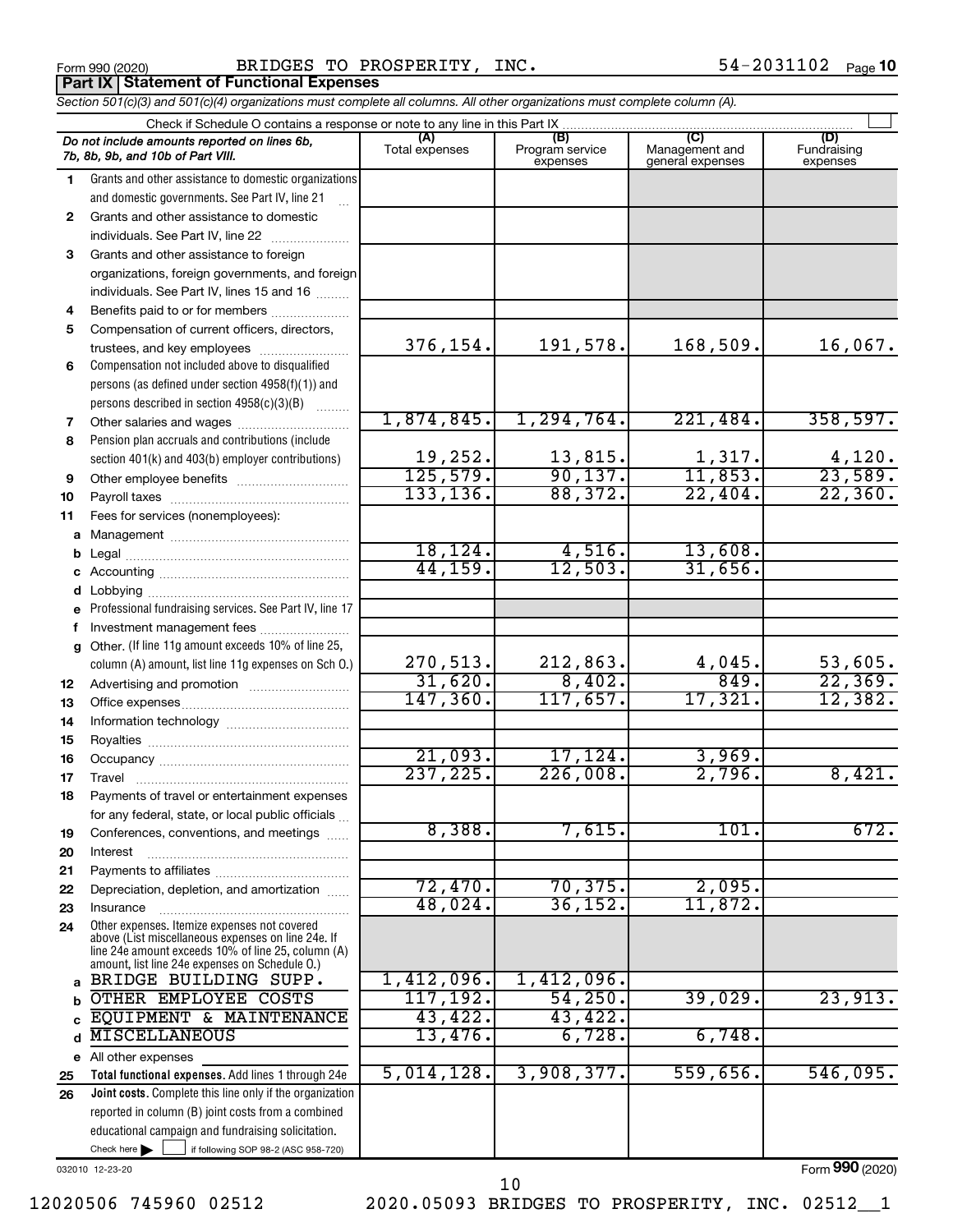|                             | 6  | Loans and other receivables from other disqualified persons (as defined               |                 |                           |                              |                 |                               |
|-----------------------------|----|---------------------------------------------------------------------------------------|-----------------|---------------------------|------------------------------|-----------------|-------------------------------|
|                             |    | under section $4958(f)(1)$ , and persons described in section $4958(c)(3)(B)$         |                 | $\overline{1}$            |                              | 6               |                               |
|                             | 7  |                                                                                       |                 |                           |                              | $\overline{7}$  |                               |
| Assets                      | 8  |                                                                                       |                 |                           |                              | 8               |                               |
|                             | 9  | Prepaid expenses and deferred charges                                                 |                 |                           | 202, 210.                    | 9               | 130, 271.                     |
|                             |    | <b>10a</b> Land, buildings, and equipment: cost or other                              |                 |                           |                              |                 |                               |
|                             |    | basis. Complete Part VI of Schedule D  10a                                            |                 |                           |                              |                 |                               |
|                             |    | <b>b</b> Less: accumulated depreciation                                               | 10 <sub>b</sub> | $\frac{329,922}{170,970}$ | 211,091.                     | 10 <sub>c</sub> | 158,952.                      |
|                             | 11 |                                                                                       |                 |                           |                              | 11              |                               |
|                             | 12 |                                                                                       |                 |                           |                              | 12              |                               |
|                             | 13 |                                                                                       |                 |                           | 13                           |                 |                               |
|                             | 14 |                                                                                       |                 |                           | 14                           |                 |                               |
|                             | 15 |                                                                                       |                 |                           | 15                           |                 |                               |
|                             | 16 |                                                                                       |                 |                           | 2,767,181.                   | 16              | 3,237,840.                    |
|                             | 17 |                                                                                       | 315,084.        | 17                        | 335,560.                     |                 |                               |
|                             | 18 |                                                                                       |                 |                           | 18                           |                 |                               |
|                             | 19 |                                                                                       |                 | 17,865.                   | 19                           | 7,050.          |                               |
|                             | 20 |                                                                                       |                 |                           | 20                           |                 |                               |
|                             | 21 | Escrow or custodial account liability. Complete Part IV of Schedule D                 |                 |                           |                              | 21              |                               |
|                             | 22 | Loans and other payables to any current or former officer, director,                  |                 |                           |                              |                 |                               |
| Liabilities                 |    | trustee, key employee, creator or founder, substantial contributor, or 35%            |                 |                           |                              |                 |                               |
|                             |    | controlled entity or family member of any of these persons                            |                 |                           | 22                           |                 |                               |
|                             | 23 | Secured mortgages and notes payable to unrelated third parties                        |                 |                           |                              | 23              |                               |
|                             | 24 | Unsecured notes and loans payable to unrelated third parties                          |                 |                           | 249,800.                     | 24              | 349,100.                      |
|                             | 25 | Other liabilities (including federal income tax, payables to related third            |                 |                           |                              |                 |                               |
|                             |    | parties, and other liabilities not included on lines 17-24). Complete Part X          |                 |                           |                              |                 |                               |
|                             |    | of Schedule D                                                                         |                 |                           |                              | 25              |                               |
|                             | 26 |                                                                                       |                 |                           | 582,749.                     | 26              | 691,710.                      |
|                             |    | Organizations that follow FASB ASC 958, check here $\triangleright \lfloor X \rfloor$ |                 |                           |                              |                 |                               |
|                             |    | and complete lines 27, 28, 32, and 33.                                                |                 |                           |                              |                 |                               |
|                             | 27 |                                                                                       |                 |                           | $\frac{2,095,107.}{89,325.}$ | 27              | $\frac{1,568,419.}{977,711.}$ |
|                             | 28 |                                                                                       |                 |                           |                              | 28              |                               |
|                             |    | Organizations that do not follow FASB ASC 958, check here ▶ □                         |                 |                           |                              |                 |                               |
|                             |    | and complete lines 29 through 33.                                                     |                 |                           |                              |                 |                               |
| Net Assets or Fund Balances | 29 |                                                                                       |                 |                           |                              | 29              |                               |
|                             | 30 | Paid-in or capital surplus, or land, building, or equipment fund                      |                 |                           | 30                           |                 |                               |
|                             | 31 | Retained earnings, endowment, accumulated income, or other funds                      |                 |                           | 31                           |                 |                               |
|                             | 32 |                                                                                       |                 |                           | 2,184,432.                   | 32              | 2,546,130.                    |
|                             | 33 | Total liabilities and net assets/fund balances                                        |                 |                           | 2,767,181                    | 33              | 3, 237, 840.                  |

Form 990 (2020) BRIDGES TO PROSPERITY, INC.  $54-2031102$  Page

 Cash - non-interest-bearing ~~~~~~~~~~~~~~~~~~~~~~~~~ Savings and temporary cash investments ~~~~~~~~~~~~~~~~~~ Pledges and grants receivable, net ~~~~~~~~~~~~~~~~~~~~~ Accounts receivable, net ~~~~~~~~~~~~~~~~~~~~~~~~~~ Loans and other receivables from any current or former officer, director,

trustee, key employee, creator or founder, substantial contributor, or 35% controlled entity or family member of any of these persons ~~~~~~~~~

Check if Schedule O contains a response or note to any line in this Part X

54-2031102 Page 11

 $\perp$ 

Form (2020) **990**

**(A) (B)**

Beginning of year  $\parallel$  | End of year

 $22,922.$   $1$   $40,676.$  $1,119,603.$  2 | 1,231,324  $851,335.$  3 1,223,486.  $360,020.$  4 453,131.

**5**

**Part X** | **Balance Sheet**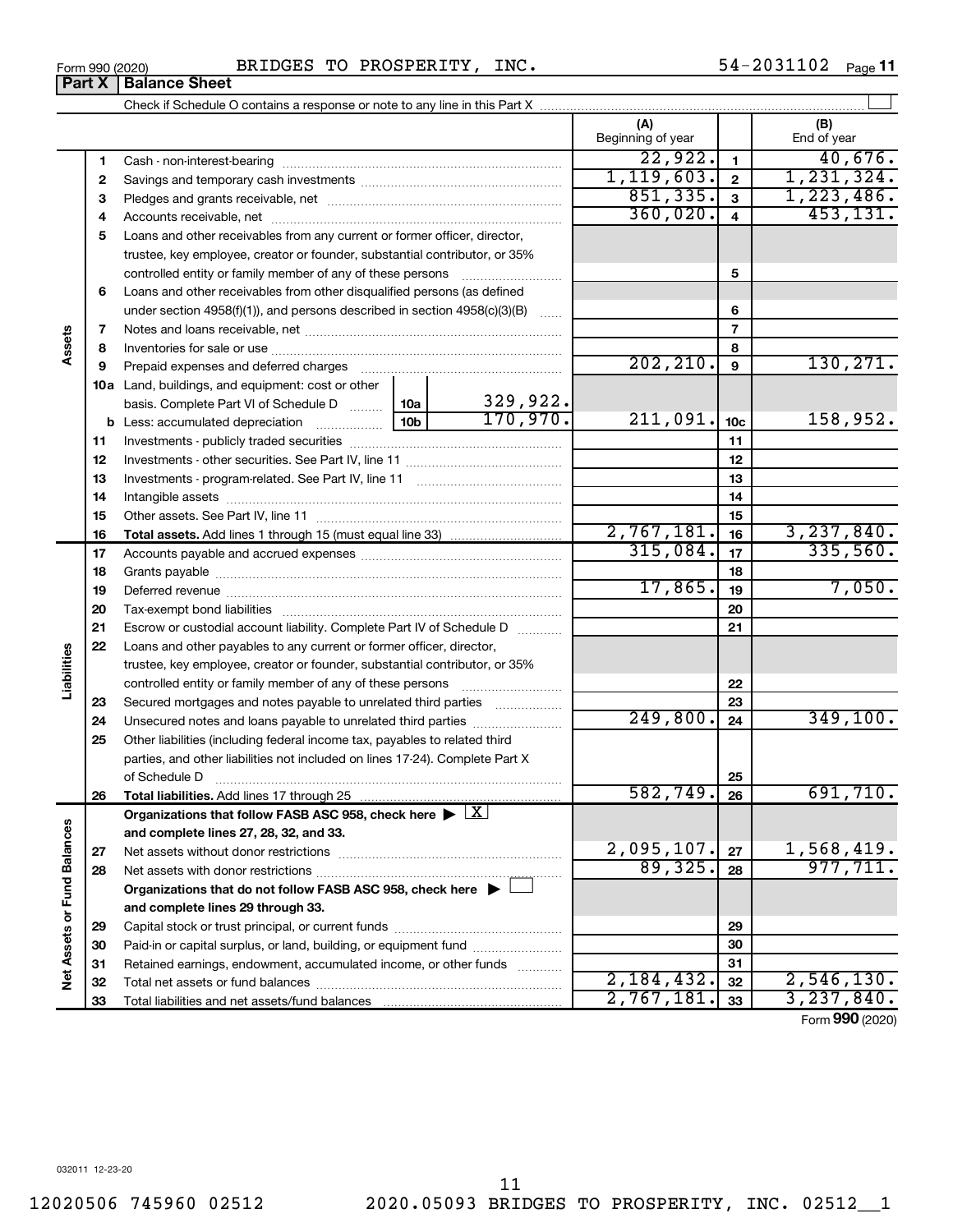|    |                | BRIDGES TO PROSPERITY, INC.<br>Form 990 (2020)                                                                                                                                                                                 |                         | 54-2031102 Page 12 |                |     |                  |
|----|----------------|--------------------------------------------------------------------------------------------------------------------------------------------------------------------------------------------------------------------------------|-------------------------|--------------------|----------------|-----|------------------|
|    | <b>Part XI</b> | <b>Reconciliation of Net Assets</b>                                                                                                                                                                                            |                         |                    |                |     |                  |
|    |                |                                                                                                                                                                                                                                |                         |                    |                |     |                  |
|    |                |                                                                                                                                                                                                                                |                         |                    |                |     |                  |
| 1  |                |                                                                                                                                                                                                                                | $\mathbf{1}$            |                    |                |     | 5, 375, 826.     |
| 2  |                |                                                                                                                                                                                                                                | $\overline{2}$          |                    |                |     | 5,014,128.       |
| 3  |                | Revenue less expenses. Subtract line 2 from line 1                                                                                                                                                                             | 3                       |                    |                |     | 361,698.         |
| 4  |                |                                                                                                                                                                                                                                | $\overline{\mathbf{4}}$ |                    |                |     | 2,184,432.       |
| 5  |                | Net unrealized gains (losses) on investments [11] matter contracts and the state of the state of the state of the state of the state of the state of the state of the state of the state of the state of the state of the stat | 5                       |                    |                |     |                  |
| 6  |                |                                                                                                                                                                                                                                | 6                       |                    |                |     |                  |
| 7  |                | Investment expenses [[11] has a series and a series of the series of the series and series and series and series and series and series and series and series and series and series and series and series and series and series | $\overline{7}$          |                    |                |     |                  |
| 8  |                | Prior period adjustments www.communication.communication.com/news/communication.com/news/communication.com/new                                                                                                                 | 8                       |                    |                |     |                  |
| 9  |                | Other changes in net assets or fund balances (explain on Schedule O)                                                                                                                                                           | 9                       |                    |                |     | $\overline{0}$ . |
| 10 |                | Net assets or fund balances at end of year. Combine lines 3 through 9 (must equal Part X, line 32,                                                                                                                             |                         |                    |                |     |                  |
|    |                |                                                                                                                                                                                                                                | 10                      |                    |                |     | 2,546,130.       |
|    |                | Part XII Financial Statements and Reporting                                                                                                                                                                                    |                         |                    |                |     |                  |
|    |                |                                                                                                                                                                                                                                |                         |                    |                |     |                  |
| 1. |                | $\boxed{\mathbf{X}}$ Accrual $\boxed{\phantom{0}}$ Other<br>Accounting method used to prepare the Form 990: $\Box$ Cash                                                                                                        |                         |                    |                | Yes | <b>No</b>        |
|    |                | If the organization changed its method of accounting from a prior year or checked "Other," explain in Schedule O.                                                                                                              |                         |                    | 2a             |     | х                |
|    |                | If "Yes," check a box below to indicate whether the financial statements for the year were compiled or reviewed on a                                                                                                           |                         |                    |                |     |                  |
|    |                | separate basis, consolidated basis, or both:                                                                                                                                                                                   |                         |                    |                |     |                  |
|    |                | Separate basis<br><b>Consolidated basis</b><br>Both consolidated and separate basis                                                                                                                                            |                         |                    |                |     |                  |
|    |                |                                                                                                                                                                                                                                |                         |                    | 2 <sub>b</sub> | х   |                  |
|    |                | If "Yes," check a box below to indicate whether the financial statements for the year were audited on a separate basis,                                                                                                        |                         |                    |                |     |                  |
|    |                | consolidated basis, or both:                                                                                                                                                                                                   |                         |                    |                |     |                  |
|    |                | $ \mathbf{X} $ Separate basis<br>Consolidated basis<br>Both consolidated and separate basis                                                                                                                                    |                         |                    |                |     |                  |
|    |                | c If "Yes" to line 2a or 2b, does the organization have a committee that assumes responsibility for oversight of the audit,                                                                                                    |                         |                    |                |     |                  |
|    |                |                                                                                                                                                                                                                                |                         |                    | 2c             | x.  |                  |
|    |                | If the organization changed either its oversight process or selection process during the tax year, explain on Schedule O.                                                                                                      |                         |                    |                |     |                  |
|    |                | 3a As a result of a federal award, was the organization required to undergo an audit or audits as set forth in the Single Audit                                                                                                |                         |                    |                |     |                  |
|    |                |                                                                                                                                                                                                                                |                         |                    | 3a             |     | x                |
|    |                | b If "Yes," did the organization undergo the required audit or audits? If the organization did not undergo the required audit                                                                                                  |                         |                    |                |     |                  |
|    |                |                                                                                                                                                                                                                                |                         |                    | 3b             |     |                  |
|    |                |                                                                                                                                                                                                                                |                         |                    |                |     | Form 990 (2020)  |

032012 12-23-20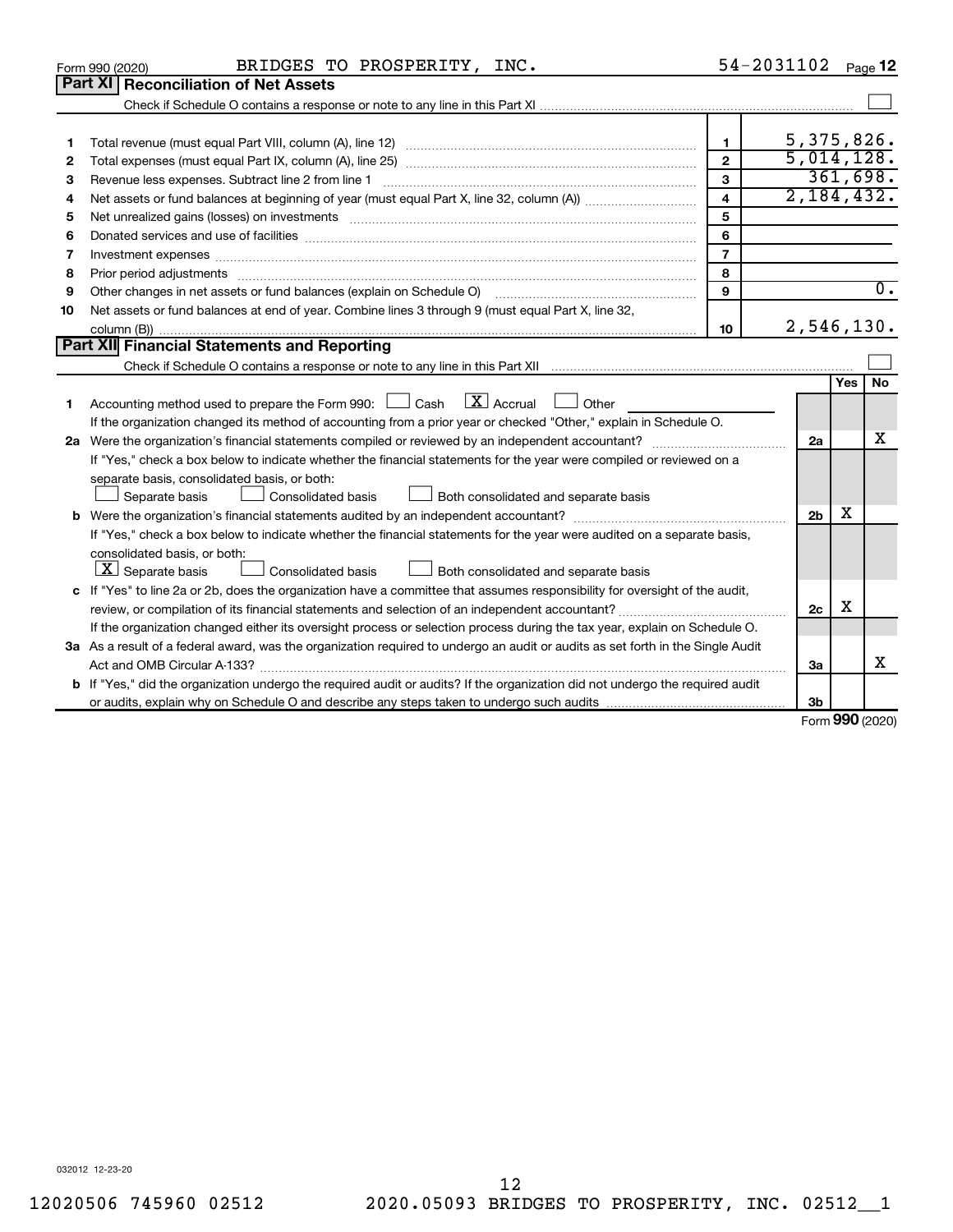**SCHEDULE A**

# **Public Charity Status and Public Support**

**(Form 990 or 990-EZ) Complete if the organization is a section 501(c)(3) organization or a section**

**4947(a)(1) nonexempt charitable trust.**

|    | <b>Open to Public</b><br>Inspection |
|----|-------------------------------------|
| ۲ŕ | identification numbe                |

OMB No. 1545-0047

|    |                     | Department of the Treasury<br>Internal Revenue Service |                                                                        | Attach to Form 990 or Form 990-EZ.<br>Go to www.irs.gov/Form990 for instructions and the latest information.                                 |     |                                                                |                            | <b>Open to Public</b><br>Inspection   |  |
|----|---------------------|--------------------------------------------------------|------------------------------------------------------------------------|----------------------------------------------------------------------------------------------------------------------------------------------|-----|----------------------------------------------------------------|----------------------------|---------------------------------------|--|
|    |                     | Name of the organization                               |                                                                        |                                                                                                                                              |     |                                                                |                            | <b>Employer identification number</b> |  |
|    |                     |                                                        |                                                                        | BRIDGES TO PROSPERITY, INC.                                                                                                                  |     |                                                                |                            | 54-2031102                            |  |
|    | Part I              |                                                        |                                                                        | Reason for Public Charity Status. (All organizations must complete this part.) See instructions.                                             |     |                                                                |                            |                                       |  |
|    |                     |                                                        |                                                                        | The organization is not a private foundation because it is: (For lines 1 through 12, check only one box.)                                    |     |                                                                |                            |                                       |  |
| 1  |                     |                                                        |                                                                        | A church, convention of churches, or association of churches described in section 170(b)(1)(A)(i).                                           |     |                                                                |                            |                                       |  |
| 2  |                     |                                                        |                                                                        | A school described in section 170(b)(1)(A)(ii). (Attach Schedule E (Form 990 or 990-EZ).)                                                    |     |                                                                |                            |                                       |  |
| 3  |                     |                                                        |                                                                        | A hospital or a cooperative hospital service organization described in section 170(b)(1)(A)(iii).                                            |     |                                                                |                            |                                       |  |
| 4  |                     |                                                        |                                                                        | A medical research organization operated in conjunction with a hospital described in section 170(b)(1)(A)(iii). Enter the hospital's name,   |     |                                                                |                            |                                       |  |
|    |                     | city, and state:                                       |                                                                        |                                                                                                                                              |     |                                                                |                            |                                       |  |
| 5  |                     |                                                        |                                                                        | An organization operated for the benefit of a college or university owned or operated by a governmental unit described in                    |     |                                                                |                            |                                       |  |
|    |                     |                                                        | section 170(b)(1)(A)(iv). (Complete Part II.)                          |                                                                                                                                              |     |                                                                |                            |                                       |  |
| 6  |                     |                                                        |                                                                        | A federal, state, or local government or governmental unit described in section 170(b)(1)(A)(v).                                             |     |                                                                |                            |                                       |  |
| 7  | $\lfloor x \rfloor$ |                                                        |                                                                        | An organization that normally receives a substantial part of its support from a governmental unit or from the general public described in    |     |                                                                |                            |                                       |  |
|    |                     |                                                        | section 170(b)(1)(A)(vi). (Complete Part II.)                          |                                                                                                                                              |     |                                                                |                            |                                       |  |
| 8  |                     |                                                        |                                                                        | A community trust described in section 170(b)(1)(A)(vi). (Complete Part II.)                                                                 |     |                                                                |                            |                                       |  |
| 9  |                     |                                                        |                                                                        | An agricultural research organization described in section 170(b)(1)(A)(ix) operated in conjunction with a land-grant college                |     |                                                                |                            |                                       |  |
|    |                     |                                                        |                                                                        | or university or a non-land-grant college of agriculture (see instructions). Enter the name, city, and state of the college or               |     |                                                                |                            |                                       |  |
|    |                     | university:                                            |                                                                        |                                                                                                                                              |     |                                                                |                            |                                       |  |
| 10 |                     |                                                        |                                                                        | An organization that normally receives (1) more than 33 1/3% of its support from contributions, membership fees, and gross receipts from     |     |                                                                |                            |                                       |  |
|    |                     |                                                        |                                                                        | activities related to its exempt functions, subject to certain exceptions; and (2) no more than 33 1/3% of its support from gross investment |     |                                                                |                            |                                       |  |
|    |                     |                                                        |                                                                        | income and unrelated business taxable income (less section 511 tax) from businesses acquired by the organization after June 30, 1975.        |     |                                                                |                            |                                       |  |
|    |                     |                                                        | See section 509(a)(2). (Complete Part III.)                            |                                                                                                                                              |     |                                                                |                            |                                       |  |
| 11 |                     |                                                        |                                                                        | An organization organized and operated exclusively to test for public safety. See section 509(a)(4).                                         |     |                                                                |                            |                                       |  |
| 12 |                     |                                                        |                                                                        | An organization organized and operated exclusively for the benefit of, to perform the functions of, or to carry out the purposes of one or   |     |                                                                |                            |                                       |  |
|    |                     |                                                        |                                                                        | more publicly supported organizations described in section 509(a)(1) or section 509(a)(2). See section 509(a)(3). Check the box in           |     |                                                                |                            |                                       |  |
|    |                     |                                                        |                                                                        | lines 12a through 12d that describes the type of supporting organization and complete lines 12e, 12f, and 12g.                               |     |                                                                |                            |                                       |  |
|    |                     |                                                        |                                                                        |                                                                                                                                              |     |                                                                |                            |                                       |  |
| а  |                     |                                                        |                                                                        | Type I. A supporting organization operated, supervised, or controlled by its supported organization(s), typically by giving                  |     |                                                                |                            |                                       |  |
|    |                     |                                                        |                                                                        | the supported organization(s) the power to regularly appoint or elect a majority of the directors or trustees of the supporting              |     |                                                                |                            |                                       |  |
|    |                     |                                                        | organization. You must complete Part IV, Sections A and B.             |                                                                                                                                              |     |                                                                |                            |                                       |  |
| b  |                     |                                                        |                                                                        | Type II. A supporting organization supervised or controlled in connection with its supported organization(s), by having                      |     |                                                                |                            |                                       |  |
|    |                     |                                                        |                                                                        | control or management of the supporting organization vested in the same persons that control or manage the supported                         |     |                                                                |                            |                                       |  |
|    |                     |                                                        | organization(s). You must complete Part IV, Sections A and C.          |                                                                                                                                              |     |                                                                |                            |                                       |  |
| с  |                     |                                                        |                                                                        | Type III functionally integrated. A supporting organization operated in connection with, and functionally integrated with,                   |     |                                                                |                            |                                       |  |
|    |                     |                                                        |                                                                        | its supported organization(s) (see instructions). You must complete Part IV, Sections A, D, and E.                                           |     |                                                                |                            |                                       |  |
| d  |                     |                                                        |                                                                        | Type III non-functionally integrated. A supporting organization operated in connection with its supported organization(s)                    |     |                                                                |                            |                                       |  |
|    |                     |                                                        |                                                                        | that is not functionally integrated. The organization generally must satisfy a distribution requirement and an attentiveness                 |     |                                                                |                            |                                       |  |
|    |                     |                                                        |                                                                        | requirement (see instructions). You must complete Part IV, Sections A and D, and Part V.                                                     |     |                                                                |                            |                                       |  |
| е  |                     |                                                        |                                                                        | Check this box if the organization received a written determination from the IRS that it is a Type I, Type II, Type III                      |     |                                                                |                            |                                       |  |
|    |                     |                                                        |                                                                        | functionally integrated, or Type III non-functionally integrated supporting organization.                                                    |     |                                                                |                            |                                       |  |
|    |                     | f Enter the number of supported organizations          |                                                                        |                                                                                                                                              |     |                                                                |                            |                                       |  |
| g  |                     |                                                        | Provide the following information about the supported organization(s). |                                                                                                                                              |     |                                                                |                            |                                       |  |
|    |                     | (i) Name of supported                                  | (ii) EIN                                                               | (iii) Type of organization<br>(described on lines 1-10                                                                                       |     | (iv) Is the organization listed<br>in your governing document? | (v) Amount of monetary     | (vi) Amount of other                  |  |
|    |                     | organization                                           |                                                                        | above (see instructions))                                                                                                                    | Yes | No                                                             | support (see instructions) | support (see instructions)            |  |
|    |                     |                                                        |                                                                        |                                                                                                                                              |     |                                                                |                            |                                       |  |
|    |                     |                                                        |                                                                        |                                                                                                                                              |     |                                                                |                            |                                       |  |
|    |                     |                                                        |                                                                        |                                                                                                                                              |     |                                                                |                            |                                       |  |
|    |                     |                                                        |                                                                        |                                                                                                                                              |     |                                                                |                            |                                       |  |
|    |                     |                                                        |                                                                        |                                                                                                                                              |     |                                                                |                            |                                       |  |
|    |                     |                                                        |                                                                        |                                                                                                                                              |     |                                                                |                            |                                       |  |
|    |                     |                                                        |                                                                        |                                                                                                                                              |     |                                                                |                            |                                       |  |
|    |                     |                                                        |                                                                        |                                                                                                                                              |     |                                                                |                            |                                       |  |
|    |                     |                                                        |                                                                        |                                                                                                                                              |     |                                                                |                            |                                       |  |
|    |                     |                                                        |                                                                        |                                                                                                                                              |     |                                                                |                            |                                       |  |

**Total**

LHA For Paperwork Reduction Act Notice, see the Instructions for Form 990 or 990-EZ. 032021 01-25-21 Schedule A (Form 990 or 990-EZ) 2020 13

12020506 745960 02512 2020.05093 BRIDGES TO PROSPERITY, INC. 02512\_\_1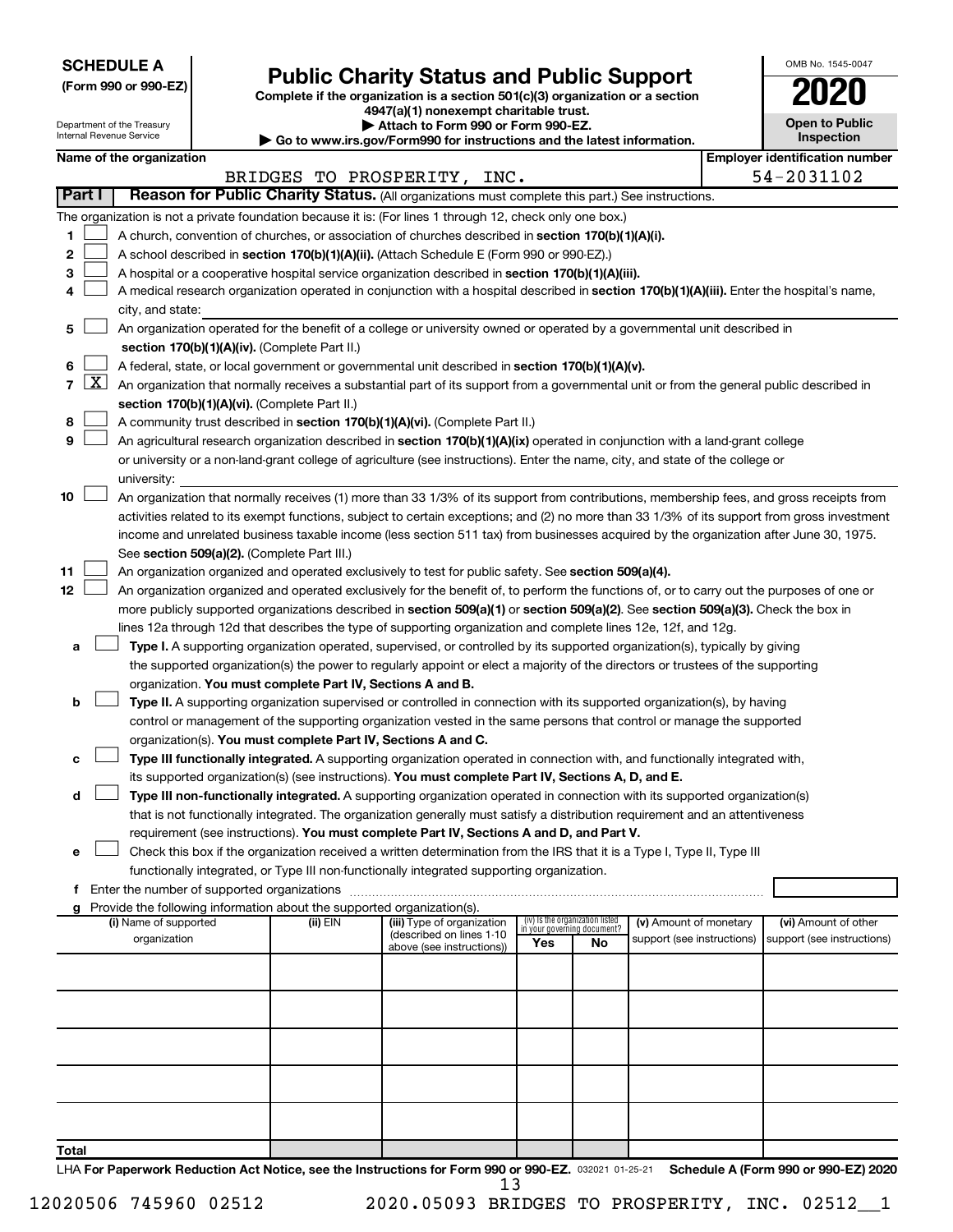# Schedule A (Form 990 or 990-EZ) 2020 Page BRIDGES TO PROSPERITY, INC. 54-2031102

54-2031102 Page 2

(Complete only if you checked the box on line 5, 7, or 8 of Part I or if the organization failed to qualify under Part III. If the organization fails to qualify under the tests listed below, please complete Part III.) **Part II Support Schedule for Organizations Described in Sections 170(b)(1)(A)(iv) and 170(b)(1)(A)(vi)**

|    | <b>Section A. Public Support</b>                                                                                                                                                                                               |            |              |              |            |                                      |                                          |
|----|--------------------------------------------------------------------------------------------------------------------------------------------------------------------------------------------------------------------------------|------------|--------------|--------------|------------|--------------------------------------|------------------------------------------|
|    | Calendar year (or fiscal year beginning in)                                                                                                                                                                                    | (a) 2016   | (b) 2017     | $(c)$ 2018   | $(d)$ 2019 | (e) 2020                             | (f) Total                                |
|    | 1 Gifts, grants, contributions, and                                                                                                                                                                                            |            |              |              |            |                                      |                                          |
|    | membership fees received. (Do not                                                                                                                                                                                              |            |              |              |            |                                      |                                          |
|    | include any "unusual grants.")                                                                                                                                                                                                 | 4,064,829. | 5, 130, 230. | 5, 362, 967. | 5,995,068. | 5,370,643.                           | 25, 923, 737.                            |
|    | 2 Tax revenues levied for the organ-                                                                                                                                                                                           |            |              |              |            |                                      |                                          |
|    | ization's benefit and either paid to                                                                                                                                                                                           |            |              |              |            |                                      |                                          |
|    | or expended on its behalf                                                                                                                                                                                                      |            |              |              |            |                                      |                                          |
|    | 3 The value of services or facilities                                                                                                                                                                                          |            |              |              |            |                                      |                                          |
|    | furnished by a governmental unit to                                                                                                                                                                                            |            |              |              |            |                                      |                                          |
|    | the organization without charge                                                                                                                                                                                                |            |              |              |            |                                      |                                          |
|    | 4 Total. Add lines 1 through 3                                                                                                                                                                                                 | 4,064,829. | 5, 130, 230. | 5, 362, 967. | 5,995,068. | 5,370,643.                           | 25, 923, 737.                            |
| 5. | The portion of total contributions                                                                                                                                                                                             |            |              |              |            |                                      |                                          |
|    | by each person (other than a                                                                                                                                                                                                   |            |              |              |            |                                      |                                          |
|    | governmental unit or publicly                                                                                                                                                                                                  |            |              |              |            |                                      |                                          |
|    | supported organization) included                                                                                                                                                                                               |            |              |              |            |                                      |                                          |
|    | on line 1 that exceeds 2% of the                                                                                                                                                                                               |            |              |              |            |                                      |                                          |
|    | amount shown on line 11,                                                                                                                                                                                                       |            |              |              |            |                                      |                                          |
|    | column (f)                                                                                                                                                                                                                     |            |              |              |            |                                      | 1,626,670.                               |
|    | 6 Public support. Subtract line 5 from line 4.                                                                                                                                                                                 |            |              |              |            |                                      | 24, 297, 067.                            |
|    | <b>Section B. Total Support</b>                                                                                                                                                                                                |            |              |              |            |                                      |                                          |
|    | Calendar year (or fiscal year beginning in)                                                                                                                                                                                    | (a) 2016   | (b) 2017     | $(c)$ 2018   | $(d)$ 2019 | (e) 2020                             | (f) Total                                |
|    | 7 Amounts from line 4                                                                                                                                                                                                          | 4,064,829  | 5,130,230.   | 5, 362, 967. | 5,995,068  | 5, 370, 643.                         | 25, 923, 737.                            |
|    | 8 Gross income from interest,                                                                                                                                                                                                  |            |              |              |            |                                      |                                          |
|    | dividends, payments received on                                                                                                                                                                                                |            |              |              |            |                                      |                                          |
|    | securities loans, rents, royalties,                                                                                                                                                                                            |            |              |              |            |                                      |                                          |
|    | and income from similar sources                                                                                                                                                                                                | 512.       | 2,464.       | 14,785.      | 6,110.     | 4,588.                               | 28,459.                                  |
|    | <b>9</b> Net income from unrelated business                                                                                                                                                                                    |            |              |              |            |                                      |                                          |
|    | activities, whether or not the                                                                                                                                                                                                 |            |              |              |            |                                      |                                          |
|    | business is regularly carried on                                                                                                                                                                                               |            |              |              |            |                                      |                                          |
|    | 10 Other income. Do not include gain                                                                                                                                                                                           |            |              |              |            |                                      |                                          |
|    | or loss from the sale of capital                                                                                                                                                                                               |            |              |              |            |                                      |                                          |
|    | assets (Explain in Part VI.)                                                                                                                                                                                                   | 2,313.     | 5,624.       | 6,753.       | $-2,439.$  | 6,349.                               | 18,600.                                  |
|    | 11 Total support. Add lines 7 through 10                                                                                                                                                                                       |            |              |              |            |                                      | 25,970,796.<br>54,337.                   |
|    | 12 Gross receipts from related activities, etc. (see instructions)                                                                                                                                                             |            |              |              |            | 12                                   |                                          |
|    | 13 First 5 years. If the Form 990 is for the organization's first, second, third, fourth, or fifth tax year as a section 501(c)(3)                                                                                             |            |              |              |            |                                      |                                          |
|    | organization, check this box and stop here<br><b>Section C. Computation of Public Support Percentage</b>                                                                                                                       |            |              |              |            |                                      |                                          |
|    |                                                                                                                                                                                                                                |            |              |              |            | 14                                   | 93.56<br>%                               |
|    |                                                                                                                                                                                                                                |            |              |              |            | 15                                   | 94.80<br>%                               |
|    | 16a 33 1/3% support test - 2020. If the organization did not check the box on line 13, and line 14 is 33 1/3% or more, check this box and                                                                                      |            |              |              |            |                                      |                                          |
|    | stop here. The organization qualifies as a publicly supported organization manufaction manufacture content and the state of the state of the state of the state of the state of the state of the state of the state of the sta |            |              |              |            |                                      | $\blacktriangleright$ $\boxed{\text{X}}$ |
|    | b 33 1/3% support test - 2019. If the organization did not check a box on line 13 or 16a, and line 15 is 33 1/3% or more, check this box                                                                                       |            |              |              |            |                                      |                                          |
|    |                                                                                                                                                                                                                                |            |              |              |            |                                      |                                          |
|    | 17a 10% -facts-and-circumstances test - 2020. If the organization did not check a box on line 13, 16a, or 16b, and line 14 is 10% or more,                                                                                     |            |              |              |            |                                      |                                          |
|    | and if the organization meets the facts-and-circumstances test, check this box and stop here. Explain in Part VI how the organization                                                                                          |            |              |              |            |                                      |                                          |
|    | meets the facts-and-circumstances test. The organization qualifies as a publicly supported organization                                                                                                                        |            |              |              |            |                                      |                                          |
|    | b 10% -facts-and-circumstances test - 2019. If the organization did not check a box on line 13, 16a, 16b, or 17a, and line 15 is 10% or                                                                                        |            |              |              |            |                                      |                                          |
|    | more, and if the organization meets the facts-and-circumstances test, check this box and stop here. Explain in Part VI how the                                                                                                 |            |              |              |            |                                      |                                          |
|    | organization meets the facts-and-circumstances test. The organization qualifies as a publicly supported organization                                                                                                           |            |              |              |            |                                      |                                          |
| 18 | Private foundation. If the organization did not check a box on line 13, 16a, 16b, 17a, or 17b, check this box and see instructions.                                                                                            |            |              |              |            |                                      |                                          |
|    |                                                                                                                                                                                                                                |            |              |              |            | Schedule A (Form 990 or 990-EZ) 2020 |                                          |

032022 01-25-21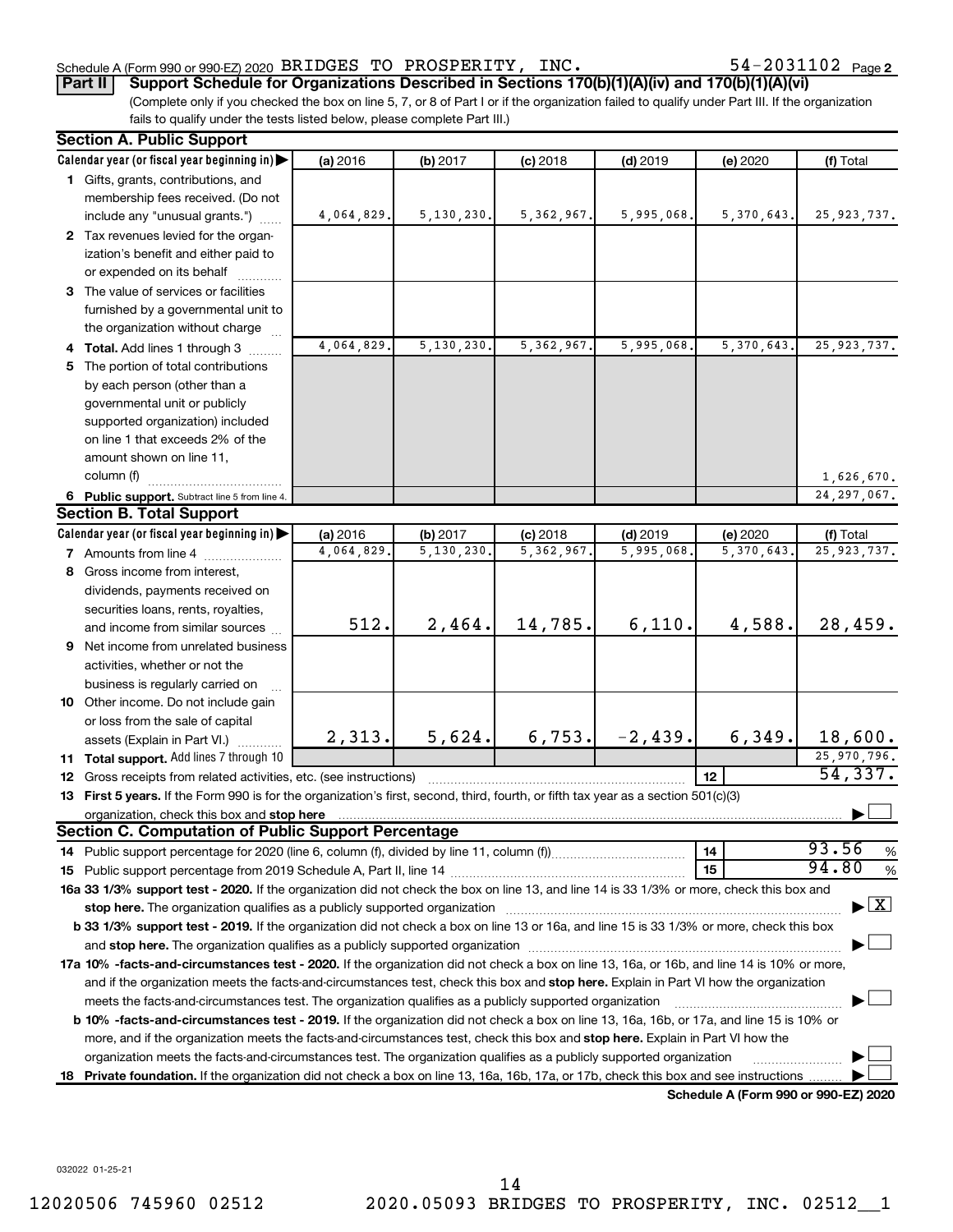### Schedule A (Form 990 or 990-EZ) 2020 Page BRIDGES TO PROSPERITY, INC. 54-2031102 **Part III Support Schedule for Organizations Described in Section 509(a)(2)**

(Complete only if you checked the box on line 10 of Part I or if the organization failed to qualify under Part II. If the organization fails to qualify under the tests listed below, please complete Part II.)

| Calendar year (or fiscal year beginning in)                                                                                                                                                                                   | (a) 2016 | (b) 2017 | $(c)$ 2018                                     | $(d)$ 2019 | (e) 2020 |                                      | (f) Total |
|-------------------------------------------------------------------------------------------------------------------------------------------------------------------------------------------------------------------------------|----------|----------|------------------------------------------------|------------|----------|--------------------------------------|-----------|
| 1 Gifts, grants, contributions, and                                                                                                                                                                                           |          |          |                                                |            |          |                                      |           |
| membership fees received. (Do not                                                                                                                                                                                             |          |          |                                                |            |          |                                      |           |
| include any "unusual grants.")                                                                                                                                                                                                |          |          |                                                |            |          |                                      |           |
| 2 Gross receipts from admissions,                                                                                                                                                                                             |          |          |                                                |            |          |                                      |           |
| merchandise sold or services per-                                                                                                                                                                                             |          |          |                                                |            |          |                                      |           |
| formed, or facilities furnished in<br>any activity that is related to the                                                                                                                                                     |          |          |                                                |            |          |                                      |           |
| organization's tax-exempt purpose                                                                                                                                                                                             |          |          |                                                |            |          |                                      |           |
| Gross receipts from activities that<br>з                                                                                                                                                                                      |          |          |                                                |            |          |                                      |           |
| are not an unrelated trade or bus-                                                                                                                                                                                            |          |          |                                                |            |          |                                      |           |
| iness under section 513                                                                                                                                                                                                       |          |          |                                                |            |          |                                      |           |
| Tax revenues levied for the organ-<br>4                                                                                                                                                                                       |          |          |                                                |            |          |                                      |           |
| ization's benefit and either paid to                                                                                                                                                                                          |          |          |                                                |            |          |                                      |           |
| or expended on its behalf<br>.                                                                                                                                                                                                |          |          |                                                |            |          |                                      |           |
| The value of services or facilities<br>5                                                                                                                                                                                      |          |          |                                                |            |          |                                      |           |
| furnished by a governmental unit to                                                                                                                                                                                           |          |          |                                                |            |          |                                      |           |
| the organization without charge                                                                                                                                                                                               |          |          |                                                |            |          |                                      |           |
| Total. Add lines 1 through 5<br>6                                                                                                                                                                                             |          |          |                                                |            |          |                                      |           |
| 7a Amounts included on lines 1, 2, and                                                                                                                                                                                        |          |          |                                                |            |          |                                      |           |
| 3 received from disqualified persons                                                                                                                                                                                          |          |          |                                                |            |          |                                      |           |
| <b>b</b> Amounts included on lines 2 and 3 received                                                                                                                                                                           |          |          |                                                |            |          |                                      |           |
| from other than disqualified persons that<br>exceed the greater of \$5,000 or 1% of the                                                                                                                                       |          |          |                                                |            |          |                                      |           |
| amount on line 13 for the year                                                                                                                                                                                                |          |          |                                                |            |          |                                      |           |
| c Add lines 7a and 7b                                                                                                                                                                                                         |          |          |                                                |            |          |                                      |           |
| 8 Public support. (Subtract line 7c from line 6.)                                                                                                                                                                             |          |          |                                                |            |          |                                      |           |
| <b>Section B. Total Support</b>                                                                                                                                                                                               |          |          |                                                |            |          |                                      |           |
| Calendar year (or fiscal year beginning in)                                                                                                                                                                                   | (a) 2016 | (b) 2017 | $(c)$ 2018                                     | $(d)$ 2019 | (e) 2020 |                                      | (f) Total |
| 9 Amounts from line 6                                                                                                                                                                                                         |          |          |                                                |            |          |                                      |           |
| <b>10a</b> Gross income from interest,<br>dividends, payments received on<br>securities loans, rents, royalties,<br>and income from similar sources                                                                           |          |          |                                                |            |          |                                      |           |
| <b>b</b> Unrelated business taxable income                                                                                                                                                                                    |          |          |                                                |            |          |                                      |           |
| (less section 511 taxes) from businesses                                                                                                                                                                                      |          |          |                                                |            |          |                                      |           |
| acquired after June 30, 1975                                                                                                                                                                                                  |          |          |                                                |            |          |                                      |           |
| c Add lines 10a and 10b                                                                                                                                                                                                       |          |          |                                                |            |          |                                      |           |
| <b>11</b> Net income from unrelated business                                                                                                                                                                                  |          |          |                                                |            |          |                                      |           |
| activities not included in line 10b.<br>whether or not the business is<br>regularly carried on                                                                                                                                |          |          |                                                |            |          |                                      |           |
| 12 Other income. Do not include gain                                                                                                                                                                                          |          |          |                                                |            |          |                                      |           |
| or loss from the sale of capital                                                                                                                                                                                              |          |          |                                                |            |          |                                      |           |
| assets (Explain in Part VI.)<br>13 Total support. (Add lines 9, 10c, 11, and 12.)                                                                                                                                             |          |          |                                                |            |          |                                      |           |
| 14 First 5 years. If the Form 990 is for the organization's first, second, third, fourth, or fifth tax year as a section 501(c)(3) organization,                                                                              |          |          |                                                |            |          |                                      |           |
| check this box and stop here measurements and the contract of the state of the state of the state of the state of the state of the state of the state of the state of the state of the state of the state of the state of the |          |          |                                                |            |          |                                      |           |
| <b>Section C. Computation of Public Support Percentage</b>                                                                                                                                                                    |          |          |                                                |            |          |                                      |           |
|                                                                                                                                                                                                                               |          |          |                                                |            | 15       |                                      | %         |
|                                                                                                                                                                                                                               |          |          |                                                |            | 16       |                                      | %         |
| Section D. Computation of Investment Income Percentage                                                                                                                                                                        |          |          |                                                |            |          |                                      |           |
|                                                                                                                                                                                                                               |          |          |                                                |            | 17       |                                      | %         |
|                                                                                                                                                                                                                               |          |          |                                                |            | 18       |                                      | %         |
| 19a 33 1/3% support tests - 2020. If the organization did not check the box on line 14, and line 15 is more than 33 1/3%, and line 17 is not                                                                                  |          |          |                                                |            |          |                                      |           |
| more than 33 1/3%, check this box and stop here. The organization qualifies as a publicly supported organization                                                                                                              |          |          |                                                |            |          |                                      |           |
| <b>b 33 1/3% support tests - 2019.</b> If the organization did not check a box on line 14 or line 19a, and line 16 is more than 33 1/3%, and                                                                                  |          |          |                                                |            |          |                                      |           |
| line 18 is not more than 33 1/3%, check this box and stop here. The organization qualifies as a publicly supported organization                                                                                               |          |          |                                                |            |          |                                      |           |
|                                                                                                                                                                                                                               |          |          |                                                |            |          |                                      |           |
| 032023 01-25-21                                                                                                                                                                                                               |          |          |                                                |            |          | Schedule A (Form 990 or 990-EZ) 2020 |           |
|                                                                                                                                                                                                                               |          |          | 15                                             |            |          |                                      |           |
| 12020506 745960 02512                                                                                                                                                                                                         |          |          | 2020.05093 BRIDGES TO PROSPERITY, INC. 02512_1 |            |          |                                      |           |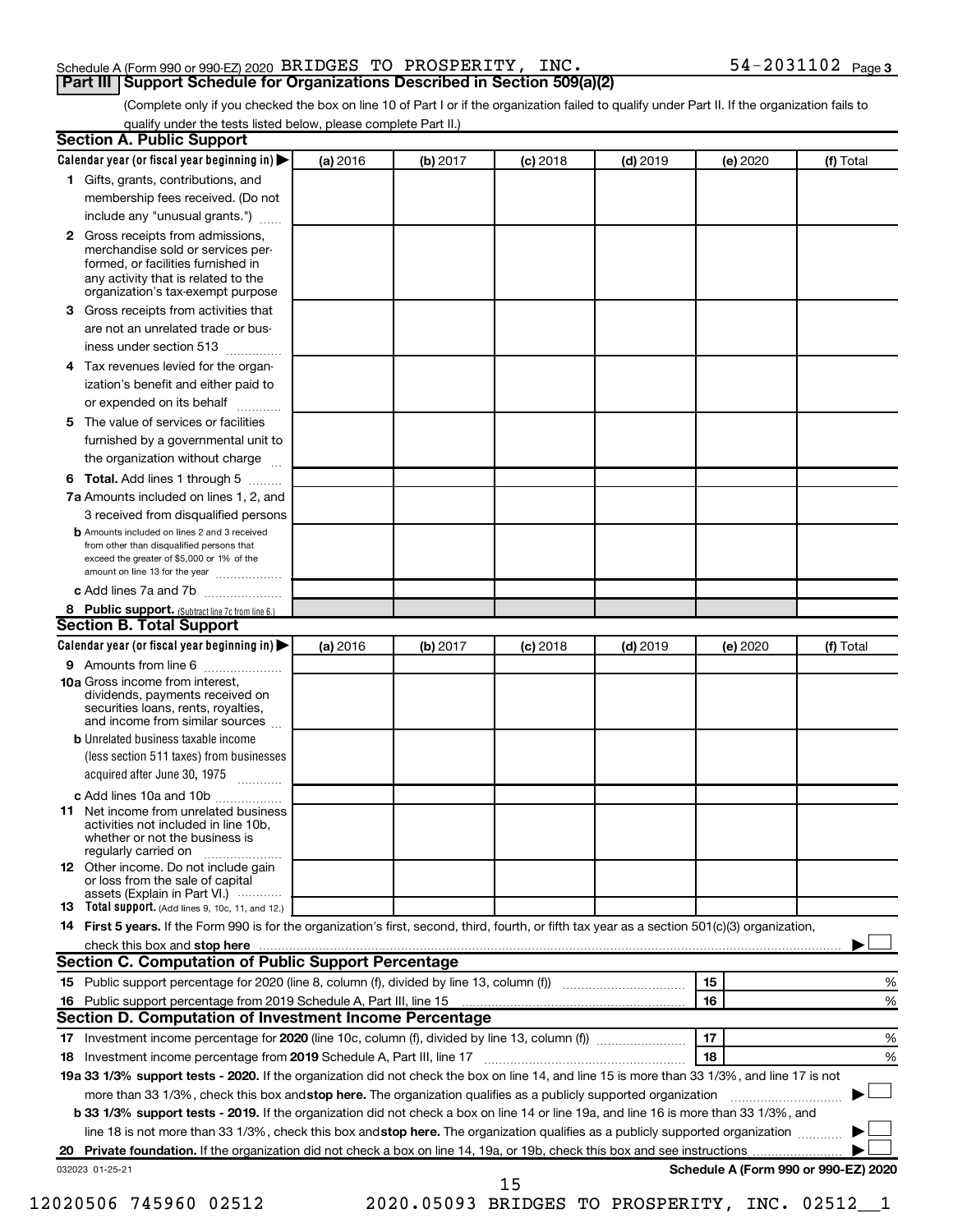**1**

**2**

**3a**

**3b**

**3c**

**4a**

**4b**

**4c**

**5a**

**5b 5c**

**6**

**7**

**8**

**9a**

**9b**

**9c**

**10a**

**10b**

**Yes No**

# **Part IV Supporting Organizations**

(Complete only if you checked a box in line 12 on Part I. If you checked box 12a, Part I, complete Sections A and B. If you checked box 12b, Part I, complete Sections A and C. If you checked box 12c, Part I, complete Sections A, D, and E. If you checked box 12d, Part I, complete Sections A and D, and complete Part V.)

# **Section A. All Supporting Organizations**

- **1** Are all of the organization's supported organizations listed by name in the organization's governing documents? If "No," describe in Part VI how the supported organizations are designated. If designated by *class or purpose, describe the designation. If historic and continuing relationship, explain.*
- **2** Did the organization have any supported organization that does not have an IRS determination of status under section 509(a)(1) or (2)? If "Yes," explain in Part **VI** how the organization determined that the supported *organization was described in section 509(a)(1) or (2).*
- **3a** Did the organization have a supported organization described in section 501(c)(4), (5), or (6)? If "Yes," answer *lines 3b and 3c below.*
- **b** Did the organization confirm that each supported organization qualified under section 501(c)(4), (5), or (6) and satisfied the public support tests under section 509(a)(2)? If "Yes," describe in Part VI when and how the *organization made the determination.*
- **c** Did the organization ensure that all support to such organizations was used exclusively for section 170(c)(2)(B) purposes? If "Yes," explain in Part VI what controls the organization put in place to ensure such use.
- **4 a** *If* Was any supported organization not organized in the United States ("foreign supported organization")? *"Yes," and if you checked box 12a or 12b in Part I, answer lines 4b and 4c below.*
- **b** Did the organization have ultimate control and discretion in deciding whether to make grants to the foreign supported organization? If "Yes," describe in Part VI how the organization had such control and discretion *despite being controlled or supervised by or in connection with its supported organizations.*
- **c** Did the organization support any foreign supported organization that does not have an IRS determination under sections 501(c)(3) and 509(a)(1) or (2)? If "Yes," explain in Part VI what controls the organization used *to ensure that all support to the foreign supported organization was used exclusively for section 170(c)(2)(B) purposes.*
- **5a** Did the organization add, substitute, or remove any supported organizations during the tax year? If "Yes," answer lines 5b and 5c below (if applicable). Also, provide detail in **Part VI,** including (i) the names and EIN *numbers of the supported organizations added, substituted, or removed; (ii) the reasons for each such action; (iii) the authority under the organization's organizing document authorizing such action; and (iv) how the action was accomplished (such as by amendment to the organizing document).*
- **b** Type I or Type II only. Was any added or substituted supported organization part of a class already designated in the organization's organizing document?
- **c Substitutions only.**  Was the substitution the result of an event beyond the organization's control?
- **6** Did the organization provide support (whether in the form of grants or the provision of services or facilities) to **Part VI.** support or benefit one or more of the filing organization's supported organizations? If "Yes," provide detail in anyone other than (i) its supported organizations, (ii) individuals that are part of the charitable class benefited by one or more of its supported organizations, or (iii) other supporting organizations that also
- **7** Did the organization provide a grant, loan, compensation, or other similar payment to a substantial contributor regard to a substantial contributor? If "Yes," complete Part I of Schedule L (Form 990 or 990-EZ). (as defined in section 4958(c)(3)(C)), a family member of a substantial contributor, or a 35% controlled entity with
- **8** Did the organization make a loan to a disqualified person (as defined in section 4958) not described in line 7? *If "Yes," complete Part I of Schedule L (Form 990 or 990-EZ).*
- **9 a** Was the organization controlled directly or indirectly at any time during the tax year by one or more in section 509(a)(1) or (2))? If "Yes," provide detail in **Part VI.** disqualified persons, as defined in section 4946 (other than foundation managers and organizations described
- **b** Did one or more disqualified persons (as defined in line 9a) hold a controlling interest in any entity in which the supporting organization had an interest? If "Yes," provide detail in Part VI.
- **c** Did a disqualified person (as defined in line 9a) have an ownership interest in, or derive any personal benefit from, assets in which the supporting organization also had an interest? If "Yes," provide detail in Part VI.
- **10 a** Was the organization subject to the excess business holdings rules of section 4943 because of section supporting organizations)? If "Yes," answer line 10b below. 4943(f) (regarding certain Type II supporting organizations, and all Type III non-functionally integrated
	- **b** Did the organization have any excess business holdings in the tax year? (Use Schedule C, Form 4720, to *determine whether the organization had excess business holdings.)*

032024 01-25-21

**Schedule A (Form 990 or 990-EZ) 2020**

12020506 745960 02512 2020.05093 BRIDGES TO PROSPERITY, INC. 02512\_\_1

16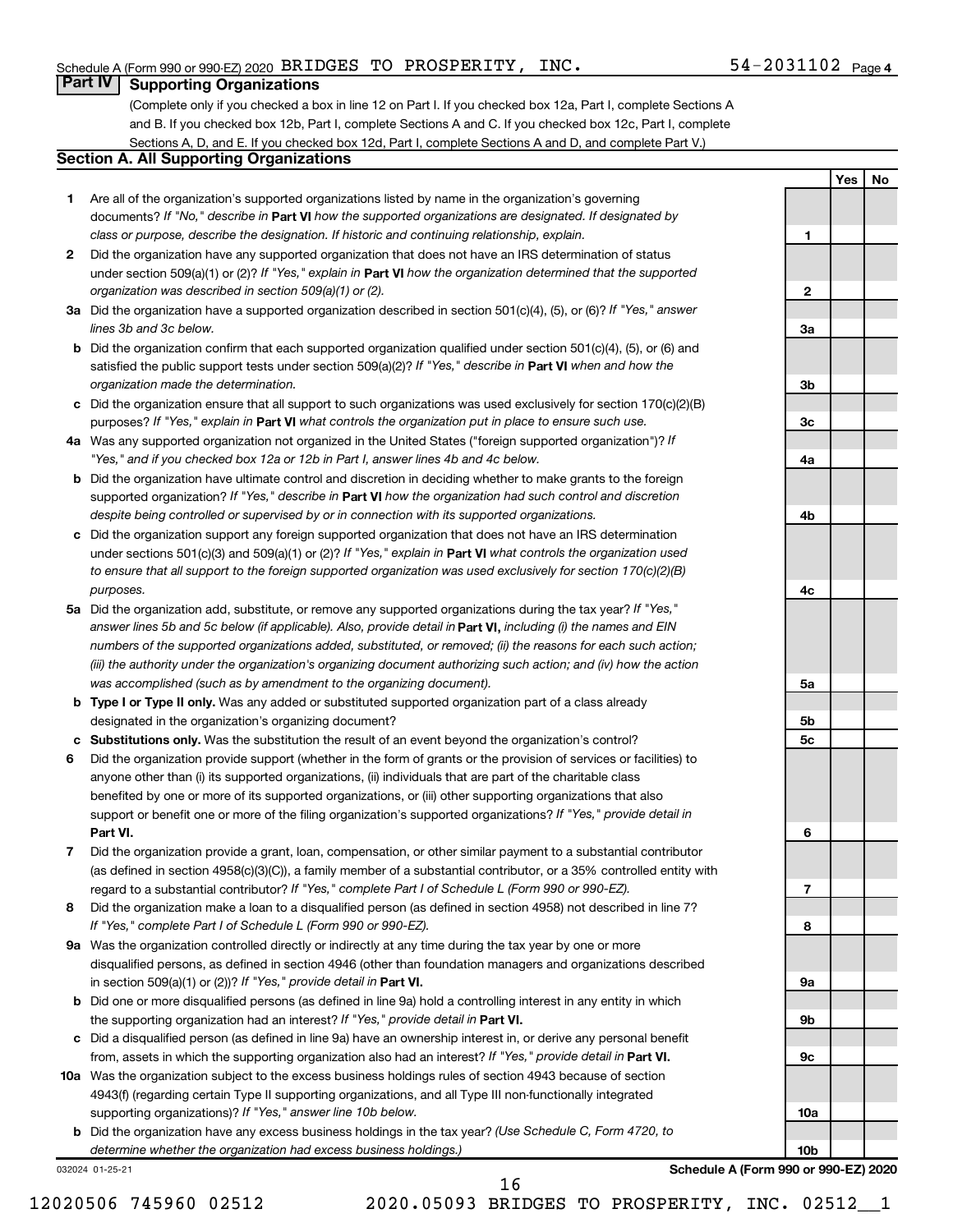# Schedule A (Form 990 or 990-EZ) 2020 Page BRIDGES TO PROSPERITY, INC. 54-2031102 **Part IV Supporting Organizations** *(continued)*

|        |                                                                                                                                                                                                                                                          |                 | Yes        | No        |
|--------|----------------------------------------------------------------------------------------------------------------------------------------------------------------------------------------------------------------------------------------------------------|-----------------|------------|-----------|
| 11     | Has the organization accepted a gift or contribution from any of the following persons?                                                                                                                                                                  |                 |            |           |
|        | a A person who directly or indirectly controls, either alone or together with persons described in lines 11b and                                                                                                                                         |                 |            |           |
|        | 11c below, the governing body of a supported organization?                                                                                                                                                                                               | 11a             |            |           |
|        | <b>b</b> A family member of a person described in line 11a above?                                                                                                                                                                                        | 11 <sub>b</sub> |            |           |
|        | c A 35% controlled entity of a person described in line 11a or 11b above? If "Yes" to line 11a, 11b, or 11c, provide                                                                                                                                     |                 |            |           |
|        | detail in <b>Part VI.</b>                                                                                                                                                                                                                                | 11c             |            |           |
|        | <b>Section B. Type I Supporting Organizations</b>                                                                                                                                                                                                        |                 |            |           |
|        |                                                                                                                                                                                                                                                          |                 | Yes        | <b>No</b> |
| 1      | Did the governing body, members of the governing body, officers acting in their official capacity, or membership of one or                                                                                                                               |                 |            |           |
|        | more supported organizations have the power to regularly appoint or elect at least a majority of the organization's officers,<br>directors, or trustees at all times during the tax year? If "No," describe in Part VI how the supported organization(s) |                 |            |           |
|        | effectively operated, supervised, or controlled the organization's activities. If the organization had more than one supported                                                                                                                           |                 |            |           |
|        | organization, describe how the powers to appoint and/or remove officers, directors, or trustees were allocated among the                                                                                                                                 |                 |            |           |
|        | supported organizations and what conditions or restrictions, if any, applied to such powers during the tax year.                                                                                                                                         | 1               |            |           |
| 2      | Did the organization operate for the benefit of any supported organization other than the supported                                                                                                                                                      |                 |            |           |
|        | organization(s) that operated, supervised, or controlled the supporting organization? If "Yes," explain in                                                                                                                                               |                 |            |           |
|        | Part VI how providing such benefit carried out the purposes of the supported organization(s) that operated,<br>supervised, or controlled the supporting organization.                                                                                    | 2               |            |           |
|        | <b>Section C. Type II Supporting Organizations</b>                                                                                                                                                                                                       |                 |            |           |
|        |                                                                                                                                                                                                                                                          |                 | <b>Yes</b> | No        |
| 1.     | Were a majority of the organization's directors or trustees during the tax year also a majority of the directors                                                                                                                                         |                 |            |           |
|        | or trustees of each of the organization's supported organization(s)? If "No," describe in Part VI how control                                                                                                                                            |                 |            |           |
|        | or management of the supporting organization was vested in the same persons that controlled or managed                                                                                                                                                   |                 |            |           |
|        | the supported organization(s).                                                                                                                                                                                                                           | 1               |            |           |
|        | <b>Section D. All Type III Supporting Organizations</b>                                                                                                                                                                                                  |                 |            |           |
|        |                                                                                                                                                                                                                                                          |                 | Yes        | No        |
| 1      | Did the organization provide to each of its supported organizations, by the last day of the fifth month of the                                                                                                                                           |                 |            |           |
|        | organization's tax year, (i) a written notice describing the type and amount of support provided during the prior tax                                                                                                                                    |                 |            |           |
|        | year, (ii) a copy of the Form 990 that was most recently filed as of the date of notification, and (iii) copies of the                                                                                                                                   |                 |            |           |
|        | organization's governing documents in effect on the date of notification, to the extent not previously provided?                                                                                                                                         | 1               |            |           |
| 2      | Were any of the organization's officers, directors, or trustees either (i) appointed or elected by the supported                                                                                                                                         |                 |            |           |
|        | organization(s) or (ii) serving on the governing body of a supported organization? If "No," explain in Part VI how                                                                                                                                       |                 |            |           |
|        | the organization maintained a close and continuous working relationship with the supported organization(s).                                                                                                                                              | 2               |            |           |
| 3      | By reason of the relationship described in line 2, above, did the organization's supported organizations have a                                                                                                                                          |                 |            |           |
|        | significant voice in the organization's investment policies and in directing the use of the organization's                                                                                                                                               |                 |            |           |
|        | income or assets at all times during the tax year? If "Yes," describe in Part VI the role the organization's                                                                                                                                             |                 |            |           |
|        | supported organizations played in this regard.                                                                                                                                                                                                           | 3               |            |           |
|        | Section E. Type III Functionally Integrated Supporting Organizations                                                                                                                                                                                     |                 |            |           |
| 1      | Check the box next to the method that the organization used to satisfy the Integral Part Test during the yealsee instructions).                                                                                                                          |                 |            |           |
| а      | The organization satisfied the Activities Test. Complete line 2 below.                                                                                                                                                                                   |                 |            |           |
| b      | The organization is the parent of each of its supported organizations. Complete line 3 below.<br>The organization supported a governmental entity. Describe in Part VI how you supported a governmental entity (see instructions).                       |                 |            |           |
| с<br>2 | Activities Test. Answer lines 2a and 2b below.                                                                                                                                                                                                           |                 | Yes        | No        |
| а      | Did substantially all of the organization's activities during the tax year directly further the exempt purposes of                                                                                                                                       |                 |            |           |
|        | the supported organization(s) to which the organization was responsive? If "Yes," then in Part VI identify                                                                                                                                               |                 |            |           |
|        | those supported organizations and explain how these activities directly furthered their exempt purposes,                                                                                                                                                 |                 |            |           |
|        | how the organization was responsive to those supported organizations, and how the organization determined                                                                                                                                                |                 |            |           |
|        | that these activities constituted substantially all of its activities.                                                                                                                                                                                   | 2a              |            |           |
| b      | Did the activities described in line 2a, above, constitute activities that, but for the organization's involvement,                                                                                                                                      |                 |            |           |
|        | one or more of the organization's supported organization(s) would have been engaged in? If "Yes," explain in                                                                                                                                             |                 |            |           |
|        | Part VI the reasons for the organization's position that its supported organization(s) would have engaged in                                                                                                                                             |                 |            |           |
|        | these activities but for the organization's involvement.                                                                                                                                                                                                 | 2b              |            |           |
| 3      | Parent of Supported Organizations. Answer lines 3a and 3b below.                                                                                                                                                                                         |                 |            |           |
| а      | Did the organization have the power to regularly appoint or elect a majority of the officers, directors, or                                                                                                                                              |                 |            |           |
|        | trustees of each of the supported organizations? If "Yes" or "No" provide details in Part VI.                                                                                                                                                            | За              |            |           |
|        | <b>b</b> Did the organization exercise a substantial degree of direction over the policies, programs, and activities of each                                                                                                                             |                 |            |           |
|        | of its supported organizations? If "Yes," describe in Part VI the role played by the organization in this regard.                                                                                                                                        | 3b              |            |           |
|        | Schedule A (Form 990 or 990-EZ) 2020<br>032025 01-25-21<br>17                                                                                                                                                                                            |                 |            |           |
|        |                                                                                                                                                                                                                                                          |                 |            |           |

<sup>12020506 745960 02512 2020.05093</sup> BRIDGES TO PROSPERITY, INC. 02512\_\_1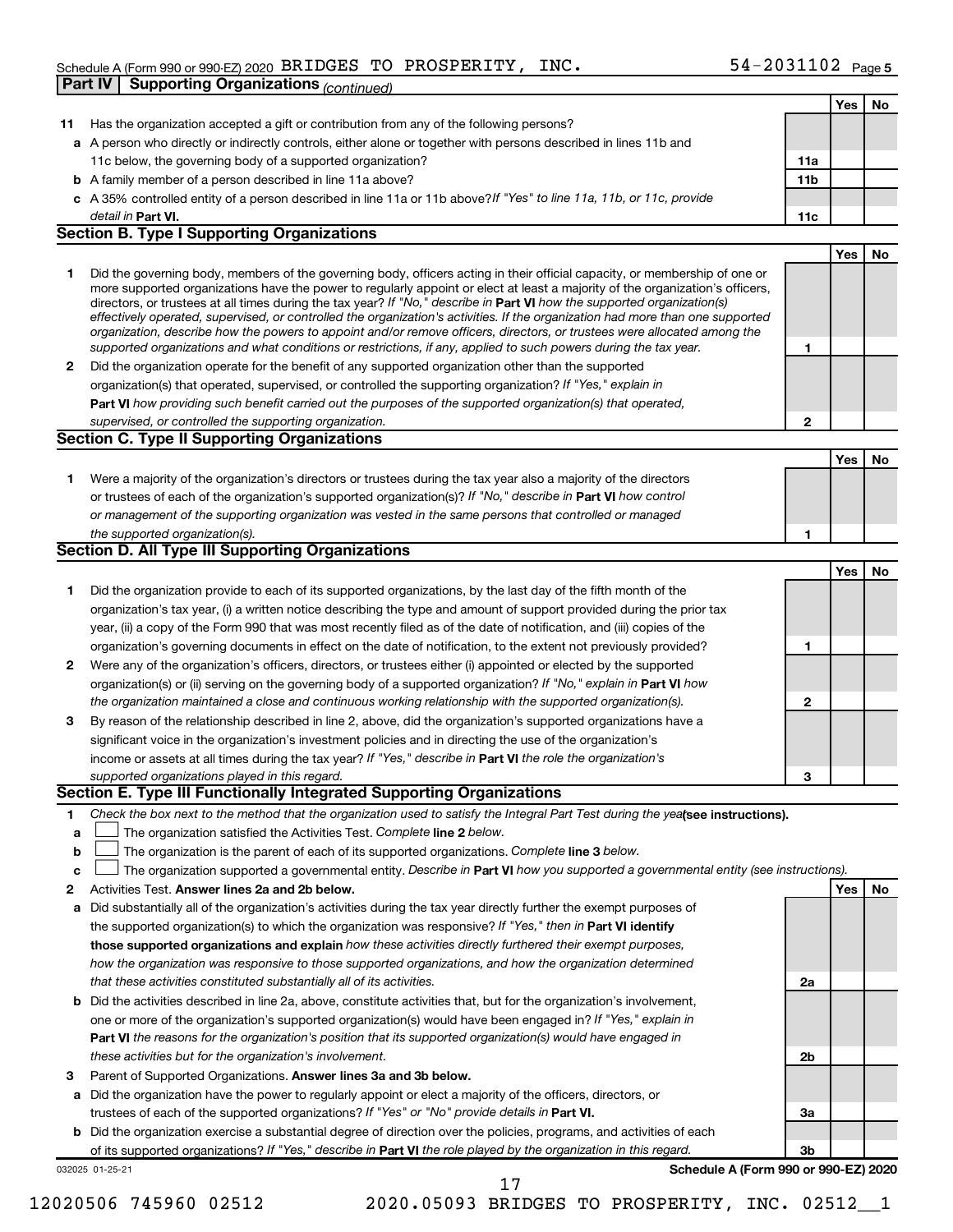| Schedule A (Form 990 or 990-EZ) 2020 $\,$ BRIDGES $\,$ TO $\,$ PROSPERITY, $\,$ INC $\,$ |  |  | $54 - 2031102$ Page 6 |  |
|------------------------------------------------------------------------------------------|--|--|-----------------------|--|
| Part V   Type III Non-Functionally Integrated 509(a)(3) Supporting Organizations         |  |  |                       |  |

1 **Letter See instructions.** Check here if the organization satisfied the Integral Part Test as a qualifying trust on Nov. 20, 1970 (*explain in* Part **VI**). See instructions. All other Type III non-functionally integrated supporting organizations must complete Sections A through E.

|   | Section A - Adjusted Net Income                                                                                                   |                | (A) Prior Year | (B) Current Year<br>(optional) |
|---|-----------------------------------------------------------------------------------------------------------------------------------|----------------|----------------|--------------------------------|
| 1 | Net short-term capital gain                                                                                                       | 1              |                |                                |
| 2 | Recoveries of prior-year distributions                                                                                            | $\overline{2}$ |                |                                |
| 3 | Other gross income (see instructions)                                                                                             | 3              |                |                                |
| 4 | Add lines 1 through 3.                                                                                                            | 4              |                |                                |
| 5 | Depreciation and depletion                                                                                                        | 5              |                |                                |
| 6 | Portion of operating expenses paid or incurred for production or                                                                  |                |                |                                |
|   | collection of gross income or for management, conservation, or                                                                    |                |                |                                |
|   | maintenance of property held for production of income (see instructions)                                                          | 6              |                |                                |
| 7 | Other expenses (see instructions)                                                                                                 | $\overline{7}$ |                |                                |
| 8 | Adjusted Net Income (subtract lines 5, 6, and 7 from line 4)                                                                      | 8              |                |                                |
|   | <b>Section B - Minimum Asset Amount</b>                                                                                           |                | (A) Prior Year | (B) Current Year<br>(optional) |
| 1 | Aggregate fair market value of all non-exempt-use assets (see                                                                     |                |                |                                |
|   | instructions for short tax year or assets held for part of year):                                                                 |                |                |                                |
|   | <b>a</b> Average monthly value of securities                                                                                      | 1a             |                |                                |
|   | <b>b</b> Average monthly cash balances                                                                                            | 1 <sub>b</sub> |                |                                |
|   | c Fair market value of other non-exempt-use assets                                                                                | 1c             |                |                                |
|   | <b>d</b> Total (add lines 1a, 1b, and 1c)                                                                                         | 1d             |                |                                |
|   | e Discount claimed for blockage or other factors                                                                                  |                |                |                                |
|   | (explain in detail in Part VI):                                                                                                   |                |                |                                |
| 2 | Acquisition indebtedness applicable to non-exempt-use assets                                                                      | 2              |                |                                |
| 3 | Subtract line 2 from line 1d.                                                                                                     | 3              |                |                                |
| 4 | Cash deemed held for exempt use. Enter 0.015 of line 3 (for greater amount,                                                       |                |                |                                |
|   | see instructions).                                                                                                                | 4              |                |                                |
| 5 | Net value of non-exempt-use assets (subtract line 4 from line 3)                                                                  | 5              |                |                                |
| 6 | Multiply line 5 by 0.035.                                                                                                         | 6              |                |                                |
| 7 | Recoveries of prior-year distributions                                                                                            | $\overline{7}$ |                |                                |
| 8 | Minimum Asset Amount (add line 7 to line 6)                                                                                       | 8              |                |                                |
|   | <b>Section C - Distributable Amount</b>                                                                                           |                |                | <b>Current Year</b>            |
| 1 | Adjusted net income for prior year (from Section A, line 8, column A)                                                             | $\mathbf{1}$   |                |                                |
| 2 | Enter 0.85 of line 1.                                                                                                             | $\mathbf{2}$   |                |                                |
| з | Minimum asset amount for prior year (from Section B, line 8, column A)                                                            | 3              |                |                                |
| 4 | Enter greater of line 2 or line 3.                                                                                                | 4              |                |                                |
| 5 | Income tax imposed in prior year                                                                                                  | 5              |                |                                |
| 6 | <b>Distributable Amount.</b> Subtract line 5 from line 4, unless subject to                                                       |                |                |                                |
|   | emergency temporary reduction (see instructions).                                                                                 | 6              |                |                                |
| 7 | Check here if the current year is the organization's first as a non-functionally integrated Type III supporting organization (see |                |                |                                |

instructions).

**Schedule A (Form 990 or 990-EZ) 2020**

032026 01-25-21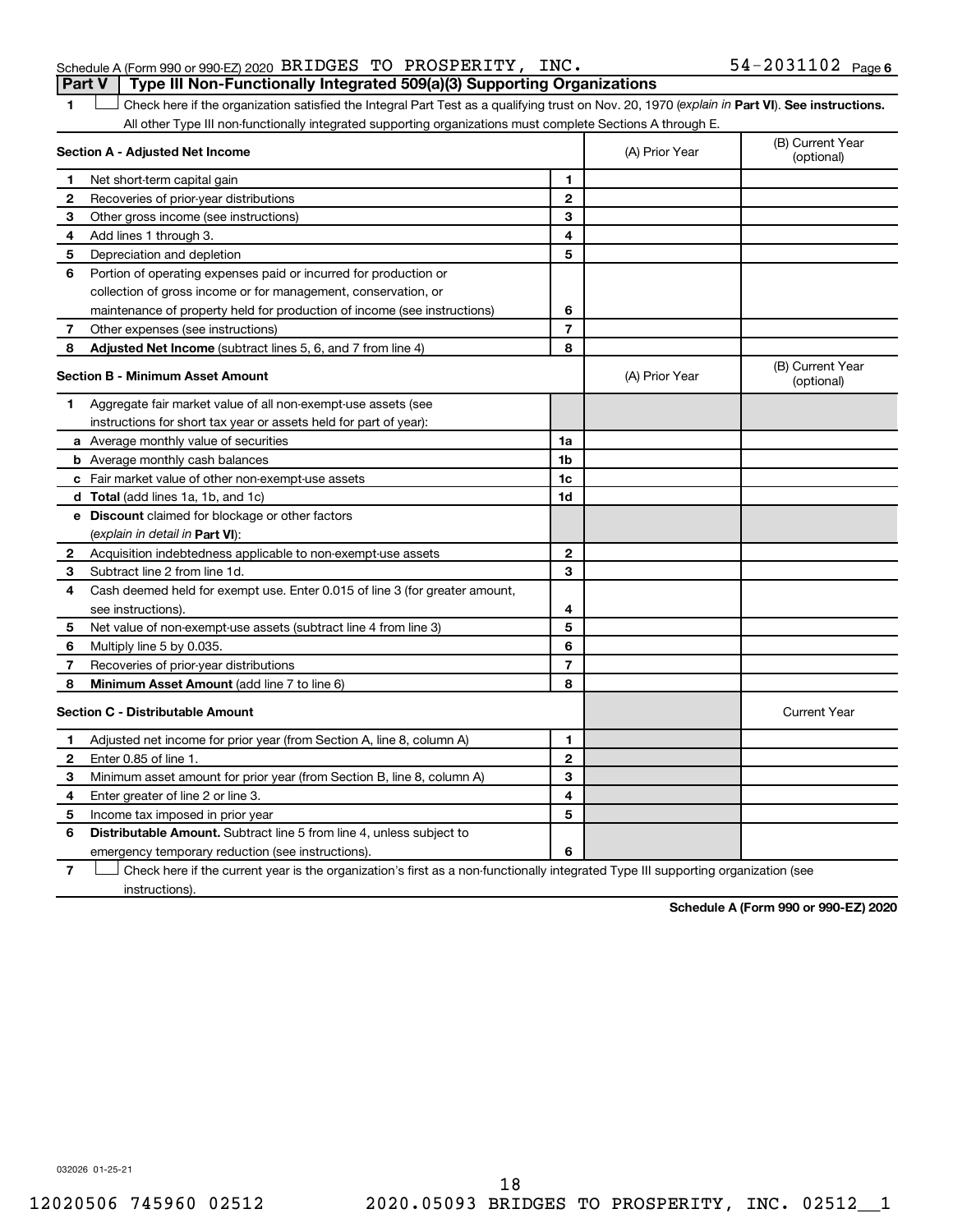| <b>Fail V</b> | Type in Non-Functionally integrated $303(a)(3)$ supporting Organizations $\langle$ continued) |                                    |                                               |    |                                                  |
|---------------|-----------------------------------------------------------------------------------------------|------------------------------------|-----------------------------------------------|----|--------------------------------------------------|
|               | <b>Section D - Distributions</b>                                                              |                                    |                                               |    | <b>Current Year</b>                              |
| 1             | Amounts paid to supported organizations to accomplish exempt purposes                         |                                    | 1                                             |    |                                                  |
| 2             | Amounts paid to perform activity that directly furthers exempt purposes of supported          |                                    |                                               |    |                                                  |
|               | organizations, in excess of income from activity                                              |                                    | 2                                             |    |                                                  |
| 3             | Administrative expenses paid to accomplish exempt purposes of supported organizations         |                                    | 3                                             |    |                                                  |
| 4             | Amounts paid to acquire exempt-use assets                                                     |                                    |                                               | 4  |                                                  |
| 5             | Qualified set-aside amounts (prior IRS approval required - provide details in Part VI)        |                                    |                                               | 5  |                                                  |
| 6             | Other distributions ( <i>describe in Part VI</i> ). See instructions.                         |                                    |                                               | 6  |                                                  |
| 7             | Total annual distributions. Add lines 1 through 6.                                            |                                    |                                               | 7  |                                                  |
| 8             | Distributions to attentive supported organizations to which the organization is responsive    |                                    |                                               |    |                                                  |
|               | (provide details in Part VI). See instructions.                                               |                                    |                                               | 8  |                                                  |
| 9             | Distributable amount for 2020 from Section C, line 6                                          |                                    |                                               | 9  |                                                  |
| 10            | Line 8 amount divided by line 9 amount                                                        |                                    |                                               | 10 |                                                  |
|               | <b>Section E - Distribution Allocations (see instructions)</b>                                | (i)<br><b>Excess Distributions</b> | (ii)<br><b>Underdistributions</b><br>Pre-2020 |    | (iii)<br><b>Distributable</b><br>Amount for 2020 |
| 1.            | Distributable amount for 2020 from Section C, line 6                                          |                                    |                                               |    |                                                  |
| $\mathbf{2}$  | Underdistributions, if any, for years prior to 2020 (reason-                                  |                                    |                                               |    |                                                  |
|               | able cause required - explain in Part VI). See instructions.                                  |                                    |                                               |    |                                                  |
| 3             | Excess distributions carryover, if any, to 2020                                               |                                    |                                               |    |                                                  |
|               | <b>a</b> From 2015                                                                            |                                    |                                               |    |                                                  |
|               | <b>b</b> From 2016                                                                            |                                    |                                               |    |                                                  |
|               | c From $2017$                                                                                 |                                    |                                               |    |                                                  |
|               | $d$ From 2018                                                                                 |                                    |                                               |    |                                                  |
|               | e From 2019                                                                                   |                                    |                                               |    |                                                  |
|               | f Total of lines 3a through 3e                                                                |                                    |                                               |    |                                                  |
|               | g Applied to underdistributions of prior years                                                |                                    |                                               |    |                                                  |
|               | <b>h</b> Applied to 2020 distributable amount                                                 |                                    |                                               |    |                                                  |
|               | i Carryover from 2015 not applied (see instructions)                                          |                                    |                                               |    |                                                  |
|               | Remainder. Subtract lines 3g, 3h, and 3i from line 3f.                                        |                                    |                                               |    |                                                  |
| 4             | Distributions for 2020 from Section D,                                                        |                                    |                                               |    |                                                  |
|               | \$<br>line $7:$                                                                               |                                    |                                               |    |                                                  |
|               | a Applied to underdistributions of prior years                                                |                                    |                                               |    |                                                  |
|               | <b>b</b> Applied to 2020 distributable amount                                                 |                                    |                                               |    |                                                  |
|               | <b>c</b> Remainder. Subtract lines 4a and 4b from line 4.                                     |                                    |                                               |    |                                                  |
| 5             | Remaining underdistributions for years prior to 2020, if                                      |                                    |                                               |    |                                                  |
|               | any. Subtract lines 3g and 4a from line 2. For result greater                                 |                                    |                                               |    |                                                  |
|               | than zero, explain in Part VI. See instructions.                                              |                                    |                                               |    |                                                  |
| 6             | Remaining underdistributions for 2020. Subtract lines 3h                                      |                                    |                                               |    |                                                  |
|               | and 4b from line 1. For result greater than zero, explain in                                  |                                    |                                               |    |                                                  |
|               | <b>Part VI.</b> See instructions.                                                             |                                    |                                               |    |                                                  |
| 7             | Excess distributions carryover to 2021. Add lines 3j                                          |                                    |                                               |    |                                                  |
|               | and 4c.                                                                                       |                                    |                                               |    |                                                  |
| 8             | Breakdown of line 7:                                                                          |                                    |                                               |    |                                                  |
|               | <b>a</b> Excess from 2016                                                                     |                                    |                                               |    |                                                  |
|               | <b>b</b> Excess from 2017                                                                     |                                    |                                               |    |                                                  |
|               | c Excess from 2018                                                                            |                                    |                                               |    |                                                  |
|               | <b>d</b> Excess from 2019                                                                     |                                    |                                               |    |                                                  |
|               | e Excess from 2020                                                                            |                                    |                                               |    |                                                  |

**Schedule A (Form 990 or 990-EZ) 2020**

032027 01-25-21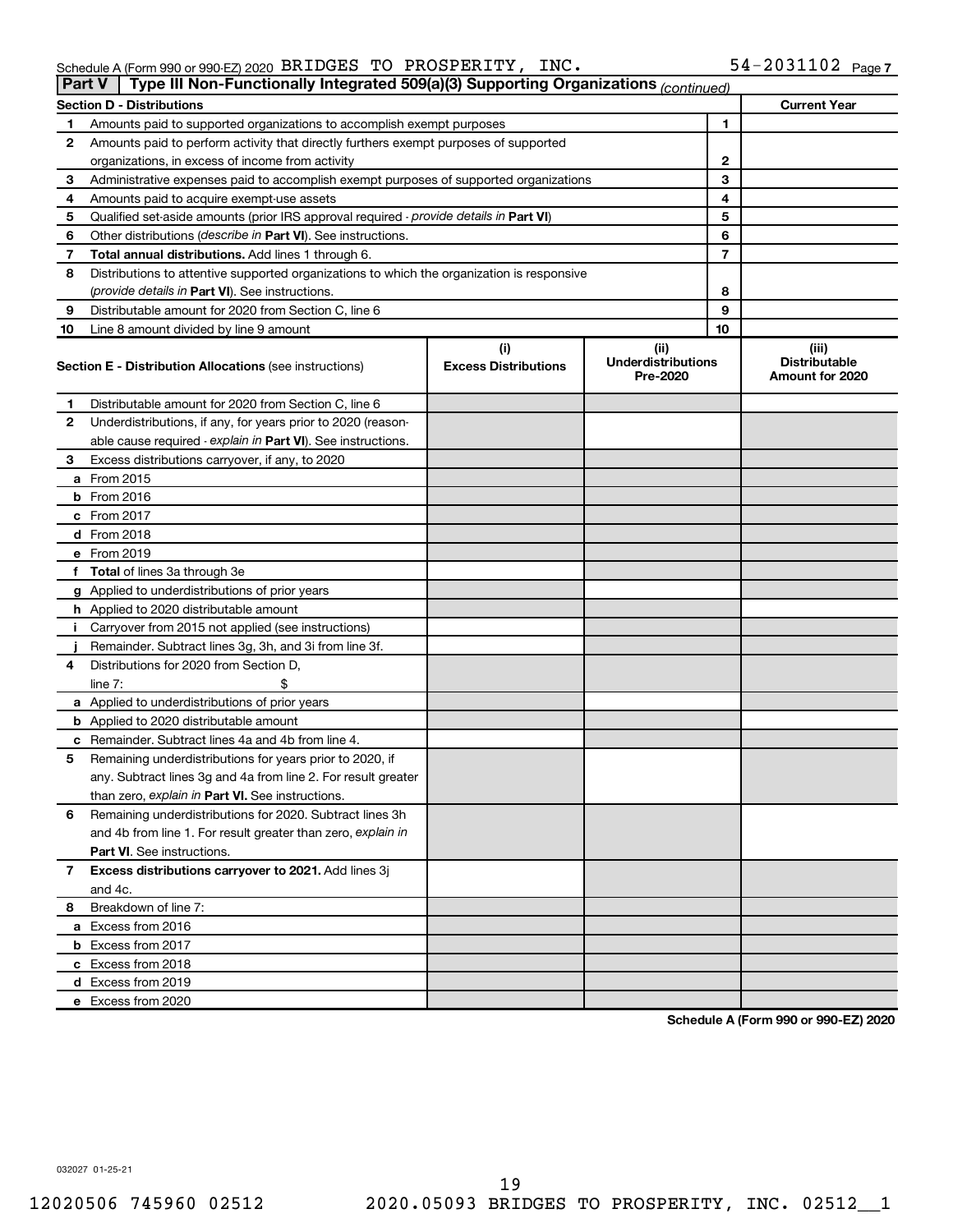| Schedule A (Form 990 or 990-EZ) 2020 BRIDGES TO PROSPERITY, INC. |                     |                 |  |    |  |                                                                                                                                                                                                                                                                                                                                                                                                                                                                                                                                                                      | 54-2031102 Page 8                    |
|------------------------------------------------------------------|---------------------|-----------------|--|----|--|----------------------------------------------------------------------------------------------------------------------------------------------------------------------------------------------------------------------------------------------------------------------------------------------------------------------------------------------------------------------------------------------------------------------------------------------------------------------------------------------------------------------------------------------------------------------|--------------------------------------|
| <b>Part VI</b>                                                   | (See instructions.) |                 |  |    |  | Supplemental Information. Provide the explanations required by Part II, line 10; Part II, line 17a or 17b; Part III, line 12;<br>Part IV, Section A, lines 1, 2, 3b, 3c, 4b, 4c, 5a, 6, 9a, 9b, 9c, 11a, 11b, and 11c; Part IV, Section B, lines 1 and 2; Part IV, Section C,<br>line 1; Part IV, Section D, lines 2 and 3; Part IV, Section E, lines 1c, 2a, 2b, 3a, and 3b; Part V, line 1; Part V, Section B, line 1e; Part V,<br>Section D, lines 5, 6, and 8; and Part V, Section E, lines 2, 5, and 6. Also complete this part for any additional information. |                                      |
| SCHEDULE A, PART II, LINE 10, EXPLANATION FOR OTHER INCOME:      |                     |                 |  |    |  |                                                                                                                                                                                                                                                                                                                                                                                                                                                                                                                                                                      |                                      |
| MISCELLANEOUS                                                    |                     | <b>INCOME</b>   |  |    |  |                                                                                                                                                                                                                                                                                                                                                                                                                                                                                                                                                                      |                                      |
| 2016 AMOUNT:                                                     |                     | \$<br>2,313.    |  |    |  |                                                                                                                                                                                                                                                                                                                                                                                                                                                                                                                                                                      |                                      |
| 2017 AMOUNT:                                                     |                     | \$<br>5,624.    |  |    |  |                                                                                                                                                                                                                                                                                                                                                                                                                                                                                                                                                                      |                                      |
| 2018 AMOUNT:                                                     |                     | \$<br>6,753.    |  |    |  |                                                                                                                                                                                                                                                                                                                                                                                                                                                                                                                                                                      |                                      |
| 2019 AMOUNT:                                                     |                     | \$<br>$-2,439.$ |  |    |  |                                                                                                                                                                                                                                                                                                                                                                                                                                                                                                                                                                      |                                      |
| 2020 AMOUNT:                                                     |                     | \$<br>6,349.    |  |    |  |                                                                                                                                                                                                                                                                                                                                                                                                                                                                                                                                                                      |                                      |
|                                                                  |                     |                 |  |    |  |                                                                                                                                                                                                                                                                                                                                                                                                                                                                                                                                                                      |                                      |
|                                                                  |                     |                 |  |    |  |                                                                                                                                                                                                                                                                                                                                                                                                                                                                                                                                                                      |                                      |
|                                                                  |                     |                 |  |    |  |                                                                                                                                                                                                                                                                                                                                                                                                                                                                                                                                                                      |                                      |
|                                                                  |                     |                 |  |    |  |                                                                                                                                                                                                                                                                                                                                                                                                                                                                                                                                                                      |                                      |
|                                                                  |                     |                 |  |    |  |                                                                                                                                                                                                                                                                                                                                                                                                                                                                                                                                                                      |                                      |
|                                                                  |                     |                 |  |    |  |                                                                                                                                                                                                                                                                                                                                                                                                                                                                                                                                                                      |                                      |
|                                                                  |                     |                 |  |    |  |                                                                                                                                                                                                                                                                                                                                                                                                                                                                                                                                                                      |                                      |
|                                                                  |                     |                 |  |    |  |                                                                                                                                                                                                                                                                                                                                                                                                                                                                                                                                                                      |                                      |
|                                                                  |                     |                 |  |    |  |                                                                                                                                                                                                                                                                                                                                                                                                                                                                                                                                                                      |                                      |
|                                                                  |                     |                 |  |    |  |                                                                                                                                                                                                                                                                                                                                                                                                                                                                                                                                                                      |                                      |
|                                                                  |                     |                 |  |    |  |                                                                                                                                                                                                                                                                                                                                                                                                                                                                                                                                                                      |                                      |
|                                                                  |                     |                 |  |    |  |                                                                                                                                                                                                                                                                                                                                                                                                                                                                                                                                                                      |                                      |
|                                                                  |                     |                 |  |    |  |                                                                                                                                                                                                                                                                                                                                                                                                                                                                                                                                                                      |                                      |
|                                                                  |                     |                 |  |    |  |                                                                                                                                                                                                                                                                                                                                                                                                                                                                                                                                                                      |                                      |
|                                                                  |                     |                 |  |    |  |                                                                                                                                                                                                                                                                                                                                                                                                                                                                                                                                                                      |                                      |
|                                                                  |                     |                 |  |    |  |                                                                                                                                                                                                                                                                                                                                                                                                                                                                                                                                                                      |                                      |
|                                                                  |                     |                 |  |    |  |                                                                                                                                                                                                                                                                                                                                                                                                                                                                                                                                                                      |                                      |
|                                                                  |                     |                 |  |    |  |                                                                                                                                                                                                                                                                                                                                                                                                                                                                                                                                                                      |                                      |
|                                                                  |                     |                 |  |    |  |                                                                                                                                                                                                                                                                                                                                                                                                                                                                                                                                                                      |                                      |
|                                                                  |                     |                 |  |    |  |                                                                                                                                                                                                                                                                                                                                                                                                                                                                                                                                                                      |                                      |
|                                                                  |                     |                 |  |    |  |                                                                                                                                                                                                                                                                                                                                                                                                                                                                                                                                                                      |                                      |
| 032028 01-25-21                                                  |                     |                 |  |    |  |                                                                                                                                                                                                                                                                                                                                                                                                                                                                                                                                                                      | Schedule A (Form 990 or 990-EZ) 2020 |
| 12020506 745960 02512                                            |                     |                 |  | 20 |  | 2020.05093 BRIDGES TO PROSPERITY, INC. 02512_1                                                                                                                                                                                                                                                                                                                                                                                                                                                                                                                       |                                      |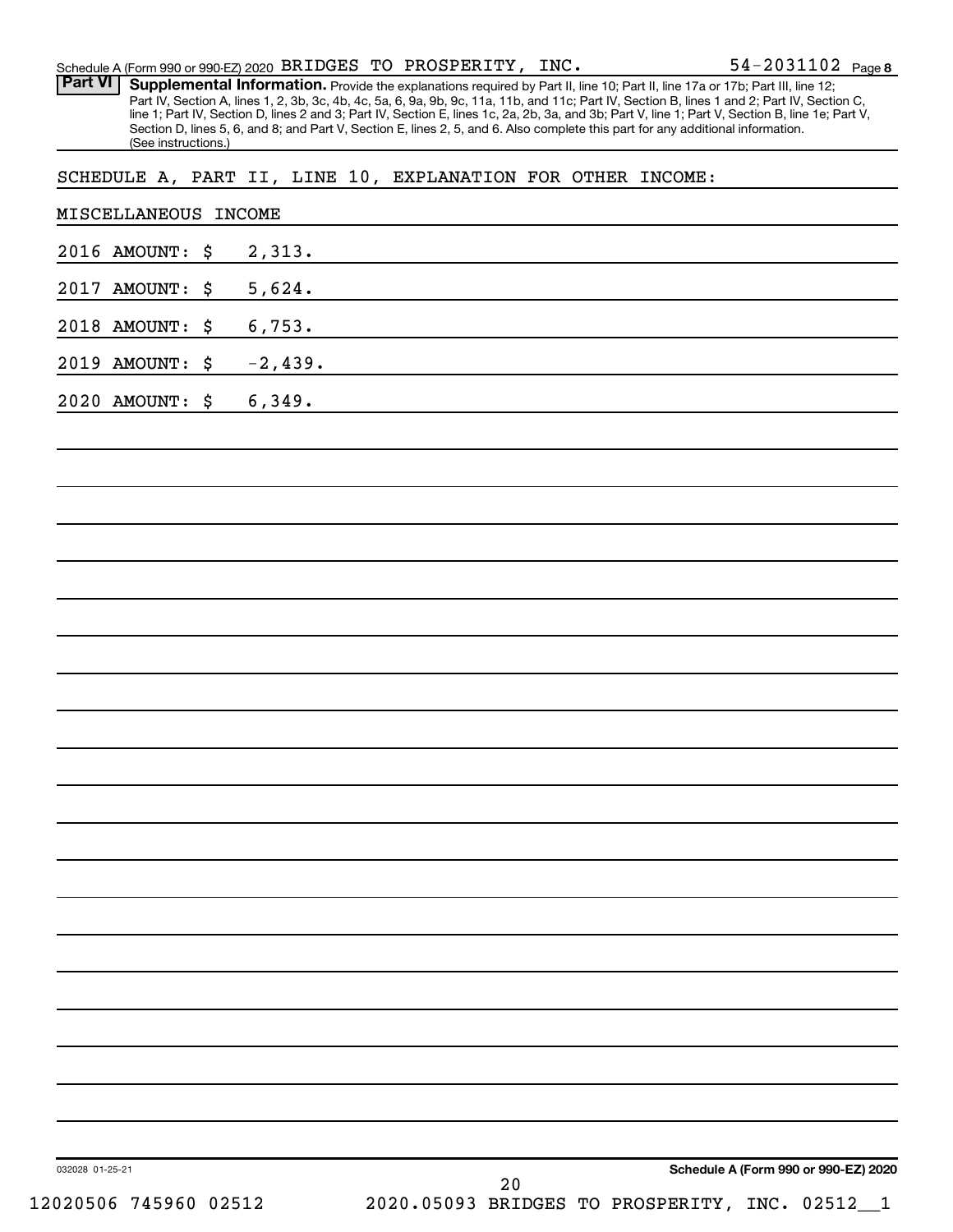Department of the Treasury Internal Revenue Service **(Form 990, 990-EZ,**

Name of the organization

# \*\* PUBLIC DISCLOSURE COPY \*\*

# **Schedule B Schedule of Contributors**

**or 990-PF) | Attach to Form 990, Form 990-EZ, or Form 990-PF. | Go to www.irs.gov/Form990 for the latest information.** OMB No. 1545-0047

**2020**

**Employer identification number**

| Name of the organization       |                                                                                                                                                                                                                                                                                                                                                                                                                                                                                                           | Employer identification number |  |  |  |  |  |
|--------------------------------|-----------------------------------------------------------------------------------------------------------------------------------------------------------------------------------------------------------------------------------------------------------------------------------------------------------------------------------------------------------------------------------------------------------------------------------------------------------------------------------------------------------|--------------------------------|--|--|--|--|--|
|                                | BRIDGES TO PROSPERITY, INC.                                                                                                                                                                                                                                                                                                                                                                                                                                                                               | 54-2031102                     |  |  |  |  |  |
| Organization type (check one): |                                                                                                                                                                                                                                                                                                                                                                                                                                                                                                           |                                |  |  |  |  |  |
| Filers of:                     | Section:                                                                                                                                                                                                                                                                                                                                                                                                                                                                                                  |                                |  |  |  |  |  |
| Form 990 or 990-EZ             | $\boxed{\mathbf{X}}$ 501(c)( 3) (enter number) organization                                                                                                                                                                                                                                                                                                                                                                                                                                               |                                |  |  |  |  |  |
|                                | $4947(a)(1)$ nonexempt charitable trust not treated as a private foundation                                                                                                                                                                                                                                                                                                                                                                                                                               |                                |  |  |  |  |  |
|                                | 527 political organization                                                                                                                                                                                                                                                                                                                                                                                                                                                                                |                                |  |  |  |  |  |
| Form 990-PF                    | 501(c)(3) exempt private foundation                                                                                                                                                                                                                                                                                                                                                                                                                                                                       |                                |  |  |  |  |  |
|                                | 4947(a)(1) nonexempt charitable trust treated as a private foundation                                                                                                                                                                                                                                                                                                                                                                                                                                     |                                |  |  |  |  |  |
|                                | 501(c)(3) taxable private foundation                                                                                                                                                                                                                                                                                                                                                                                                                                                                      |                                |  |  |  |  |  |
|                                |                                                                                                                                                                                                                                                                                                                                                                                                                                                                                                           |                                |  |  |  |  |  |
|                                | Check if your organization is covered by the General Rule or a Special Rule.<br>Note: Only a section 501(c)(7), (8), or (10) organization can check boxes for both the General Rule and a Special Rule. See instructions.                                                                                                                                                                                                                                                                                 |                                |  |  |  |  |  |
| <b>General Rule</b>            |                                                                                                                                                                                                                                                                                                                                                                                                                                                                                                           |                                |  |  |  |  |  |
|                                | For an organization filing Form 990, 990-EZ, or 990-PF that received, during the year, contributions totaling \$5,000 or more (in money or<br>property) from any one contributor. Complete Parts I and II. See instructions for determining a contributor's total contributions.                                                                                                                                                                                                                          |                                |  |  |  |  |  |
| <b>Special Rules</b>           |                                                                                                                                                                                                                                                                                                                                                                                                                                                                                                           |                                |  |  |  |  |  |
| $\lfloor x \rfloor$            | For an organization described in section 501(c)(3) filing Form 990 or 990-EZ that met the 33 1/3% support test of the regulations under<br>sections 509(a)(1) and 170(b)(1)(A)(vi), that checked Schedule A (Form 990 or 990-EZ), Part II, line 13, 16a, or 16b, and that received from<br>any one contributor, during the year, total contributions of the greater of (1) \$5,000; or (2) 2% of the amount on (i) Form 990, Part VIII, line 1h;<br>or (ii) Form 990-EZ, line 1. Complete Parts I and II. |                                |  |  |  |  |  |
|                                | For an organization described in section 501(c)(7), (8), or (10) filing Form 990 or 990-EZ that received from any one<br>contributor, during the year, total contributions of more than \$1,000 exclusively for religious, charitable, scientific,                                                                                                                                                                                                                                                        |                                |  |  |  |  |  |

literary, or educational purposes, or for the prevention of cruelty to children or animals. Complete Parts I (entering "N/A" in column (b) instead of the contributor name and address), II, and III.

purpose. Don't complete any of the parts unless the General Rule applies to this organization because it received nonexclusively year, contributions exclusively for religious, charitable, etc., purposes, but no such contributions totaled more than \$1,000. If this box is checked, enter here the total contributions that were received during the year for an exclusively religious, charitable, etc., For an organization described in section 501(c)(7), (8), or (10) filing Form 990 or 990-EZ that received from any one contributor, during the religious, charitable, etc., contributions totaling \$5,000 or more during the year  $~\ldots$  $~$   $\ldots$  $\ldots$  $\ldots$  $\ldots$  $\ldots$ 

**Caution:**  An organization that isn't covered by the General Rule and/or the Special Rules doesn't file Schedule B (Form 990, 990-EZ, or 990-PF),  **must** but it answer "No" on Part IV, line 2, of its Form 990; or check the box on line H of its Form 990-EZ or on its Form 990-PF, Part I, line 2, to certify that it doesn't meet the filing requirements of Schedule B (Form 990, 990-EZ, or 990-PF).

**For Paperwork Reduction Act Notice, see the instructions for Form 990, 990-EZ, or 990-PF. Schedule B (Form 990, 990-EZ, or 990-PF) (2020)** LHA

 $\Box$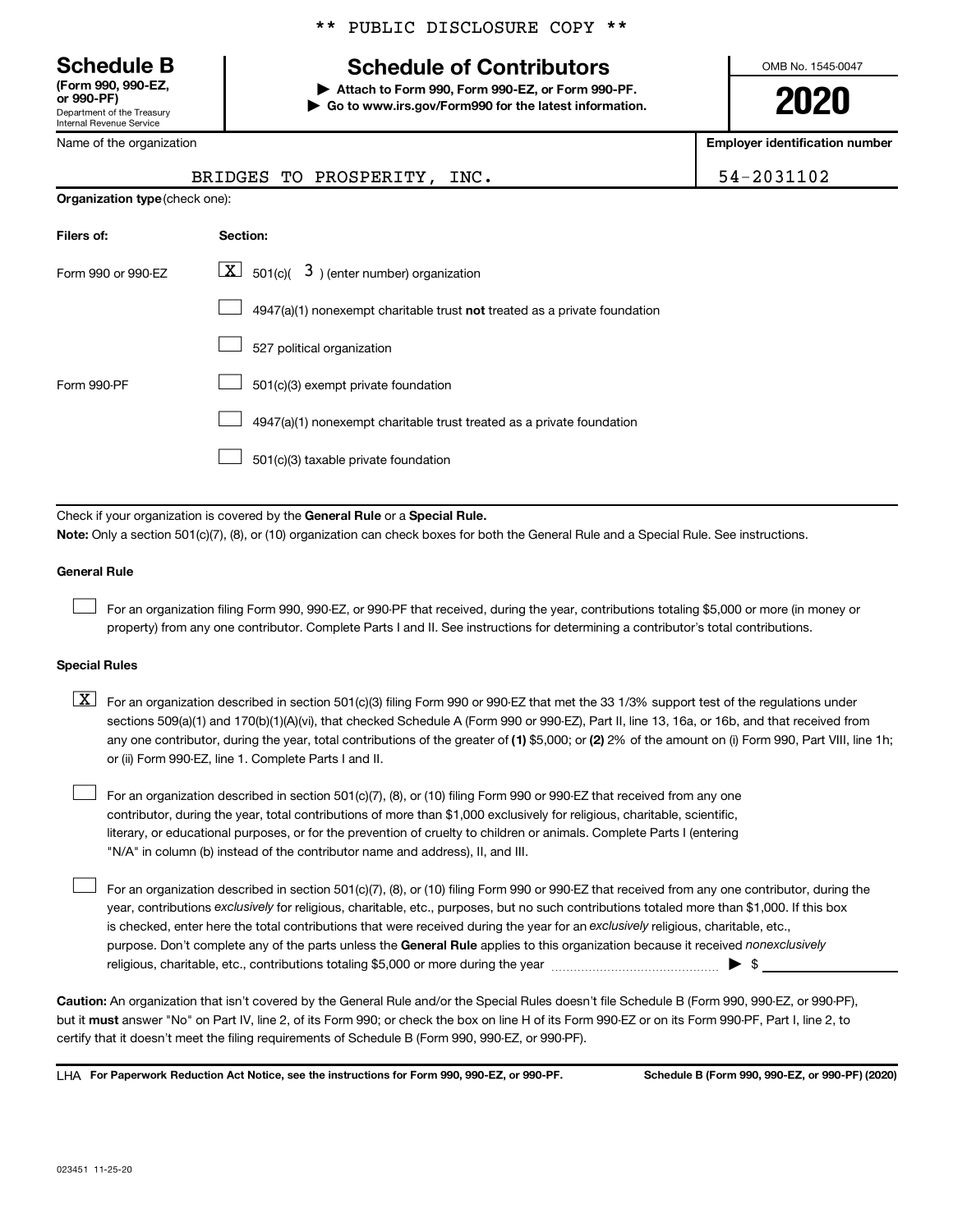## Schedule B (Form 990, 990-EZ, or 990-PF) (2020)

Name of organization

**Employer identification number**

BRIDGES TO PROSPERITY, INC. 54-2031102

| Part I               | <b>Contributors</b> (see instructions). Use duplicate copies of Part I if additional space is needed. |                                   |                                                                                                                                                     |  |  |  |  |  |
|----------------------|-------------------------------------------------------------------------------------------------------|-----------------------------------|-----------------------------------------------------------------------------------------------------------------------------------------------------|--|--|--|--|--|
| (a)<br>No.           | (b)<br>Name, address, and ZIP + 4                                                                     | (c)<br><b>Total contributions</b> | (d)<br>Type of contribution                                                                                                                         |  |  |  |  |  |
| 1                    |                                                                                                       | 600,000.<br>\$                    | $\boxed{\textbf{X}}$<br>Person<br>Payroll<br>Noncash<br>(Complete Part II for<br>noncash contributions.)                                            |  |  |  |  |  |
| (a)<br>No.           | (b)<br>Name, address, and ZIP + 4                                                                     | (c)<br><b>Total contributions</b> | (d)<br>Type of contribution                                                                                                                         |  |  |  |  |  |
| 2                    |                                                                                                       | 580,000.<br>\$                    | $\lfloor x \rfloor$<br>Person<br>Payroll<br>Noncash<br>(Complete Part II for<br>noncash contributions.)                                             |  |  |  |  |  |
| (a)<br>No.           | (b)<br>Name, address, and ZIP + 4                                                                     | (c)<br><b>Total contributions</b> | (d)<br>Type of contribution                                                                                                                         |  |  |  |  |  |
| 3                    |                                                                                                       | 300,000.<br>\$                    | $\boxed{\textbf{X}}$<br>Person<br>Payroll<br>Noncash<br>(Complete Part II for<br>noncash contributions.)                                            |  |  |  |  |  |
| (a)<br>No.           | (b)<br>Name, address, and ZIP + 4                                                                     | (c)<br><b>Total contributions</b> | (d)<br>Type of contribution                                                                                                                         |  |  |  |  |  |
| 4                    |                                                                                                       | 300,000.<br>\$                    | $\boxed{\textbf{X}}$<br>Person<br>Payroll<br>Noncash<br>(Complete Part II for<br>noncash contributions.)                                            |  |  |  |  |  |
| (a)<br>No.           | (b)<br>Name, address, and ZIP + 4                                                                     | (c)<br><b>Total contributions</b> | (d)<br>Type of contribution                                                                                                                         |  |  |  |  |  |
| 5                    |                                                                                                       | 250,198.<br>\$                    | $\boxed{\text{X}}$<br>Person<br>Payroll<br>Noncash<br>(Complete Part II for<br>noncash contributions.)                                              |  |  |  |  |  |
| (a)<br>No.           | (b)<br>Name, address, and ZIP + 4                                                                     | (c)<br><b>Total contributions</b> | (d)<br>Type of contribution                                                                                                                         |  |  |  |  |  |
| 6<br>023452 11-25-20 |                                                                                                       | 249,800.<br>\$                    | $\mathbf{X}$<br>Person<br>Payroll<br>Noncash<br>(Complete Part II for<br>noncash contributions.)<br>Schedule B (Form 990, 990-EZ, or 990-PF) (2020) |  |  |  |  |  |
|                      |                                                                                                       | 22                                |                                                                                                                                                     |  |  |  |  |  |

**2**

12020506 745960 02512 2020.05093 BRIDGES TO PROSPERITY, INC. 02512\_\_1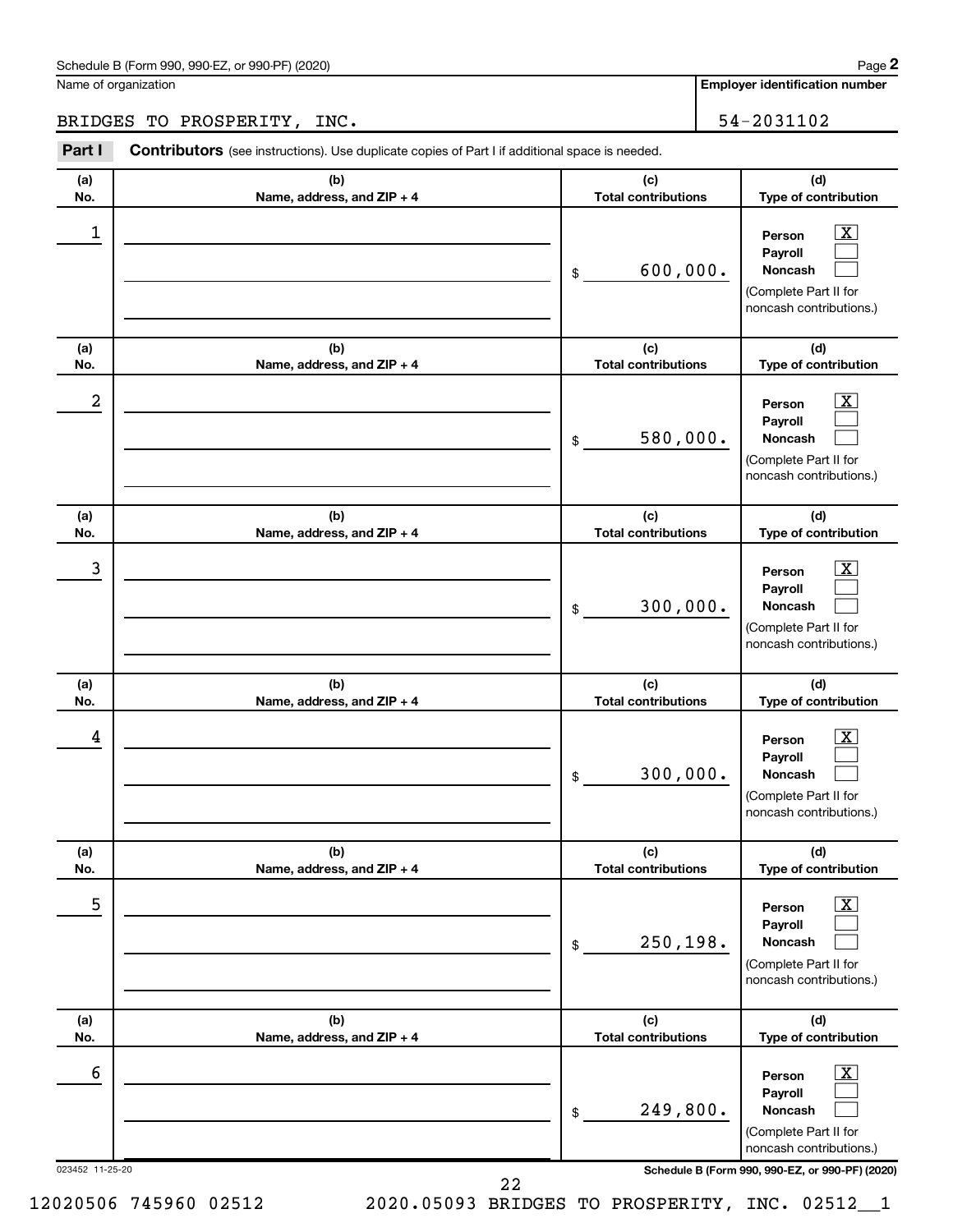## Schedule B (Form 990, 990-EZ, or 990-PF) (2020)

Name of organization

**Employer identification number**

BRIDGES TO PROSPERITY, INC. 54-2031102

| Part I          | <b>Contributors</b> (see instructions). Use duplicate copies of Part I if additional space is needed. |                                   |                                                                                                                                            |
|-----------------|-------------------------------------------------------------------------------------------------------|-----------------------------------|--------------------------------------------------------------------------------------------------------------------------------------------|
| (a)<br>No.      | (b)<br>Name, address, and ZIP + 4                                                                     | (c)<br><b>Total contributions</b> | (d)<br>Type of contribution                                                                                                                |
| 7               |                                                                                                       | 189,456.<br>\$                    | $\boxed{\text{X}}$<br>Person<br>Payroll<br>Noncash<br>(Complete Part II for<br>noncash contributions.)                                     |
| (a)<br>No.      | (b)<br>Name, address, and ZIP + 4                                                                     | (c)<br><b>Total contributions</b> | (d)<br>Type of contribution                                                                                                                |
| 8               |                                                                                                       | 161,493.<br>\$                    | $\boxed{\text{X}}$<br>Person<br>Payroll<br>Noncash<br>(Complete Part II for<br>noncash contributions.)                                     |
| (a)<br>No.      | (b)<br>Name, address, and ZIP + 4                                                                     | (c)<br><b>Total contributions</b> | (d)<br>Type of contribution                                                                                                                |
| 9               |                                                                                                       | 144,375.<br>\$                    | $\boxed{\text{X}}$<br>Person<br>Payroll<br>Noncash<br>(Complete Part II for<br>noncash contributions.)                                     |
| (a)<br>No.      | (b)<br>Name, address, and ZIP + 4                                                                     | (c)<br><b>Total contributions</b> | (d)<br>Type of contribution                                                                                                                |
| 10              |                                                                                                       | 132,234.<br>\$                    | $\boxed{\textbf{X}}$<br>Person<br>Payroll<br>Noncash<br>(Complete Part II for<br>noncash contributions.)                                   |
| (a)<br>No.      | (b)<br>Name, address, and ZIP + 4                                                                     | (c)<br><b>Total contributions</b> | (d)<br>Type of contribution                                                                                                                |
| 11              |                                                                                                       | 110,949.<br>\$                    | $\boxed{\textbf{X}}$<br>Person<br>Payroll<br>Noncash<br>(Complete Part II for<br>noncash contributions.)                                   |
| (a)<br>No.      | (b)<br>Name, address, and ZIP + 4                                                                     | (c)<br><b>Total contributions</b> | (d)<br>Type of contribution                                                                                                                |
| 023452 11-25-20 |                                                                                                       | \$                                | Person<br>Payroll<br><b>Noncash</b><br>(Complete Part II for<br>noncash contributions.)<br>Schedule B (Form 990, 990-EZ, or 990-PF) (2020) |
|                 |                                                                                                       | 23                                |                                                                                                                                            |

12020506 745960 02512 2020.05093 BRIDGES TO PROSPERITY, INC. 02512\_\_1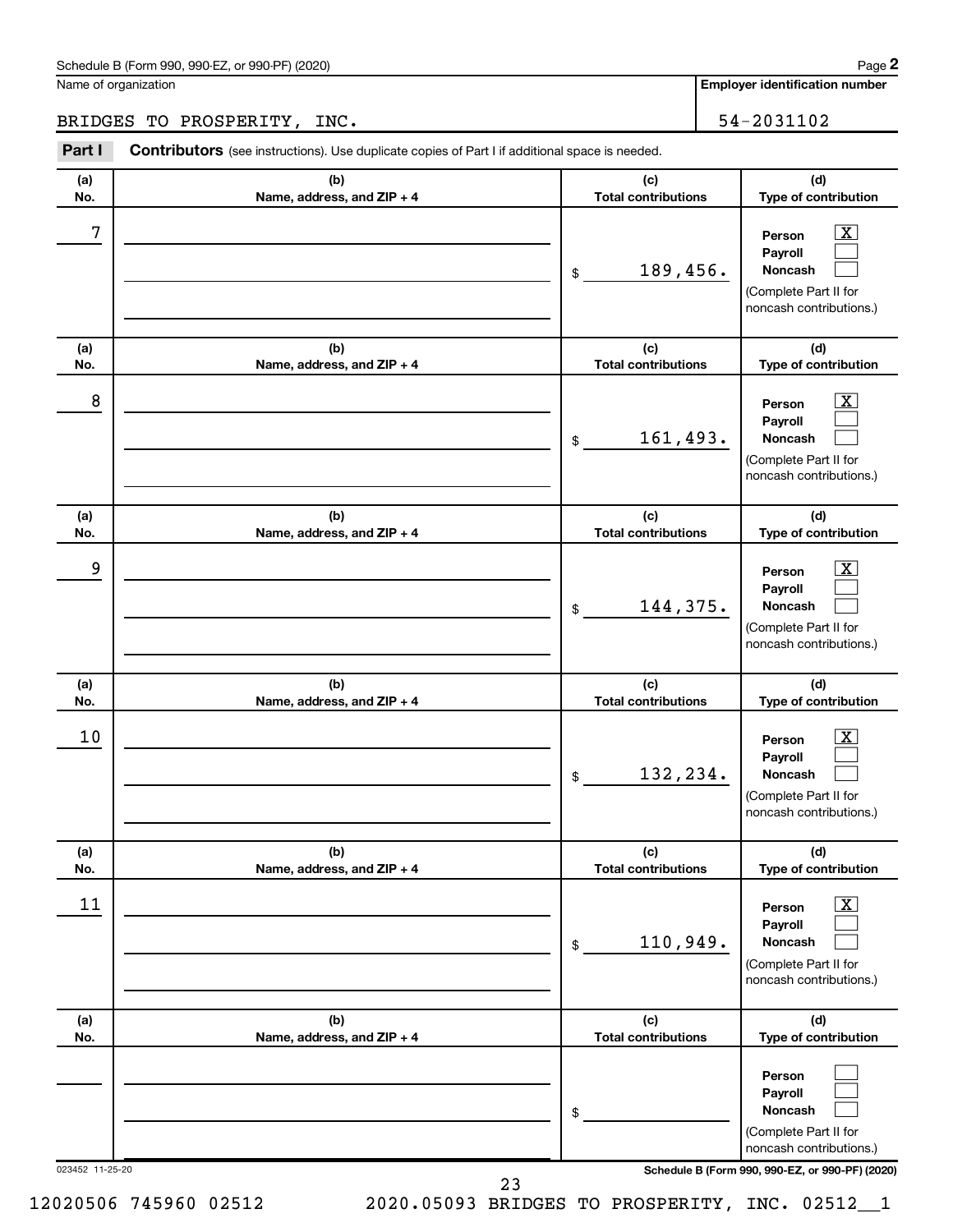Name of organization

# BRIDGES TO PROSPERITY, INC. 54-2031102

Part II Noncash Property (see instructions). Use duplicate copies of Part II if additional space is needed.

| (b)<br>Description of noncash property given<br>(b)<br>Description of noncash property given<br>(b)<br>Description of noncash property given | \$<br>(c)<br>FMV (or estimate)<br>(See instructions.)<br>\$<br>(c)<br>FMV (or estimate)<br>(See instructions.)<br>$\$\$<br>(c)<br>FMV (or estimate) | (d)<br>Date received<br>(d)<br>Date received<br>(d)<br>Date received |
|----------------------------------------------------------------------------------------------------------------------------------------------|-----------------------------------------------------------------------------------------------------------------------------------------------------|----------------------------------------------------------------------|
|                                                                                                                                              |                                                                                                                                                     |                                                                      |
|                                                                                                                                              |                                                                                                                                                     |                                                                      |
|                                                                                                                                              |                                                                                                                                                     |                                                                      |
|                                                                                                                                              |                                                                                                                                                     |                                                                      |
|                                                                                                                                              |                                                                                                                                                     |                                                                      |
|                                                                                                                                              |                                                                                                                                                     |                                                                      |
|                                                                                                                                              | (See instructions.)                                                                                                                                 |                                                                      |
|                                                                                                                                              | $\frac{1}{2}$                                                                                                                                       |                                                                      |
| (b)<br>Description of noncash property given                                                                                                 | (c)<br>FMV (or estimate)<br>(See instructions.)                                                                                                     | (d)<br>Date received                                                 |
|                                                                                                                                              | \$                                                                                                                                                  |                                                                      |
| (b)<br>Description of noncash property given                                                                                                 | (c)<br>FMV (or estimate)<br>(See instructions.)                                                                                                     | (d)<br>Date received                                                 |
|                                                                                                                                              | \$                                                                                                                                                  |                                                                      |
|                                                                                                                                              |                                                                                                                                                     | Schedule B (Form 990, 990-EZ, or 990-PF) (2020)<br>24                |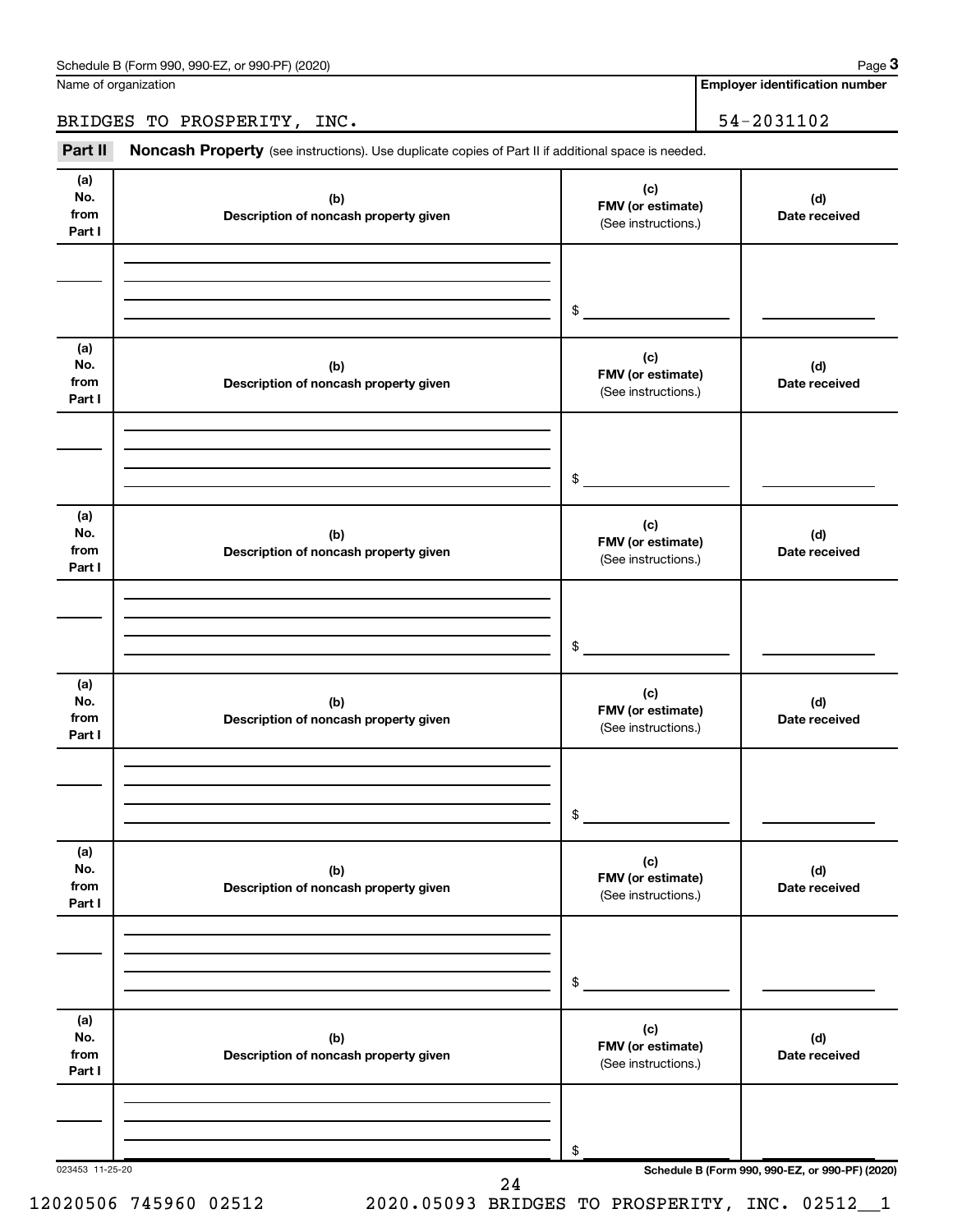**4**

| Name of organization      |                                                                                                                                                                                                                                                                                                                                                                                                                                                                                                             |                      |  | <b>Employer identification number</b>           |  |  |  |  |
|---------------------------|-------------------------------------------------------------------------------------------------------------------------------------------------------------------------------------------------------------------------------------------------------------------------------------------------------------------------------------------------------------------------------------------------------------------------------------------------------------------------------------------------------------|----------------------|--|-------------------------------------------------|--|--|--|--|
|                           | BRIDGES TO PROSPERITY, INC.                                                                                                                                                                                                                                                                                                                                                                                                                                                                                 |                      |  | 54-2031102                                      |  |  |  |  |
| Part III                  | Exclusively religious, charitable, etc., contributions to organizations described in section 501(c)(7), (8), or (10) that total more than \$1,000 for the year<br>from any one contributor. Complete columns (a) through (e) and the following line entry. For organizations<br>completing Part III, enter the total of exclusively religious, charitable, etc., contributions of \$1,000 or less for the year. (Enter this info. once.)<br>Use duplicate copies of Part III if additional space is needed. |                      |  |                                                 |  |  |  |  |
| (a) No.<br>from<br>Part I | (b) Purpose of gift                                                                                                                                                                                                                                                                                                                                                                                                                                                                                         | (c) Use of gift      |  | (d) Description of how gift is held             |  |  |  |  |
|                           |                                                                                                                                                                                                                                                                                                                                                                                                                                                                                                             |                      |  |                                                 |  |  |  |  |
|                           |                                                                                                                                                                                                                                                                                                                                                                                                                                                                                                             | (e) Transfer of gift |  |                                                 |  |  |  |  |
|                           | Transferee's name, address, and ZIP + 4                                                                                                                                                                                                                                                                                                                                                                                                                                                                     |                      |  | Relationship of transferor to transferee        |  |  |  |  |
|                           |                                                                                                                                                                                                                                                                                                                                                                                                                                                                                                             |                      |  |                                                 |  |  |  |  |
| (a) No.<br>from<br>Part I | (b) Purpose of gift                                                                                                                                                                                                                                                                                                                                                                                                                                                                                         | (c) Use of gift      |  | (d) Description of how gift is held             |  |  |  |  |
|                           |                                                                                                                                                                                                                                                                                                                                                                                                                                                                                                             |                      |  |                                                 |  |  |  |  |
|                           |                                                                                                                                                                                                                                                                                                                                                                                                                                                                                                             | (e) Transfer of gift |  |                                                 |  |  |  |  |
|                           | Transferee's name, address, and ZIP + 4                                                                                                                                                                                                                                                                                                                                                                                                                                                                     |                      |  | Relationship of transferor to transferee        |  |  |  |  |
|                           |                                                                                                                                                                                                                                                                                                                                                                                                                                                                                                             |                      |  |                                                 |  |  |  |  |
| (a) No.<br>from<br>Part I | (b) Purpose of gift                                                                                                                                                                                                                                                                                                                                                                                                                                                                                         | (c) Use of gift      |  | (d) Description of how gift is held             |  |  |  |  |
|                           |                                                                                                                                                                                                                                                                                                                                                                                                                                                                                                             |                      |  |                                                 |  |  |  |  |
|                           | Transferee's name, address, and ZIP + 4                                                                                                                                                                                                                                                                                                                                                                                                                                                                     | (e) Transfer of gift |  | Relationship of transferor to transferee        |  |  |  |  |
|                           |                                                                                                                                                                                                                                                                                                                                                                                                                                                                                                             |                      |  |                                                 |  |  |  |  |
| (a) No.<br>from<br>Part I | (b) Purpose of gift                                                                                                                                                                                                                                                                                                                                                                                                                                                                                         | (c) Use of gift      |  | (d) Description of how gift is held             |  |  |  |  |
|                           |                                                                                                                                                                                                                                                                                                                                                                                                                                                                                                             |                      |  |                                                 |  |  |  |  |
|                           | (e) Transfer of gift                                                                                                                                                                                                                                                                                                                                                                                                                                                                                        |                      |  |                                                 |  |  |  |  |
|                           | Transferee's name, address, and ZIP + 4                                                                                                                                                                                                                                                                                                                                                                                                                                                                     |                      |  | Relationship of transferor to transferee        |  |  |  |  |
|                           |                                                                                                                                                                                                                                                                                                                                                                                                                                                                                                             |                      |  |                                                 |  |  |  |  |
| 023454 11-25-20           |                                                                                                                                                                                                                                                                                                                                                                                                                                                                                                             | 25                   |  | Schedule B (Form 990, 990-EZ, or 990-PF) (2020) |  |  |  |  |

12020506 745960 02512 2020.05093 BRIDGES TO PROSPERITY, INC. 02512\_\_1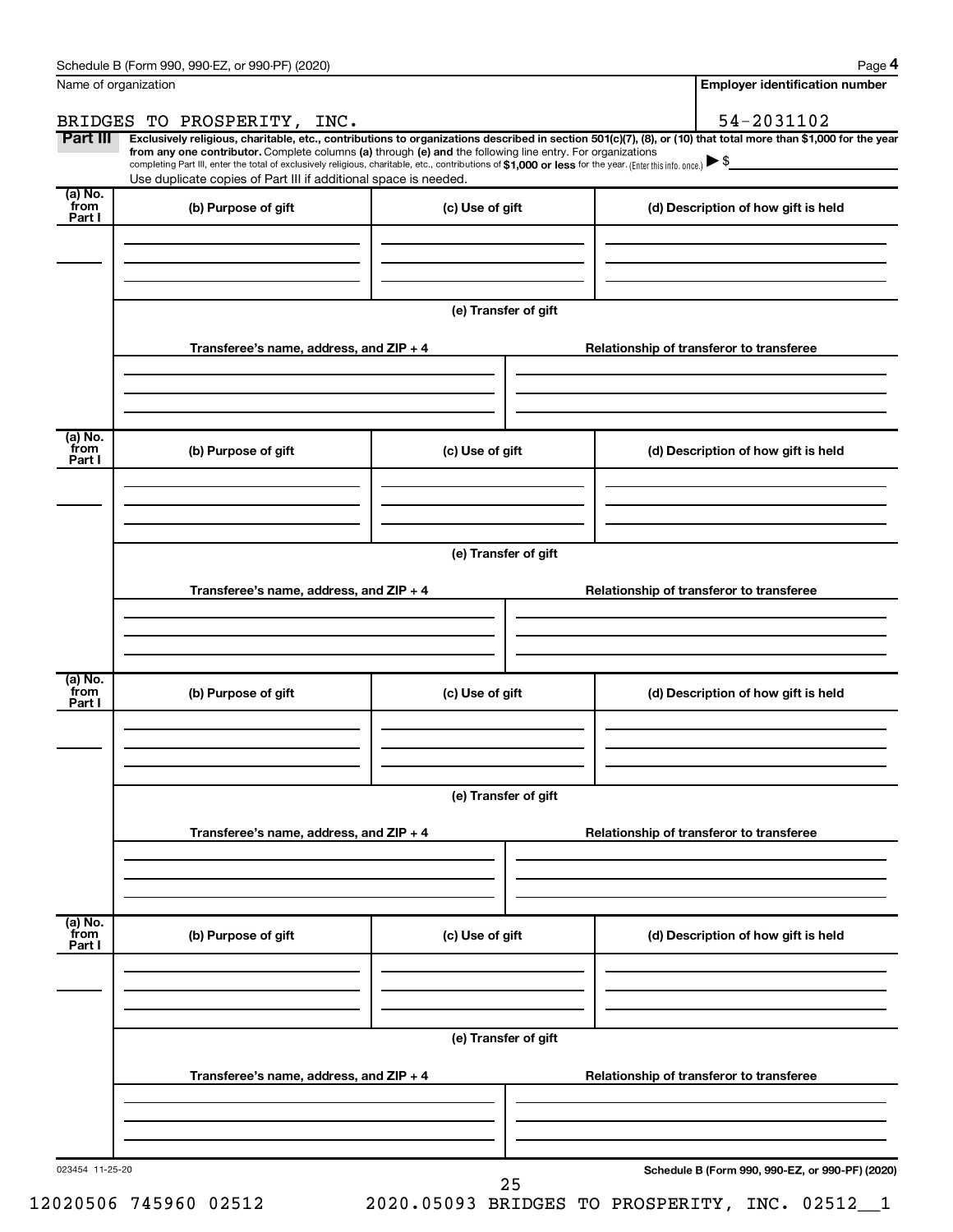SCHEDULE D<br>
Form 990)<br>
Part IV, line 6, 7, 8, 9, 10, 11a, 11b, 11c, 11d, 11e, 11f, 12a, or 12b.<br>
Part IV, line 6, 7, 8, 9, 10, 11a, 11b, 11c, 11d, 11e, 11f, 12a, or 12b.



Department of the Treasury Internal Revenue Service

| Attach to Form 990.                                                    |  |
|------------------------------------------------------------------------|--|
| Go to www.irs.gov/Form990 for instructions and the latest information. |  |

|         | Name of the organization<br>BRIDGES TO PROSPERITY, INC.                                                                                                                                                                        |                         |                         | <b>Employer identification number</b><br>54-2031102 |           |
|---------|--------------------------------------------------------------------------------------------------------------------------------------------------------------------------------------------------------------------------------|-------------------------|-------------------------|-----------------------------------------------------|-----------|
| Part I  | Organizations Maintaining Donor Advised Funds or Other Similar Funds or Accounts. Complete if the                                                                                                                              |                         |                         |                                                     |           |
|         | organization answered "Yes" on Form 990, Part IV, line 6.                                                                                                                                                                      |                         |                         |                                                     |           |
|         |                                                                                                                                                                                                                                | (a) Donor advised funds |                         | (b) Funds and other accounts                        |           |
| 1.      |                                                                                                                                                                                                                                |                         |                         |                                                     |           |
| 2       | Aggregate value of contributions to (during year)                                                                                                                                                                              |                         |                         |                                                     |           |
| з       |                                                                                                                                                                                                                                |                         |                         |                                                     |           |
| 4       |                                                                                                                                                                                                                                |                         |                         |                                                     |           |
| 5       | Did the organization inform all donors and donor advisors in writing that the assets held in donor advised funds                                                                                                               |                         |                         |                                                     |           |
|         |                                                                                                                                                                                                                                |                         |                         | Yes                                                 | No        |
| 6       | Did the organization inform all grantees, donors, and donor advisors in writing that grant funds can be used only                                                                                                              |                         |                         |                                                     |           |
|         | for charitable purposes and not for the benefit of the donor or donor advisor, or for any other purpose conferring                                                                                                             |                         |                         |                                                     |           |
|         | impermissible private benefit?                                                                                                                                                                                                 |                         |                         | Yes                                                 | No        |
| Part II | Conservation Easements. Complete if the organization answered "Yes" on Form 990, Part IV, line 7.                                                                                                                              |                         |                         |                                                     |           |
| 1       | Purpose(s) of conservation easements held by the organization (check all that apply).                                                                                                                                          |                         |                         |                                                     |           |
|         | Preservation of land for public use (for example, recreation or education)                                                                                                                                                     |                         |                         | Preservation of a historically important land area  |           |
|         | Protection of natural habitat                                                                                                                                                                                                  |                         |                         | Preservation of a certified historic structure      |           |
|         | Preservation of open space                                                                                                                                                                                                     |                         |                         |                                                     |           |
| 2       | Complete lines 2a through 2d if the organization held a qualified conservation contribution in the form of a conservation easement on the last                                                                                 |                         |                         |                                                     |           |
|         | day of the tax year.                                                                                                                                                                                                           |                         |                         | Held at the End of the Tax Year                     |           |
|         |                                                                                                                                                                                                                                |                         | 2a                      |                                                     |           |
| b       |                                                                                                                                                                                                                                |                         | 2b                      |                                                     |           |
| с       |                                                                                                                                                                                                                                |                         | 2c                      |                                                     |           |
|         | d Number of conservation easements included in (c) acquired after 7/25/06, and not on a historic structure                                                                                                                     |                         |                         |                                                     |           |
|         | listed in the National Register [111] [12] The Materian Control of the National Property of the National Register [11] [12] [12] The Material Australian Control of the National Register [11] [12] [12] The Material Australi |                         | 2d                      |                                                     |           |
| З       | Number of conservation easements modified, transferred, released, extinguished, or terminated by the organization during the tax                                                                                               |                         |                         |                                                     |           |
|         | year                                                                                                                                                                                                                           |                         |                         |                                                     |           |
| 4       | Number of states where property subject to conservation easement is located $\blacktriangleright$                                                                                                                              |                         |                         |                                                     |           |
| 5       | Does the organization have a written policy regarding the periodic monitoring, inspection, handling of                                                                                                                         |                         |                         |                                                     |           |
|         | violations, and enforcement of the conservation easements it holds?                                                                                                                                                            |                         |                         | Yes                                                 | <b>No</b> |
| 6       | Staff and volunteer hours devoted to monitoring, inspecting, handling of violations, and enforcing conservation easements during the year                                                                                      |                         |                         |                                                     |           |
|         |                                                                                                                                                                                                                                |                         |                         |                                                     |           |
| 7       | Amount of expenses incurred in monitoring, inspecting, handling of violations, and enforcing conservation easements during the year                                                                                            |                         |                         |                                                     |           |
|         | $\blacktriangleright$ \$                                                                                                                                                                                                       |                         |                         |                                                     |           |
| 8       | Does each conservation easement reported on line $2(d)$ above satisfy the requirements of section 170(h)(4)(B)(i)                                                                                                              |                         |                         |                                                     |           |
|         |                                                                                                                                                                                                                                |                         |                         | Yes                                                 | <b>No</b> |
|         | In Part XIII, describe how the organization reports conservation easements in its revenue and expense statement and                                                                                                            |                         |                         |                                                     |           |
|         | balance sheet, and include, if applicable, the text of the footnote to the organization's financial statements that describes the                                                                                              |                         |                         |                                                     |           |
|         | organization's accounting for conservation easements.                                                                                                                                                                          |                         |                         |                                                     |           |
|         | Organizations Maintaining Collections of Art, Historical Treasures, or Other Similar Assets.<br>Part III                                                                                                                       |                         |                         |                                                     |           |
|         | Complete if the organization answered "Yes" on Form 990, Part IV, line 8.                                                                                                                                                      |                         |                         |                                                     |           |
|         | 1a If the organization elected, as permitted under FASB ASC 958, not to report in its revenue statement and balance sheet works                                                                                                |                         |                         |                                                     |           |
|         | of art, historical treasures, or other similar assets held for public exhibition, education, or research in furtherance of public                                                                                              |                         |                         |                                                     |           |
|         | service, provide in Part XIII the text of the footnote to its financial statements that describes these items.                                                                                                                 |                         |                         |                                                     |           |
|         | <b>b</b> If the organization elected, as permitted under FASB ASC 958, to report in its revenue statement and balance sheet works of                                                                                           |                         |                         |                                                     |           |
|         | art, historical treasures, or other similar assets held for public exhibition, education, or research in furtherance of public service,                                                                                        |                         |                         |                                                     |           |
|         | provide the following amounts relating to these items:                                                                                                                                                                         |                         |                         |                                                     |           |
|         |                                                                                                                                                                                                                                |                         |                         | $\blacktriangleright$ \$                            |           |
|         | (ii) Assets included in Form 990, Part X                                                                                                                                                                                       |                         |                         | $\blacktriangleright$ \$                            |           |
| 2       | If the organization received or held works of art, historical treasures, or other similar assets for financial gain, provide                                                                                                   |                         |                         |                                                     |           |
|         | the following amounts required to be reported under FASB ASC 958 relating to these items:                                                                                                                                      |                         |                         |                                                     |           |
| а       |                                                                                                                                                                                                                                |                         | $\blacktriangleright$ s |                                                     |           |
|         |                                                                                                                                                                                                                                |                         | $\blacktriangleright$ s |                                                     |           |
|         | LHA For Paperwork Reduction Act Notice, see the Instructions for Form 990.                                                                                                                                                     |                         |                         | Schedule D (Form 990) 2020                          |           |
|         | 032051 12-01-20                                                                                                                                                                                                                |                         |                         |                                                     |           |

12020506 745960 02512 2020.05093 BRIDGES TO PROSPERITY, INC. 02512\_\_1

26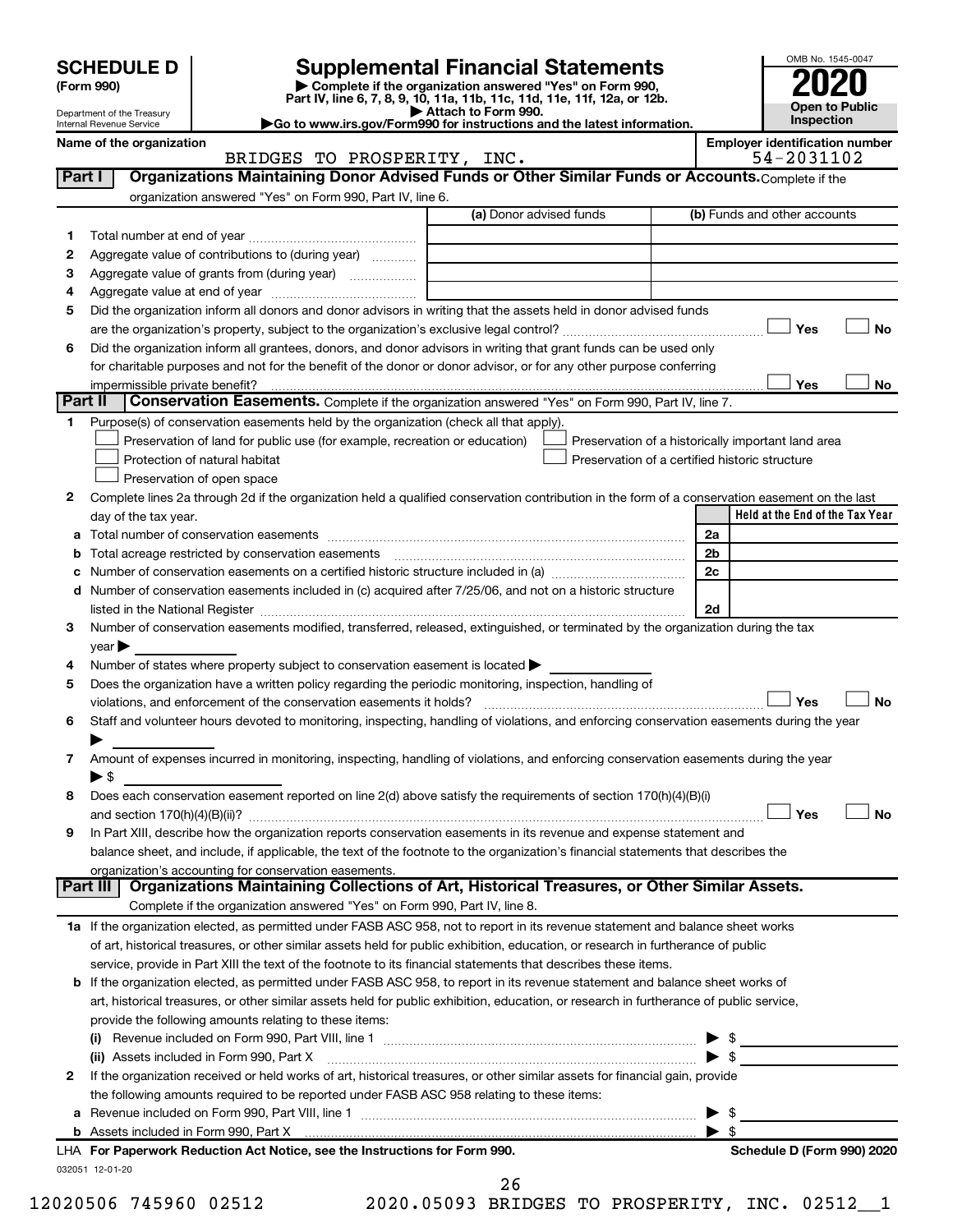|               | Schedule D (Form 990) 2020                                                                                                                                                                                                     | BRIDGES TO PROSPERITY, INC.             |   |                |                                                                                                                                                                                                                               |                                 | 54-2031102 Page 2                            |          |    |
|---------------|--------------------------------------------------------------------------------------------------------------------------------------------------------------------------------------------------------------------------------|-----------------------------------------|---|----------------|-------------------------------------------------------------------------------------------------------------------------------------------------------------------------------------------------------------------------------|---------------------------------|----------------------------------------------|----------|----|
|               | Organizations Maintaining Collections of Art, Historical Treasures, or Other Similar Assets (continued)<br>Part III                                                                                                            |                                         |   |                |                                                                                                                                                                                                                               |                                 |                                              |          |    |
| з             | Using the organization's acquisition, accession, and other records, check any of the following that make significant use of its                                                                                                |                                         |   |                |                                                                                                                                                                                                                               |                                 |                                              |          |    |
|               | collection items (check all that apply):                                                                                                                                                                                       |                                         |   |                |                                                                                                                                                                                                                               |                                 |                                              |          |    |
| a             | Public exhibition                                                                                                                                                                                                              |                                         | d |                | Loan or exchange program                                                                                                                                                                                                      |                                 |                                              |          |    |
| b             | Scholarly research                                                                                                                                                                                                             |                                         | е |                | Other and the contract of the contract of the contract of the contract of the contract of the contract of the contract of the contract of the contract of the contract of the contract of the contract of the contract of the |                                 |                                              |          |    |
| c             | Preservation for future generations                                                                                                                                                                                            |                                         |   |                |                                                                                                                                                                                                                               |                                 |                                              |          |    |
| 4             | Provide a description of the organization's collections and explain how they further the organization's exempt purpose in Part XIII.                                                                                           |                                         |   |                |                                                                                                                                                                                                                               |                                 |                                              |          |    |
| 5             | During the year, did the organization solicit or receive donations of art, historical treasures, or other similar assets                                                                                                       |                                         |   |                |                                                                                                                                                                                                                               |                                 |                                              |          |    |
|               |                                                                                                                                                                                                                                |                                         |   |                |                                                                                                                                                                                                                               |                                 | Yes                                          |          | No |
|               | Part IV<br><b>Escrow and Custodial Arrangements.</b> Complete if the organization answered "Yes" on Form 990, Part IV, line 9, or                                                                                              |                                         |   |                |                                                                                                                                                                                                                               |                                 |                                              |          |    |
|               | reported an amount on Form 990, Part X, line 21.                                                                                                                                                                               |                                         |   |                |                                                                                                                                                                                                                               |                                 |                                              |          |    |
|               | 1a Is the organization an agent, trustee, custodian or other intermediary for contributions or other assets not included                                                                                                       |                                         |   |                |                                                                                                                                                                                                                               |                                 |                                              |          |    |
|               |                                                                                                                                                                                                                                |                                         |   |                |                                                                                                                                                                                                                               |                                 | Yes                                          |          | No |
|               | b If "Yes," explain the arrangement in Part XIII and complete the following table:                                                                                                                                             |                                         |   |                |                                                                                                                                                                                                                               |                                 |                                              |          |    |
|               |                                                                                                                                                                                                                                |                                         |   |                |                                                                                                                                                                                                                               |                                 | Amount                                       |          |    |
|               | c Beginning balance measurements and the contract of the contract of the contract of the contract of the contract of the contract of the contract of the contract of the contract of the contract of the contract of the contr |                                         |   |                |                                                                                                                                                                                                                               | 1c                              |                                              |          |    |
|               |                                                                                                                                                                                                                                |                                         |   |                |                                                                                                                                                                                                                               | 1d                              |                                              |          |    |
| е             | Distributions during the year manufactured and an account of the year manufactured and the year manufactured and the year manufactured and the year manufactured and the year manufactured and the year manufactured and the y |                                         |   |                |                                                                                                                                                                                                                               | 1e                              |                                              |          |    |
| Ť.            |                                                                                                                                                                                                                                |                                         |   |                |                                                                                                                                                                                                                               | 1f                              |                                              |          |    |
|               | 2a Did the organization include an amount on Form 990, Part X, line 21, for escrow or custodial account liability?                                                                                                             |                                         |   |                |                                                                                                                                                                                                                               |                                 | <b>Yes</b>                                   |          | No |
|               | <b>b</b> If "Yes," explain the arrangement in Part XIII. Check here if the explanation has been provided on Part XIII                                                                                                          |                                         |   |                |                                                                                                                                                                                                                               |                                 |                                              |          |    |
| <b>Part V</b> | Endowment Funds. Complete if the organization answered "Yes" on Form 990, Part IV, line 10.                                                                                                                                    |                                         |   |                |                                                                                                                                                                                                                               |                                 |                                              |          |    |
|               |                                                                                                                                                                                                                                | (a) Current year                        |   | (b) Prior year | (c) Two years back                                                                                                                                                                                                            |                                 | (d) Three years back $ $ (e) Four years back |          |    |
|               | 1a Beginning of year balance                                                                                                                                                                                                   |                                         |   |                |                                                                                                                                                                                                                               |                                 |                                              |          |    |
| b             |                                                                                                                                                                                                                                |                                         |   |                |                                                                                                                                                                                                                               |                                 |                                              |          |    |
| с             | Net investment earnings, gains, and losses                                                                                                                                                                                     |                                         |   |                |                                                                                                                                                                                                                               |                                 |                                              |          |    |
| d             | Grants or scholarships                                                                                                                                                                                                         |                                         |   |                |                                                                                                                                                                                                                               |                                 |                                              |          |    |
|               | e Other expenditures for facilities                                                                                                                                                                                            |                                         |   |                |                                                                                                                                                                                                                               |                                 |                                              |          |    |
|               | and programs                                                                                                                                                                                                                   |                                         |   |                |                                                                                                                                                                                                                               |                                 |                                              |          |    |
|               | f Administrative expenses                                                                                                                                                                                                      |                                         |   |                |                                                                                                                                                                                                                               |                                 |                                              |          |    |
| g             |                                                                                                                                                                                                                                |                                         |   |                |                                                                                                                                                                                                                               |                                 |                                              |          |    |
| 2             | Provide the estimated percentage of the current year end balance (line 1g, column (a)) held as:                                                                                                                                |                                         |   |                |                                                                                                                                                                                                                               |                                 |                                              |          |    |
| а             | Board designated or quasi-endowment                                                                                                                                                                                            |                                         | % |                |                                                                                                                                                                                                                               |                                 |                                              |          |    |
| b             | Permanent endowment                                                                                                                                                                                                            | %                                       |   |                |                                                                                                                                                                                                                               |                                 |                                              |          |    |
| c             | Term endowment $\blacktriangleright$                                                                                                                                                                                           | %                                       |   |                |                                                                                                                                                                                                                               |                                 |                                              |          |    |
|               | The percentages on lines 2a, 2b, and 2c should equal 100%.                                                                                                                                                                     |                                         |   |                |                                                                                                                                                                                                                               |                                 |                                              |          |    |
|               | 3a Are there endowment funds not in the possession of the organization that are held and administered for the organization                                                                                                     |                                         |   |                |                                                                                                                                                                                                                               |                                 |                                              |          |    |
|               | by:                                                                                                                                                                                                                            |                                         |   |                |                                                                                                                                                                                                                               |                                 |                                              | Yes      | No |
|               | (i)                                                                                                                                                                                                                            |                                         |   |                |                                                                                                                                                                                                                               |                                 | 3a(i)                                        |          |    |
|               |                                                                                                                                                                                                                                |                                         |   |                |                                                                                                                                                                                                                               |                                 | 3a(ii)                                       |          |    |
|               |                                                                                                                                                                                                                                |                                         |   |                |                                                                                                                                                                                                                               |                                 | 3b                                           |          |    |
| 4             | Describe in Part XIII the intended uses of the organization's endowment funds.                                                                                                                                                 |                                         |   |                |                                                                                                                                                                                                                               |                                 |                                              |          |    |
|               | Land, Buildings, and Equipment.<br><b>Part VI</b>                                                                                                                                                                              |                                         |   |                |                                                                                                                                                                                                                               |                                 |                                              |          |    |
|               | Complete if the organization answered "Yes" on Form 990, Part IV, line 11a. See Form 990, Part X, line 10.                                                                                                                     |                                         |   |                |                                                                                                                                                                                                                               |                                 |                                              |          |    |
|               | Description of property                                                                                                                                                                                                        | (a) Cost or other<br>basis (investment) |   |                | (b) Cost or other<br>basis (other)                                                                                                                                                                                            | (c) Accumulated<br>depreciation | (d) Book value                               |          |    |
|               |                                                                                                                                                                                                                                |                                         |   |                |                                                                                                                                                                                                                               |                                 |                                              |          |    |
| b             |                                                                                                                                                                                                                                |                                         |   |                |                                                                                                                                                                                                                               |                                 |                                              |          |    |
|               |                                                                                                                                                                                                                                |                                         |   |                |                                                                                                                                                                                                                               |                                 |                                              |          |    |
|               |                                                                                                                                                                                                                                |                                         |   |                | 26,679.                                                                                                                                                                                                                       | 15,807.                         |                                              | 10,872.  |    |
|               |                                                                                                                                                                                                                                |                                         |   |                | 303, 243.                                                                                                                                                                                                                     | 155, 163.                       |                                              | 148,080. |    |
|               | Total. Add lines 1a through 1e. (Column (d) must equal Form 990, Part X, column (B), line 10c.)                                                                                                                                |                                         |   |                |                                                                                                                                                                                                                               |                                 |                                              | 158,952. |    |
|               |                                                                                                                                                                                                                                |                                         |   |                |                                                                                                                                                                                                                               |                                 |                                              |          |    |

**Schedule D (Form 990) 2020**

032052 12-01-20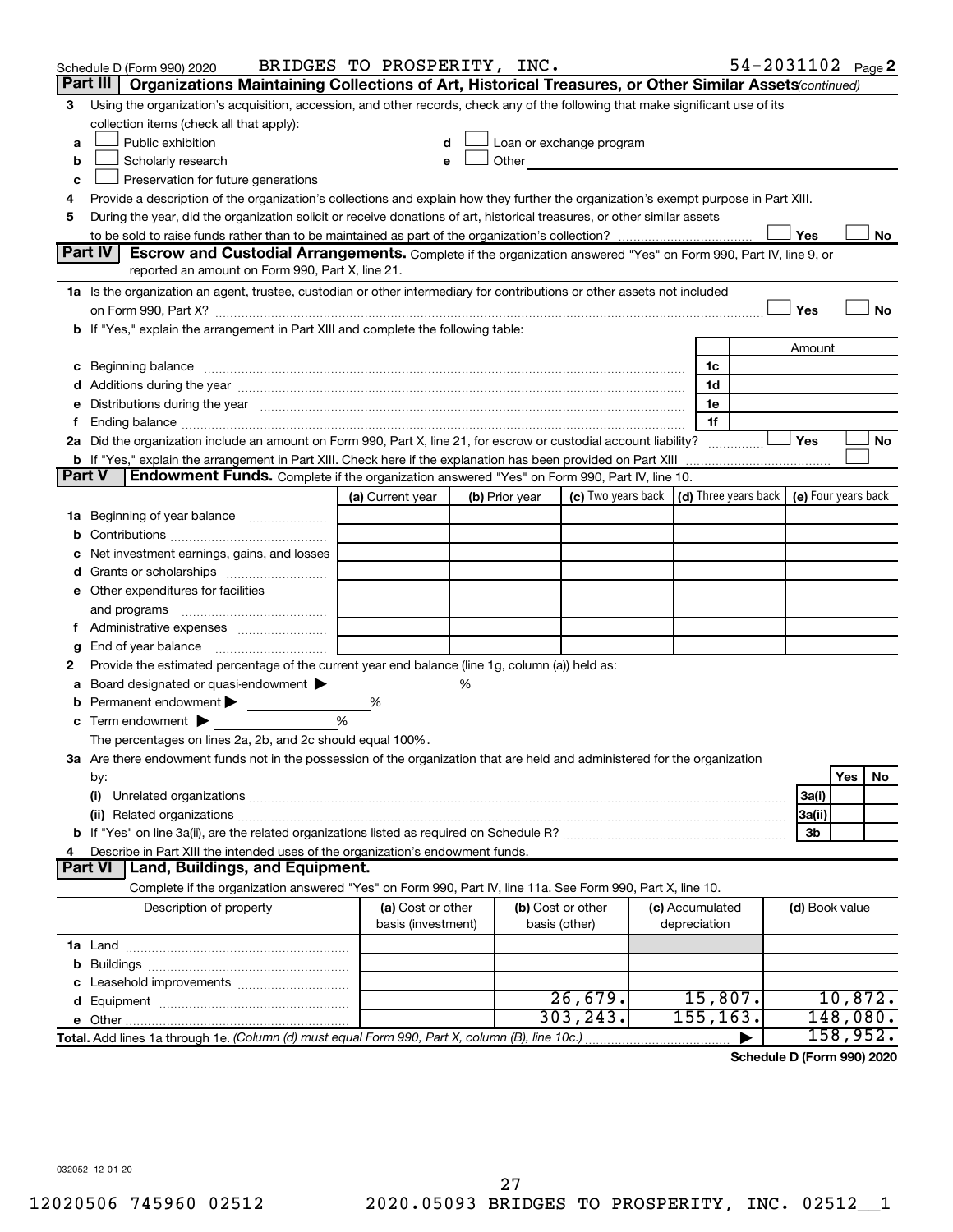| Schedule D (Form 990) 2020                      | BRIDGES TO PROSPERITY, | INC. | $54 - 2031102$ Page 3 |  |
|-------------------------------------------------|------------------------|------|-----------------------|--|
| <b>Part VII</b> Investments - Other Securities. |                        |      |                       |  |

| Complete if the organization answered "Yes" on Form 990, Part IV, line 11b. See Form 990, Part X, line 12.                                        |                 |                                                           |                |
|---------------------------------------------------------------------------------------------------------------------------------------------------|-----------------|-----------------------------------------------------------|----------------|
| (a) Description of security or category (including name of security)                                                                              | (b) Book value  | (c) Method of valuation: Cost or end-of-year market value |                |
|                                                                                                                                                   |                 |                                                           |                |
| (2)                                                                                                                                               |                 |                                                           |                |
| (3) Other                                                                                                                                         |                 |                                                           |                |
| (A)                                                                                                                                               |                 |                                                           |                |
| (B)                                                                                                                                               |                 |                                                           |                |
| (C)                                                                                                                                               |                 |                                                           |                |
| (D)                                                                                                                                               |                 |                                                           |                |
| (E)                                                                                                                                               |                 |                                                           |                |
|                                                                                                                                                   |                 |                                                           |                |
| (F)                                                                                                                                               |                 |                                                           |                |
| (G)                                                                                                                                               |                 |                                                           |                |
| (H)                                                                                                                                               |                 |                                                           |                |
| Total. (Col. (b) must equal Form 990, Part X, col. (B) line 12.) $\blacktriangleright$                                                            |                 |                                                           |                |
| Part VIII Investments - Program Related.                                                                                                          |                 |                                                           |                |
| Complete if the organization answered "Yes" on Form 990, Part IV, line 11c. See Form 990, Part X, line 13.                                        |                 |                                                           |                |
| (a) Description of investment                                                                                                                     | (b) Book value  | (c) Method of valuation: Cost or end-of-year market value |                |
| (1)                                                                                                                                               |                 |                                                           |                |
| (2)                                                                                                                                               |                 |                                                           |                |
| (3)                                                                                                                                               |                 |                                                           |                |
| (4)                                                                                                                                               |                 |                                                           |                |
| (5)                                                                                                                                               |                 |                                                           |                |
| (6)                                                                                                                                               |                 |                                                           |                |
| (7)                                                                                                                                               |                 |                                                           |                |
| (8)                                                                                                                                               |                 |                                                           |                |
| (9)                                                                                                                                               |                 |                                                           |                |
| Total. (Col. (b) must equal Form 990, Part X, col. (B) line 13.)                                                                                  |                 |                                                           |                |
|                                                                                                                                                   |                 |                                                           |                |
|                                                                                                                                                   |                 |                                                           |                |
| Part IX<br><b>Other Assets.</b>                                                                                                                   |                 |                                                           |                |
| Complete if the organization answered "Yes" on Form 990, Part IV, line 11d. See Form 990, Part X, line 15.                                        |                 |                                                           |                |
|                                                                                                                                                   | (a) Description |                                                           | (b) Book value |
| (1)                                                                                                                                               |                 |                                                           |                |
| (2)                                                                                                                                               |                 |                                                           |                |
| (3)                                                                                                                                               |                 |                                                           |                |
| (4)                                                                                                                                               |                 |                                                           |                |
| (5)                                                                                                                                               |                 |                                                           |                |
| (6)                                                                                                                                               |                 |                                                           |                |
| (7)                                                                                                                                               |                 |                                                           |                |
| (8)                                                                                                                                               |                 |                                                           |                |
| (9)                                                                                                                                               |                 |                                                           |                |
|                                                                                                                                                   |                 |                                                           |                |
| <b>Other Liabilities.</b><br>Part X                                                                                                               |                 |                                                           |                |
|                                                                                                                                                   |                 |                                                           |                |
| Complete if the organization answered "Yes" on Form 990, Part IV, line 11e or 11f. See Form 990, Part X, line 25.<br>(a) Description of liability |                 |                                                           | (b) Book value |
| 1.                                                                                                                                                |                 |                                                           |                |
| (1)<br>Federal income taxes                                                                                                                       |                 |                                                           |                |
| (2)                                                                                                                                               |                 |                                                           |                |
| (3)                                                                                                                                               |                 |                                                           |                |
| (4)                                                                                                                                               |                 |                                                           |                |
| (5)                                                                                                                                               |                 |                                                           |                |
| (6)                                                                                                                                               |                 |                                                           |                |
| (7)                                                                                                                                               |                 |                                                           |                |
| (8)                                                                                                                                               |                 |                                                           |                |
| (9)                                                                                                                                               |                 |                                                           |                |
|                                                                                                                                                   |                 |                                                           |                |

**2.** llity for uncertain tax positions. In Part XIII, provide the text of the footnote to the organization's financial statements that reports the organization's liability for uncertain tax positions under FASB ASC 740. Check here if the text of the footnote has been provided in Part XIII ...  $\fbox{\bf X}$ 

**Schedule D (Form 990) 2020**

032053 12-01-20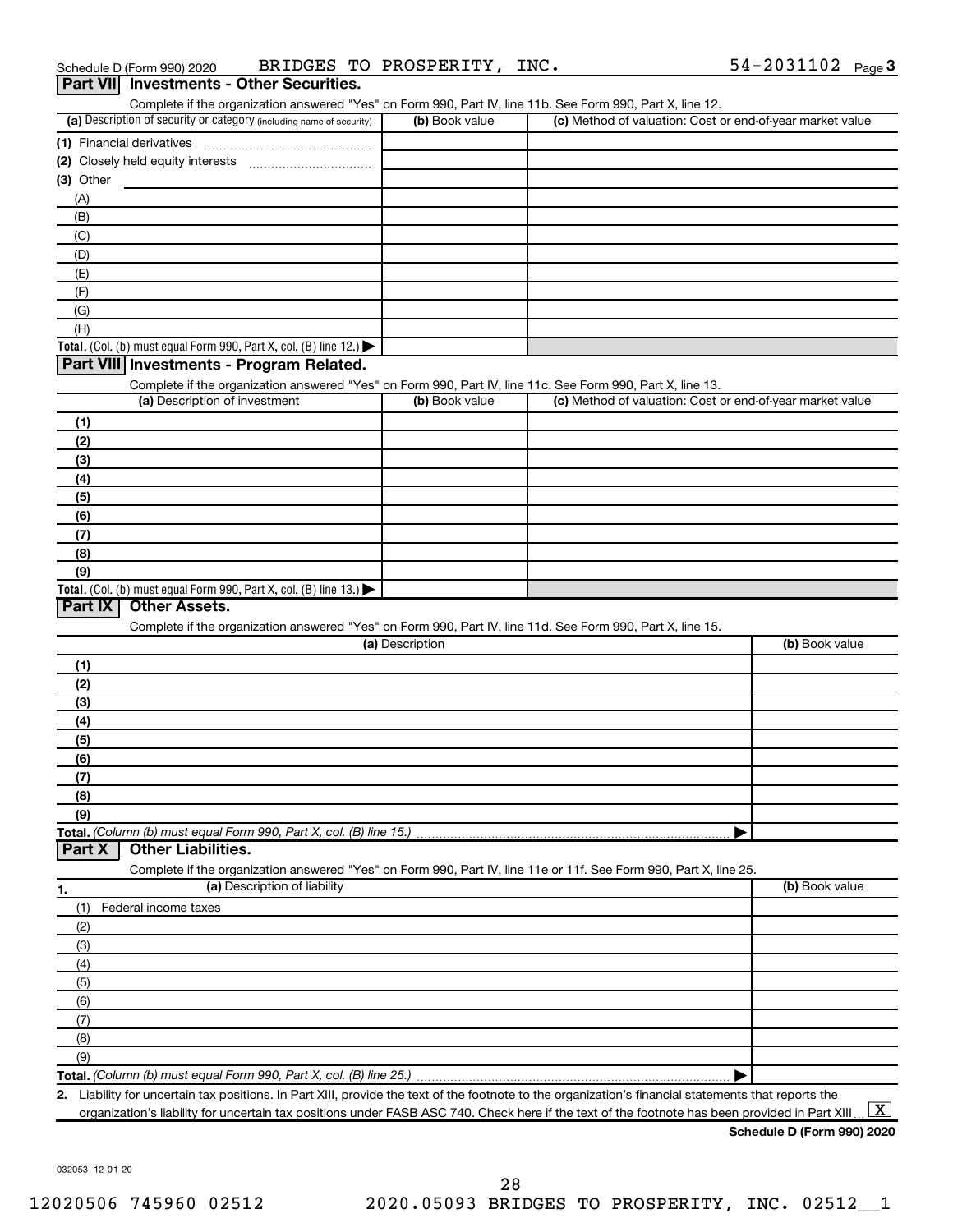|    | BRIDGES TO PROSPERITY, INC.<br>Schedule D (Form 990) 2020                                                                                                                                                                           |                |         |                | 54-2031102 Page 4 |
|----|-------------------------------------------------------------------------------------------------------------------------------------------------------------------------------------------------------------------------------------|----------------|---------|----------------|-------------------|
|    | Reconciliation of Revenue per Audited Financial Statements With Revenue per Return.<br><b>Part XI</b>                                                                                                                               |                |         |                |                   |
|    | Complete if the organization answered "Yes" on Form 990, Part IV, line 12a.                                                                                                                                                         |                |         |                |                   |
| 1. | Total revenue, gains, and other support per audited financial statements [[[[[[[[[[[[[[[[[[[[[[[[]]]]]]]]]]]]                                                                                                                       |                |         | $\blacksquare$ | 5,420,413.        |
| 2  | Amounts included on line 1 but not on Form 990, Part VIII, line 12:                                                                                                                                                                 |                |         |                |                   |
|    |                                                                                                                                                                                                                                     | 2a             |         |                |                   |
| b  |                                                                                                                                                                                                                                     | 2 <sub>b</sub> | 44,587. |                |                   |
| c  |                                                                                                                                                                                                                                     | 2c             |         |                |                   |
| d  | Other (Describe in Part XIII.) [100] [100] [100] [100] [100] [100] [100] [100] [100] [100] [100] [100] [100] [                                                                                                                      | 2d             |         |                |                   |
| e  | Add lines 2a through 2d <b>continuum continuum contracts</b> and an analysis of the contract of the contract of the contract of the contract of the contract of the contract of the contract of the contract of the contract of the |                |         | 2e             | 44,587.           |
| 3  |                                                                                                                                                                                                                                     |                |         | 3              | 5,375,826.        |
| 4  | Amounts included on Form 990. Part VIII. line 12, but not on line 1:                                                                                                                                                                |                |         |                |                   |
|    |                                                                                                                                                                                                                                     | 4a             |         |                |                   |
|    |                                                                                                                                                                                                                                     | 4h             |         |                |                   |
| c  | Add lines 4a and 4b                                                                                                                                                                                                                 |                |         | 4c             | υ.                |
| 5. |                                                                                                                                                                                                                                     |                |         | $\overline{5}$ | 5,375,826.        |
|    |                                                                                                                                                                                                                                     |                |         |                |                   |
|    | Part XII   Reconciliation of Expenses per Audited Financial Statements With Expenses per Return.                                                                                                                                    |                |         |                |                   |
|    | Complete if the organization answered "Yes" on Form 990, Part IV, line 12a.                                                                                                                                                         |                |         |                |                   |
| 1. |                                                                                                                                                                                                                                     |                |         | $\mathbf{1}$   | 5,058,715.        |
| 2  | Amounts included on line 1 but not on Form 990, Part IX, line 25:                                                                                                                                                                   |                |         |                |                   |
| a  |                                                                                                                                                                                                                                     | 2a             | 44,587. |                |                   |
|    | b Prior year adjustments [111] manufactured and prior year adjustments [11] manufactured and prior year adjustments                                                                                                                 | 2 <sub>b</sub> |         |                |                   |
| с  |                                                                                                                                                                                                                                     | 2 <sub>c</sub> |         |                |                   |
| d  |                                                                                                                                                                                                                                     | 2d             |         |                |                   |
|    | Add lines 2a through 2d <b>contained a contained a contained a contained a</b> contained a contained a contained a contained a contained a contained a contained a contained a contained a contained a contained a contained a cont |                |         | 2e             | 44,587.           |
| 3  |                                                                                                                                                                                                                                     |                |         | 3              | 5,014,128.        |
| 4  | Amounts included on Form 990, Part IX, line 25, but not on line 1:                                                                                                                                                                  |                |         |                |                   |
| a  |                                                                                                                                                                                                                                     | 4a             |         |                |                   |
|    |                                                                                                                                                                                                                                     | 4b             |         |                |                   |
| C. | Add lines 4a and 4b                                                                                                                                                                                                                 |                |         | 4c             | 0.                |
|    | Part XIII Supplemental Information.                                                                                                                                                                                                 |                |         | 5              | 5,014,128.        |

Provide the descriptions required for Part II, lines 3, 5, and 9; Part III, lines 1a and 4; Part IV, lines 1b and 2b; Part V, line 4; Part X, line 2; Part XI, lines 2d and 4b; and Part XII, lines 2d and 4b. Also complete this part to provide any additional information.

PART X, LINE 2:

|  |  |  |  |  |  |  |  |  |  |  | FOR THE YEAR ENDED AUGUST 31, 2021, BRIDGES TO PROSPERITY HAS DOCUMENTED |
|--|--|--|--|--|--|--|--|--|--|--|--------------------------------------------------------------------------|
|--|--|--|--|--|--|--|--|--|--|--|--------------------------------------------------------------------------|

ITS CONSIDERATION OF FASB ASC 740-10, INCOME TAXES, THAT PROVIDES GUIDANCE

FOR REPORTING UNCERTAINTY IN INCOME TAXES AND HAS DETERMINED THAT NO

MATERIAL UNCERTAIN TAX POSITIONS QUALIFY FOR EITHER RECOGNITION OR

DISCLOSURE IN THE FINANCIAL STATEMENTS.

032054 12-01-20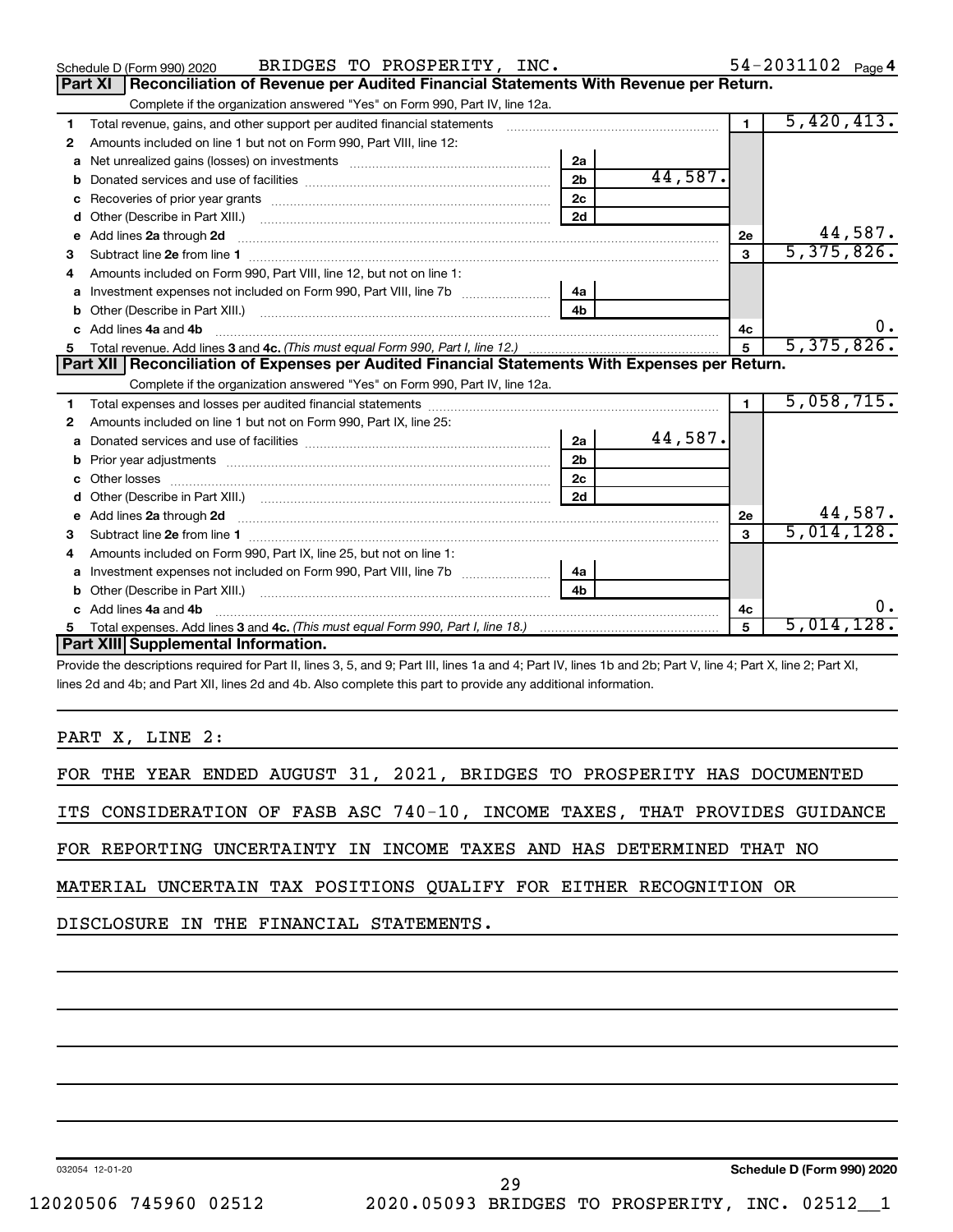| Department of the Treasury<br>Internal Revenue Service |                          |                              | Go to www.irs.gov/Form990 for instructions and the latest information.                                                                  |                 |                                                        | <b>Open to Public</b><br>Inspection   |
|--------------------------------------------------------|--------------------------|------------------------------|-----------------------------------------------------------------------------------------------------------------------------------------|-----------------|--------------------------------------------------------|---------------------------------------|
| Name of the organization                               |                          |                              |                                                                                                                                         |                 |                                                        | <b>Employer identification number</b> |
| BRIDGES TO PROSPERITY, INC.                            |                          |                              |                                                                                                                                         |                 | 54-2031102                                             |                                       |
| Part I                                                 |                          |                              | General Information on Activities Outside the United States. Complete if the organization answered "Yes" on                             |                 |                                                        |                                       |
| Form 990, Part IV, line 14b.                           |                          |                              |                                                                                                                                         |                 |                                                        |                                       |
| 1.                                                     |                          |                              | For grantmakers. Does the organization maintain records to substantiate the amount of its grants and other assistance,                  |                 |                                                        |                                       |
|                                                        |                          |                              | the grantees' eligibility for the grants or assistance, and the selection criteria used to award the grants or assistance?              |                 |                                                        | <b>No</b><br><b>Nes</b>               |
| 2                                                      |                          |                              | For grantmakers. Describe in Part V the organization's procedures for monitoring the use of its grants and other assistance outside the |                 |                                                        |                                       |
| United States.                                         |                          |                              |                                                                                                                                         |                 |                                                        |                                       |
| 3                                                      |                          |                              | Activities per Region. (The following Part I, line 3 table can be duplicated if additional space is needed.)                            |                 |                                                        |                                       |
| (a) Region                                             | (b) Number of<br>offices | (c) Number of<br>employees,  | (d) Activities conducted in the region<br>(by type) (such as, fundraising, pro-                                                         |                 | (e) If activity listed in (d)<br>is a program service, | (f) Total<br>expenditures             |
|                                                        | in the region            | agents, and<br>independent   | gram services, investments, grants to                                                                                                   |                 | describe specific type                                 | for and<br>investments                |
|                                                        |                          | contractors<br>in the region | recipients located in the region)                                                                                                       |                 | of service(s) in the region                            | in the region                         |
|                                                        |                          |                              |                                                                                                                                         |                 |                                                        |                                       |
|                                                        |                          |                              |                                                                                                                                         |                 |                                                        |                                       |
| SUB-SAHARAN AFRICA                                     |                          | 69                           | PROGRAM SERVICES                                                                                                                        | BRIDGE BUILDING |                                                        | 2,207,439.                            |
|                                                        |                          |                              |                                                                                                                                         |                 |                                                        |                                       |
|                                                        |                          |                              |                                                                                                                                         |                 |                                                        |                                       |
|                                                        |                          |                              |                                                                                                                                         |                 |                                                        |                                       |
|                                                        |                          |                              |                                                                                                                                         |                 |                                                        |                                       |
|                                                        |                          |                              |                                                                                                                                         |                 |                                                        |                                       |
|                                                        |                          |                              |                                                                                                                                         |                 |                                                        |                                       |
|                                                        |                          |                              |                                                                                                                                         |                 |                                                        |                                       |
|                                                        |                          |                              |                                                                                                                                         |                 |                                                        |                                       |
|                                                        |                          |                              |                                                                                                                                         |                 |                                                        |                                       |
|                                                        |                          |                              |                                                                                                                                         |                 |                                                        |                                       |
|                                                        |                          |                              |                                                                                                                                         |                 |                                                        |                                       |
|                                                        |                          |                              |                                                                                                                                         |                 |                                                        |                                       |
|                                                        |                          |                              |                                                                                                                                         |                 |                                                        |                                       |
|                                                        |                          |                              |                                                                                                                                         |                 |                                                        |                                       |
|                                                        |                          |                              |                                                                                                                                         |                 |                                                        |                                       |
|                                                        |                          |                              |                                                                                                                                         |                 |                                                        |                                       |
|                                                        |                          |                              |                                                                                                                                         |                 |                                                        |                                       |
|                                                        |                          |                              |                                                                                                                                         |                 |                                                        |                                       |
|                                                        |                          |                              |                                                                                                                                         |                 |                                                        |                                       |
|                                                        |                          |                              |                                                                                                                                         |                 |                                                        |                                       |
|                                                        |                          |                              |                                                                                                                                         |                 |                                                        |                                       |
|                                                        |                          |                              |                                                                                                                                         |                 |                                                        |                                       |
|                                                        |                          |                              |                                                                                                                                         |                 |                                                        |                                       |
| 3 a Subtotal                                           |                          | 69                           |                                                                                                                                         |                 |                                                        | 2,207,439.                            |
| <b>b</b> Total from continuation                       |                          |                              |                                                                                                                                         |                 |                                                        |                                       |
| sheets to Part I                                       |                          | 0                            |                                                                                                                                         |                 |                                                        | 0.                                    |
| c Totals (add lines 3a<br>and 3b)                      |                          | 69                           |                                                                                                                                         |                 |                                                        | 2,207,439.                            |
|                                                        |                          |                              |                                                                                                                                         |                 |                                                        |                                       |

**| Complete if the organization answered "Yes" on Form 990, Part IV, line 14b, 15, or 16. | Attach to Form 990.**

**SCHEDULE F Statement of Activities Outside the United States 2020**

**For Paperwork Reduction Act Notice, see the Instructions for Form 990. Schedule F (Form 990) 2020** LHA

OMB No. 1545-0047

**Open to Public** 

032071 12-03-20

**(Form 990)**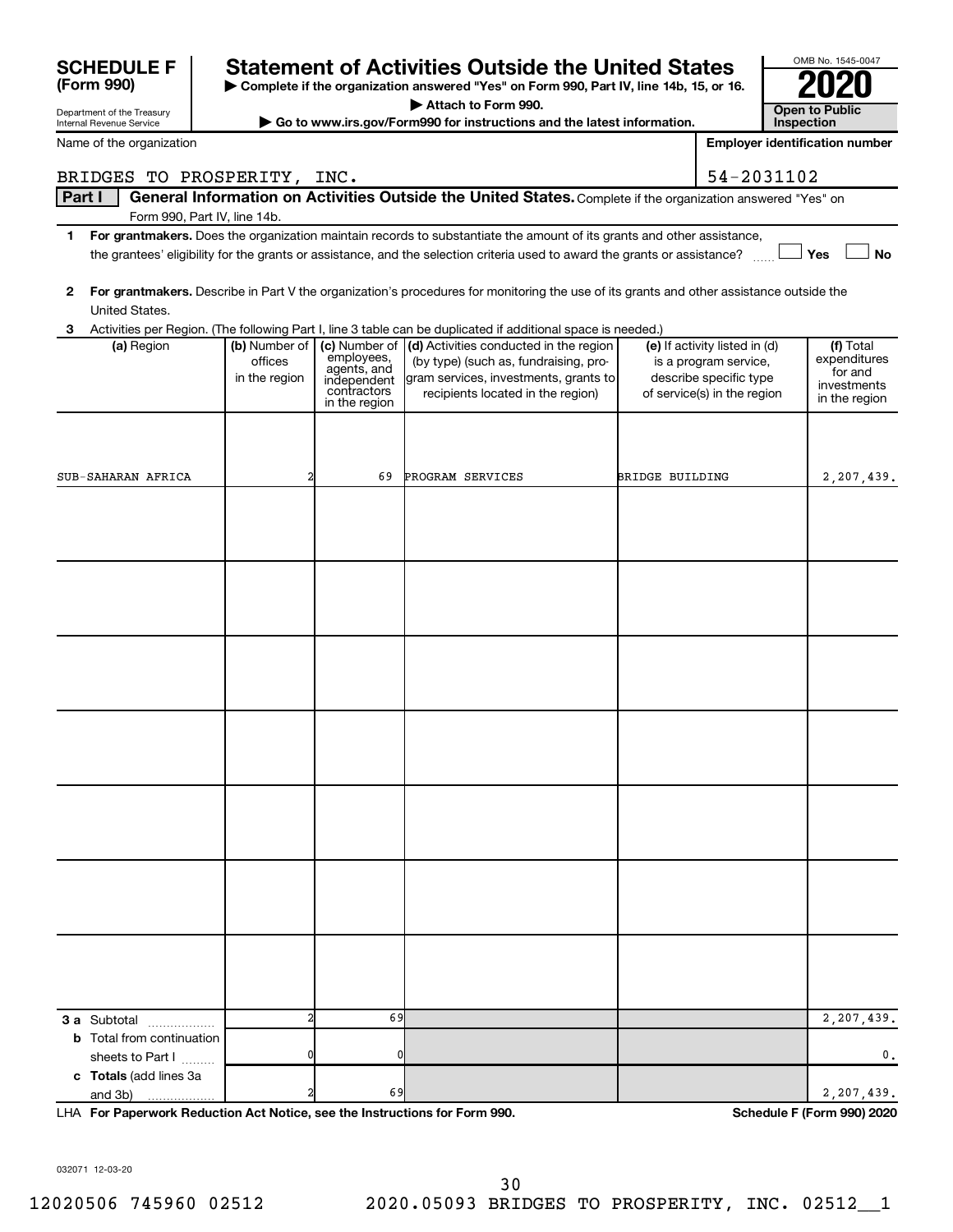Part II | Grants and Other Assistance to Organizations or Entities Outside the United States. Complete if the organization answered "Yes" on Form 990, Part IV, line 15, for any recipient who received more than \$5,000. Part II can be duplicated if additional space is needed.

| $\mathbf{1}$<br>(a) Name of organization | (b) IRS code section<br>and EIN (if applicable)                                                                                         | (c) Region | (d) Purpose of<br>grant | (e) Amount | (f) Manner of<br>of cash grant cash disbursement | (g) Amount of<br>noncash<br>assistance | (h) Description<br>of noncash<br>assistance | (i) Method of<br>valuation (book, FMV,<br>appraisal, other) |  |  |
|------------------------------------------|-----------------------------------------------------------------------------------------------------------------------------------------|------------|-------------------------|------------|--------------------------------------------------|----------------------------------------|---------------------------------------------|-------------------------------------------------------------|--|--|
|                                          |                                                                                                                                         |            |                         |            |                                                  |                                        |                                             |                                                             |  |  |
|                                          |                                                                                                                                         |            |                         |            |                                                  |                                        |                                             |                                                             |  |  |
|                                          |                                                                                                                                         |            |                         |            |                                                  |                                        |                                             |                                                             |  |  |
|                                          |                                                                                                                                         |            |                         |            |                                                  |                                        |                                             |                                                             |  |  |
|                                          |                                                                                                                                         |            |                         |            |                                                  |                                        |                                             |                                                             |  |  |
|                                          |                                                                                                                                         |            |                         |            |                                                  |                                        |                                             |                                                             |  |  |
|                                          |                                                                                                                                         |            |                         |            |                                                  |                                        |                                             |                                                             |  |  |
|                                          |                                                                                                                                         |            |                         |            |                                                  |                                        |                                             |                                                             |  |  |
|                                          |                                                                                                                                         |            |                         |            |                                                  |                                        |                                             |                                                             |  |  |
|                                          |                                                                                                                                         |            |                         |            |                                                  |                                        |                                             |                                                             |  |  |
|                                          |                                                                                                                                         |            |                         |            |                                                  |                                        |                                             |                                                             |  |  |
|                                          |                                                                                                                                         |            |                         |            |                                                  |                                        |                                             |                                                             |  |  |
|                                          |                                                                                                                                         |            |                         |            |                                                  |                                        |                                             |                                                             |  |  |
|                                          |                                                                                                                                         |            |                         |            |                                                  |                                        |                                             |                                                             |  |  |
|                                          |                                                                                                                                         |            |                         |            |                                                  |                                        |                                             |                                                             |  |  |
|                                          |                                                                                                                                         |            |                         |            |                                                  |                                        |                                             |                                                             |  |  |
| $\mathbf{2}$                             | Enter total number of recipient organizations listed above that are recognized as charities by the foreign country, recognized as a tax |            |                         |            |                                                  |                                        |                                             |                                                             |  |  |
| 3                                        | Enter total number of other organizations or entities                                                                                   |            |                         |            |                                                  |                                        |                                             |                                                             |  |  |

**Schedule F (Form 990) 2020**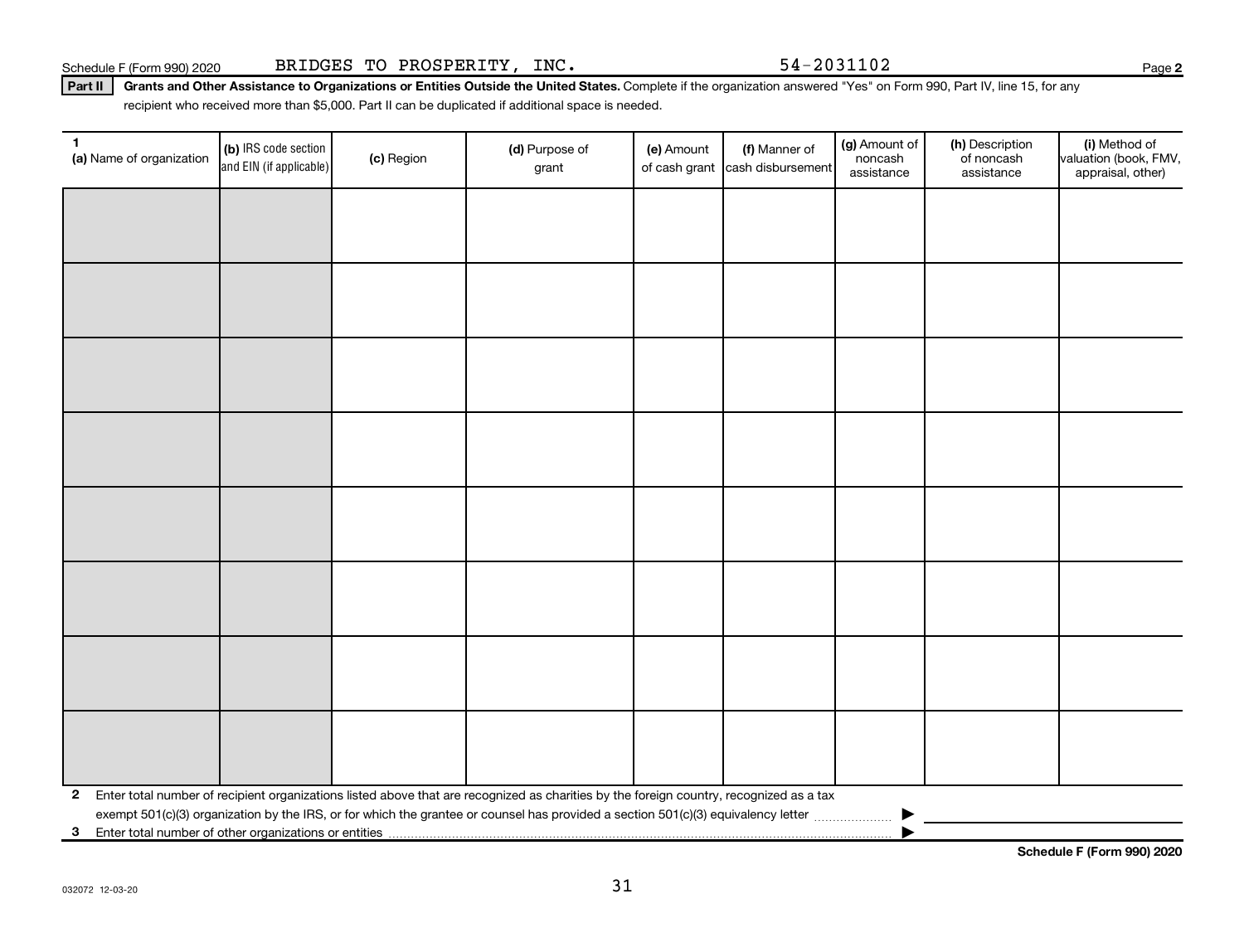|  |  | dooloidilue | appraisal, other)          |
|--|--|-------------|----------------------------|
|  |  |             |                            |
|  |  |             |                            |
|  |  |             |                            |
|  |  |             |                            |
|  |  |             |                            |
|  |  |             |                            |
|  |  |             |                            |
|  |  |             |                            |
|  |  |             |                            |
|  |  |             |                            |
|  |  |             |                            |
|  |  |             |                            |
|  |  |             |                            |
|  |  |             |                            |
|  |  |             |                            |
|  |  |             |                            |
|  |  |             |                            |
|  |  |             |                            |
|  |  |             |                            |
|  |  |             |                            |
|  |  |             |                            |
|  |  |             |                            |
|  |  |             |                            |
|  |  |             |                            |
|  |  |             |                            |
|  |  |             |                            |
|  |  |             | Schedule F (Form 990) 2020 |

Schedule F (Form 990) 2020 BRIDGES TO PROSPERITY, INC. 54-2031102

Part III Grants and Other Assistance to Individuals Outside the United States. Complete if the organization answered "Yes" on Form 990, Part IV, line 16.

**recipients** 

(a) Type of grant or assistance (b) Region (b) Region (c) Number of (d) Amount of (e) Manner of (f) Amount of (f)<br>Region (cash grant cash dishursement popcash noncash assistance v

(e) Manner of cash disbursement

(d) Amount of cash grant

Part III can be duplicated if additional space is needed. (c) Number of

(f) Amount of noncash assistance

(g) Description of noncash assistance **3**

**h)** Method of<br>valuation<br>(book, FMV,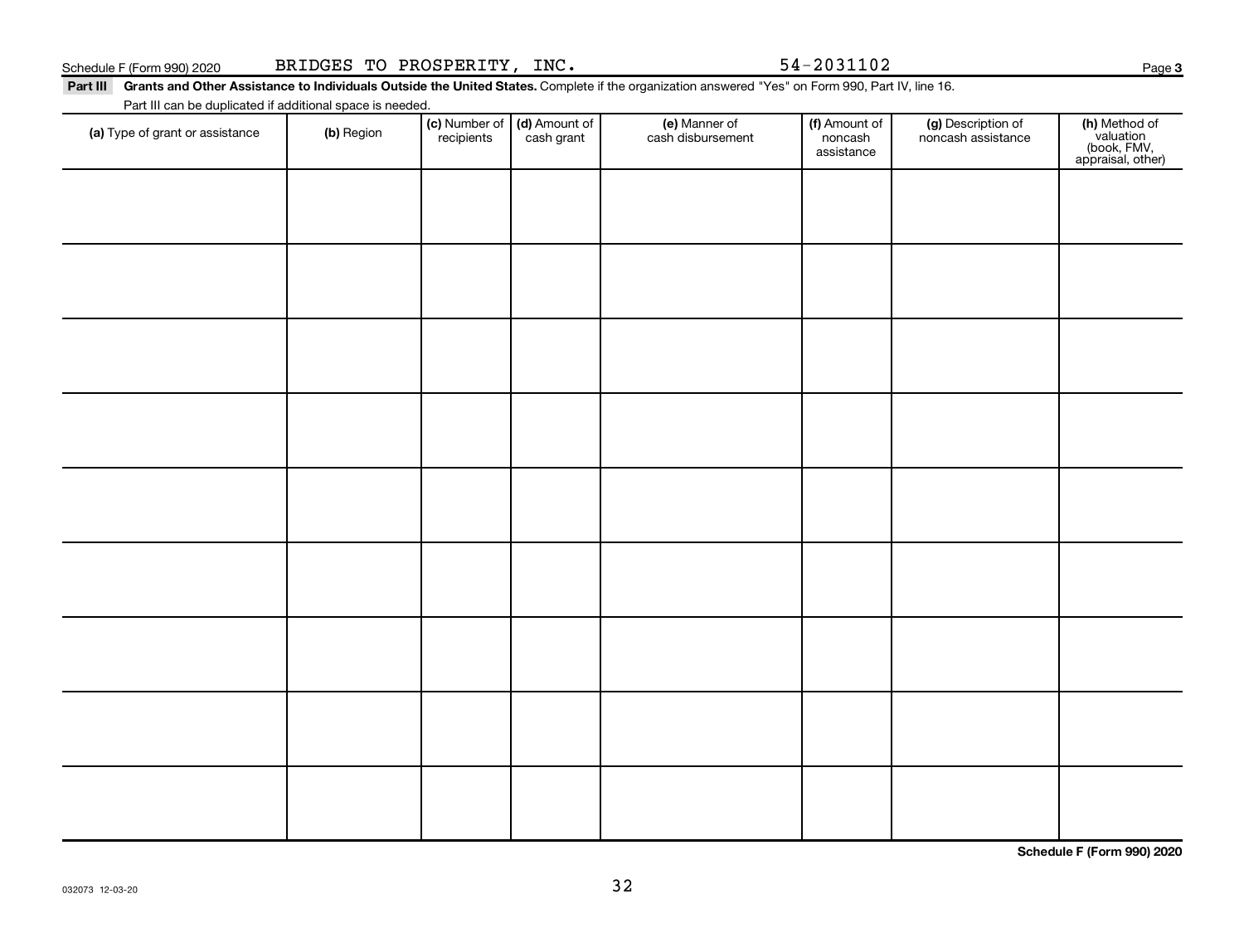| Schedule F (Form 990) 2020     | BRIDGES TO PROSPERITY, | INC. | 54-2031102 | Page 4 |
|--------------------------------|------------------------|------|------------|--------|
| <b>Part IV   Foreign Forms</b> |                        |      |            |        |

| 1              | Was the organization a U.S. transferor of property to a foreign corporation during the tax year? If "Yes,"<br>the organization may be required to file Form 926, Return by a U.S. Transferor of Property to a Foreign<br>Corporation (see Instructions for Form 926) manufactured controller controller to the control of the control of | Yes | $X $ No           |
|----------------|------------------------------------------------------------------------------------------------------------------------------------------------------------------------------------------------------------------------------------------------------------------------------------------------------------------------------------------|-----|-------------------|
| $\overline{2}$ | Did the organization have an interest in a foreign trust during the tax year? If "Yes," the organization may<br>be required to separately file Form 3520, Annual Return To Report Transactions With Foreign Trusts and<br>Receipt of Certain Foreign Gifts, and/or Form 3520-A, Annual Information Return of Foreign Trust With a        | Yes | $X _{N_{\Omega}}$ |
| 3              | Did the organization have an ownership interest in a foreign corporation during the tax year? If "Yes,"<br>the organization may be required to file Form 5471, Information Return of U.S. Persons With Respect to                                                                                                                        | Yes | $X $ No           |
| 4              | Was the organization a direct or indirect shareholder of a passive foreign investment company or a<br>qualified electing fund during the tax year? If "Yes," the organization may be required to file Form 8621,<br>Information Return by a Shareholder of a Passive Foreign Investment Company or Qualified Electing                    | Yes | $\overline{X}$ No |
| 5              | Did the organization have an ownership interest in a foreign partnership during the tax year? If "Yes,"<br>the organization may be required to file Form 8865, Return of U.S. Persons With Respect to Certain                                                                                                                            | Yes | $\overline{X}$ No |
| 6              | Did the organization have any operations in or related to any boycotting countries during the tax year? If<br>"Yes," the organization may be required to separately file Form 5713, International Boycott Report (see                                                                                                                    | Yes | <b>No</b>         |

**Schedule F (Form 990) 2020**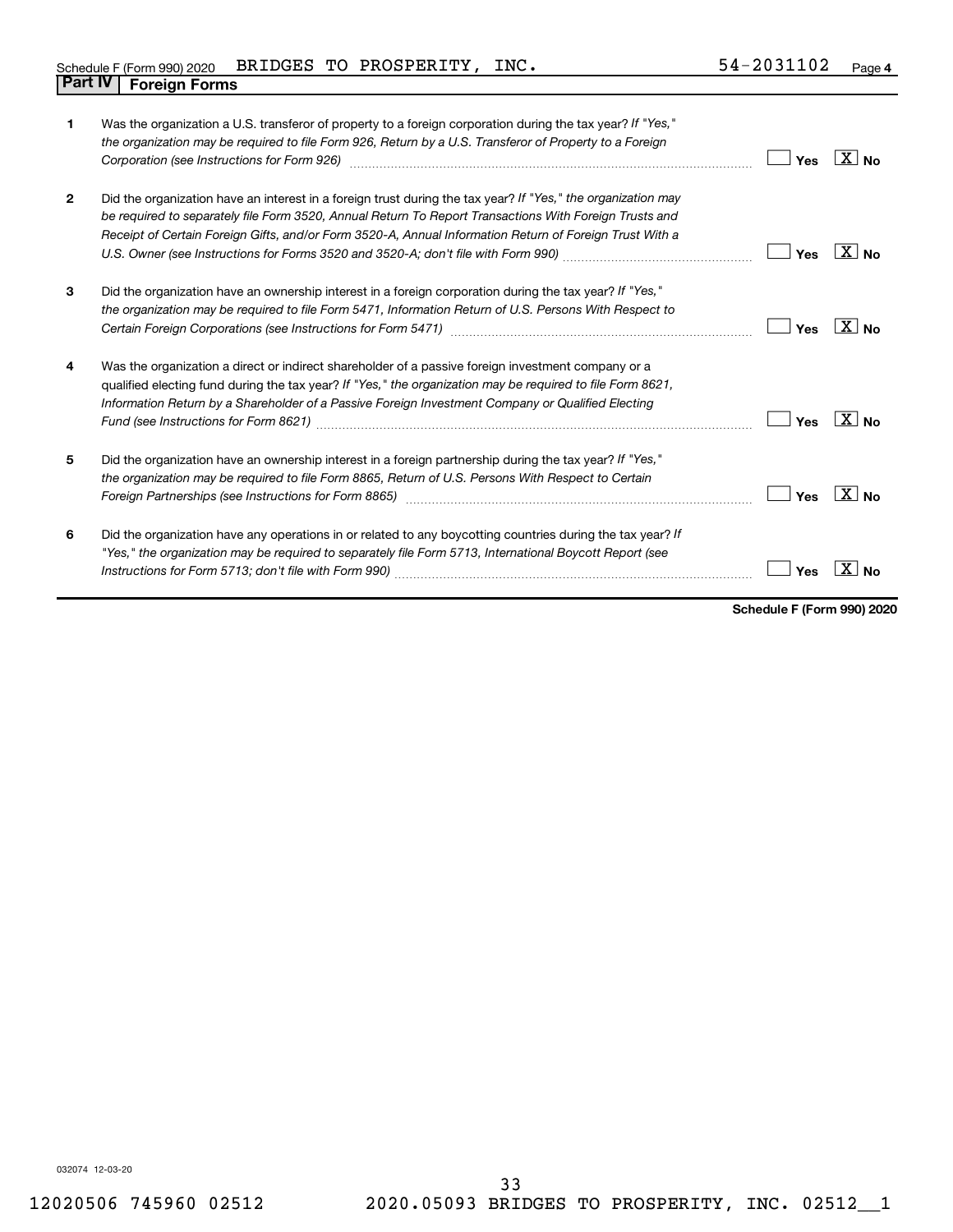Provide the information required by Part I, line 2 (monitoring of funds); Part I, line 3, column (f) (accounting method; amounts of investments vs. expenditures per region); Part II, line 1 (accounting method); Part III (accounting method); and Part III, column (c) (estimated number of recipients), as applicable. Also complete this part to provide any additional information. See instructions.

| 032075 12-03-20 |  | Schedule F (Form 990) 2020<br>34<br>2020.05093 BRIDGES TO PROSPERITY, INC. 02512_1 |
|-----------------|--|------------------------------------------------------------------------------------|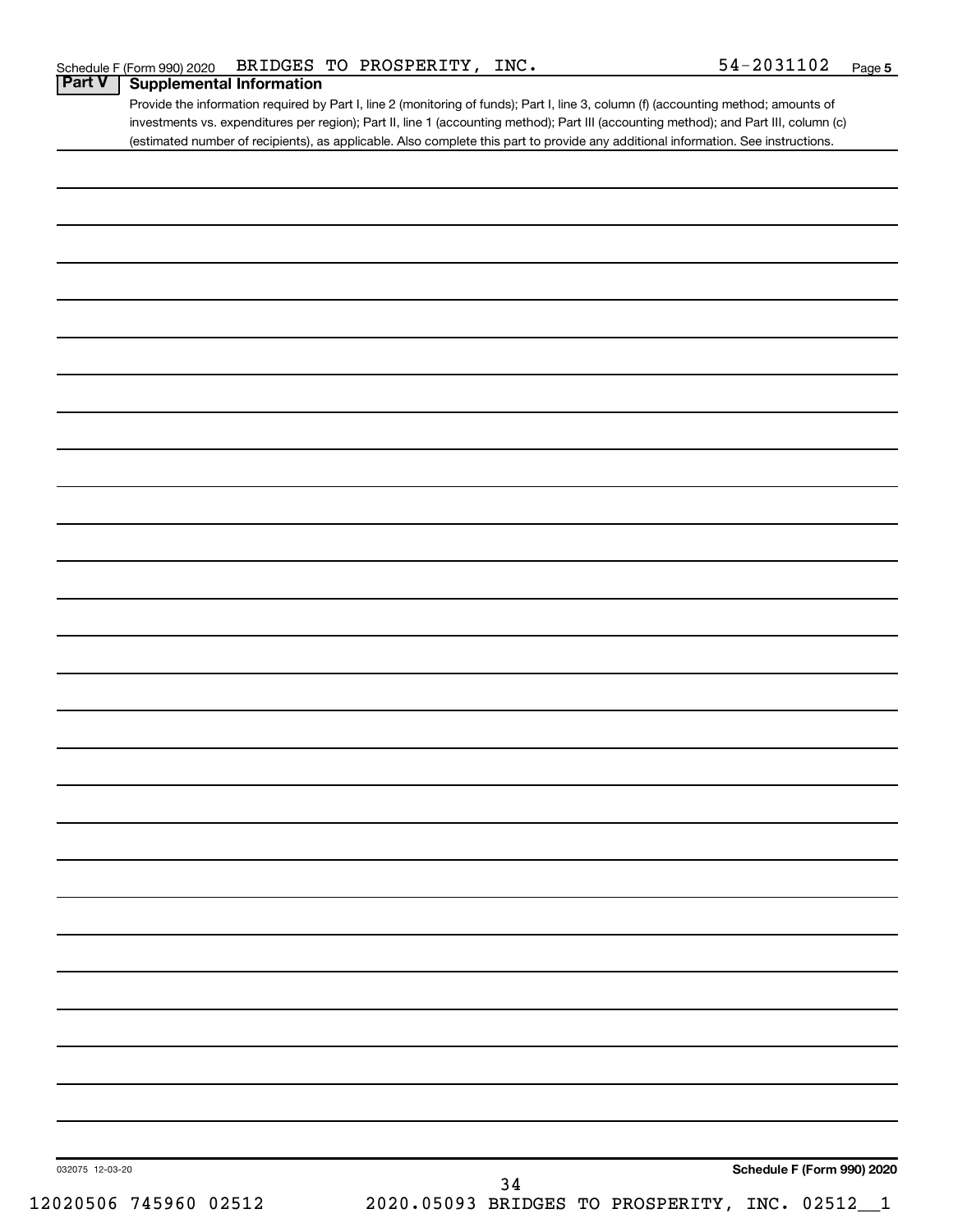|                                                                                                                      | <b>SCHEDULE J</b>                       | <b>Compensation Information</b>                                                                                        |                                       | OMB No. 1545-0047          |            |                         |  |
|----------------------------------------------------------------------------------------------------------------------|-----------------------------------------|------------------------------------------------------------------------------------------------------------------------|---------------------------------------|----------------------------|------------|-------------------------|--|
|                                                                                                                      | (Form 990)                              | For certain Officers, Directors, Trustees, Key Employees, and Highest                                                  |                                       | 2020                       |            |                         |  |
|                                                                                                                      |                                         | <b>Compensated Employees</b>                                                                                           |                                       |                            |            |                         |  |
|                                                                                                                      | Department of the Treasury              | Complete if the organization answered "Yes" on Form 990, Part IV, line 23.<br>Attach to Form 990.                      |                                       | <b>Open to Public</b>      |            |                         |  |
|                                                                                                                      | Internal Revenue Service                | Go to www.irs.gov/Form990 for instructions and the latest information.                                                 |                                       | Inspection                 |            |                         |  |
|                                                                                                                      | Name of the organization                |                                                                                                                        | <b>Employer identification number</b> |                            |            |                         |  |
|                                                                                                                      |                                         | BRIDGES TO PROSPERITY, INC.                                                                                            |                                       | 54-2031102                 |            |                         |  |
|                                                                                                                      | Part I                                  | <b>Questions Regarding Compensation</b>                                                                                |                                       |                            |            |                         |  |
|                                                                                                                      |                                         |                                                                                                                        |                                       |                            | <b>Yes</b> | No                      |  |
|                                                                                                                      |                                         | Check the appropriate box(es) if the organization provided any of the following to or for a person listed on Form 990, |                                       |                            |            |                         |  |
|                                                                                                                      |                                         | Part VII, Section A, line 1a. Complete Part III to provide any relevant information regarding these items.             |                                       |                            |            |                         |  |
|                                                                                                                      | First-class or charter travel           | Housing allowance or residence for personal use                                                                        |                                       |                            |            |                         |  |
|                                                                                                                      | Travel for companions                   | Payments for business use of personal residence                                                                        |                                       |                            |            |                         |  |
|                                                                                                                      |                                         | Health or social club dues or initiation fees<br>Tax indemnification and gross-up payments                             |                                       |                            |            |                         |  |
|                                                                                                                      |                                         | Discretionary spending account<br>Personal services (such as maid, chauffeur, chef)                                    |                                       |                            |            |                         |  |
|                                                                                                                      |                                         |                                                                                                                        |                                       |                            |            |                         |  |
|                                                                                                                      |                                         | <b>b</b> If any of the boxes on line 1a are checked, did the organization follow a written policy regarding payment or |                                       |                            |            |                         |  |
|                                                                                                                      |                                         |                                                                                                                        |                                       | 1b                         |            |                         |  |
| 2                                                                                                                    |                                         | Did the organization require substantiation prior to reimbursing or allowing expenses incurred by all directors,       |                                       | $\mathbf{2}$               |            |                         |  |
|                                                                                                                      |                                         |                                                                                                                        |                                       |                            |            |                         |  |
| з                                                                                                                    |                                         | Indicate which, if any, of the following the organization used to establish the compensation of the organization's     |                                       |                            |            |                         |  |
|                                                                                                                      |                                         | CEO/Executive Director. Check all that apply. Do not check any boxes for methods used by a related organization to     |                                       |                            |            |                         |  |
|                                                                                                                      |                                         | establish compensation of the CEO/Executive Director, but explain in Part III.                                         |                                       |                            |            |                         |  |
|                                                                                                                      | Compensation committee                  | Written employment contract                                                                                            |                                       |                            |            |                         |  |
|                                                                                                                      |                                         | $ \mathbf{X} $ Compensation survey or study<br>Independent compensation consultant                                     |                                       |                            |            |                         |  |
|                                                                                                                      |                                         | $ \mathbf{X} $ Approval by the board or compensation committee<br>Form 990 of other organizations                      |                                       |                            |            |                         |  |
|                                                                                                                      |                                         |                                                                                                                        |                                       |                            |            |                         |  |
| 4                                                                                                                    |                                         | During the year, did any person listed on Form 990, Part VII, Section A, line 1a, with respect to the filing           |                                       |                            |            |                         |  |
|                                                                                                                      | organization or a related organization: |                                                                                                                        |                                       |                            |            |                         |  |
| а                                                                                                                    |                                         | Receive a severance payment or change-of-control payment?                                                              |                                       | 4a                         |            | х                       |  |
| b                                                                                                                    |                                         |                                                                                                                        |                                       | 4b                         |            | $\overline{\textbf{x}}$ |  |
| с                                                                                                                    |                                         |                                                                                                                        |                                       | 4c                         |            | $\mathbf x$             |  |
|                                                                                                                      |                                         | If "Yes" to any of lines 4a-c, list the persons and provide the applicable amounts for each item in Part III.          |                                       |                            |            |                         |  |
|                                                                                                                      |                                         |                                                                                                                        |                                       |                            |            |                         |  |
|                                                                                                                      |                                         | Only section 501(c)(3), 501(c)(4), and 501(c)(29) organizations must complete lines 5-9.                               |                                       |                            |            |                         |  |
| b.                                                                                                                   |                                         | For persons listed on Form 990, Part VII, Section A, line 1a, did the organization pay or accrue any compensation      |                                       |                            |            |                         |  |
|                                                                                                                      | contingent on the revenues of:          |                                                                                                                        |                                       |                            |            |                         |  |
| a                                                                                                                    |                                         |                                                                                                                        |                                       | 5a                         |            | х                       |  |
|                                                                                                                      |                                         |                                                                                                                        |                                       | 5b                         |            | X                       |  |
|                                                                                                                      |                                         | If "Yes" on line 5a or 5b, describe in Part III.                                                                       |                                       |                            |            |                         |  |
| 6.                                                                                                                   |                                         | For persons listed on Form 990, Part VII, Section A, line 1a, did the organization pay or accrue any compensation      |                                       |                            |            |                         |  |
|                                                                                                                      | contingent on the net earnings of:      |                                                                                                                        |                                       |                            |            |                         |  |
| a                                                                                                                    |                                         |                                                                                                                        |                                       | 6a                         |            | х                       |  |
|                                                                                                                      |                                         |                                                                                                                        |                                       | 6b                         |            | X                       |  |
|                                                                                                                      |                                         | If "Yes" on line 6a or 6b, describe in Part III.                                                                       |                                       |                            |            |                         |  |
|                                                                                                                      |                                         | 7 For persons listed on Form 990, Part VII, Section A, line 1a, did the organization provide any nonfixed payments     |                                       |                            |            |                         |  |
|                                                                                                                      |                                         |                                                                                                                        |                                       |                            | X          |                         |  |
| Were any amounts reported on Form 990, Part VII, paid or accrued pursuant to a contract that was subject to the<br>8 |                                         |                                                                                                                        |                                       |                            |            |                         |  |
|                                                                                                                      |                                         |                                                                                                                        |                                       | 8                          |            | x.                      |  |
| If "Yes" on line 8, did the organization also follow the rebuttable presumption procedure described in<br>9          |                                         |                                                                                                                        |                                       |                            |            |                         |  |
|                                                                                                                      |                                         |                                                                                                                        |                                       | 9                          |            |                         |  |
|                                                                                                                      |                                         | LHA For Paperwork Reduction Act Notice, see the Instructions for Form 990.                                             |                                       | Schedule J (Form 990) 2020 |            |                         |  |

032111 12-07-20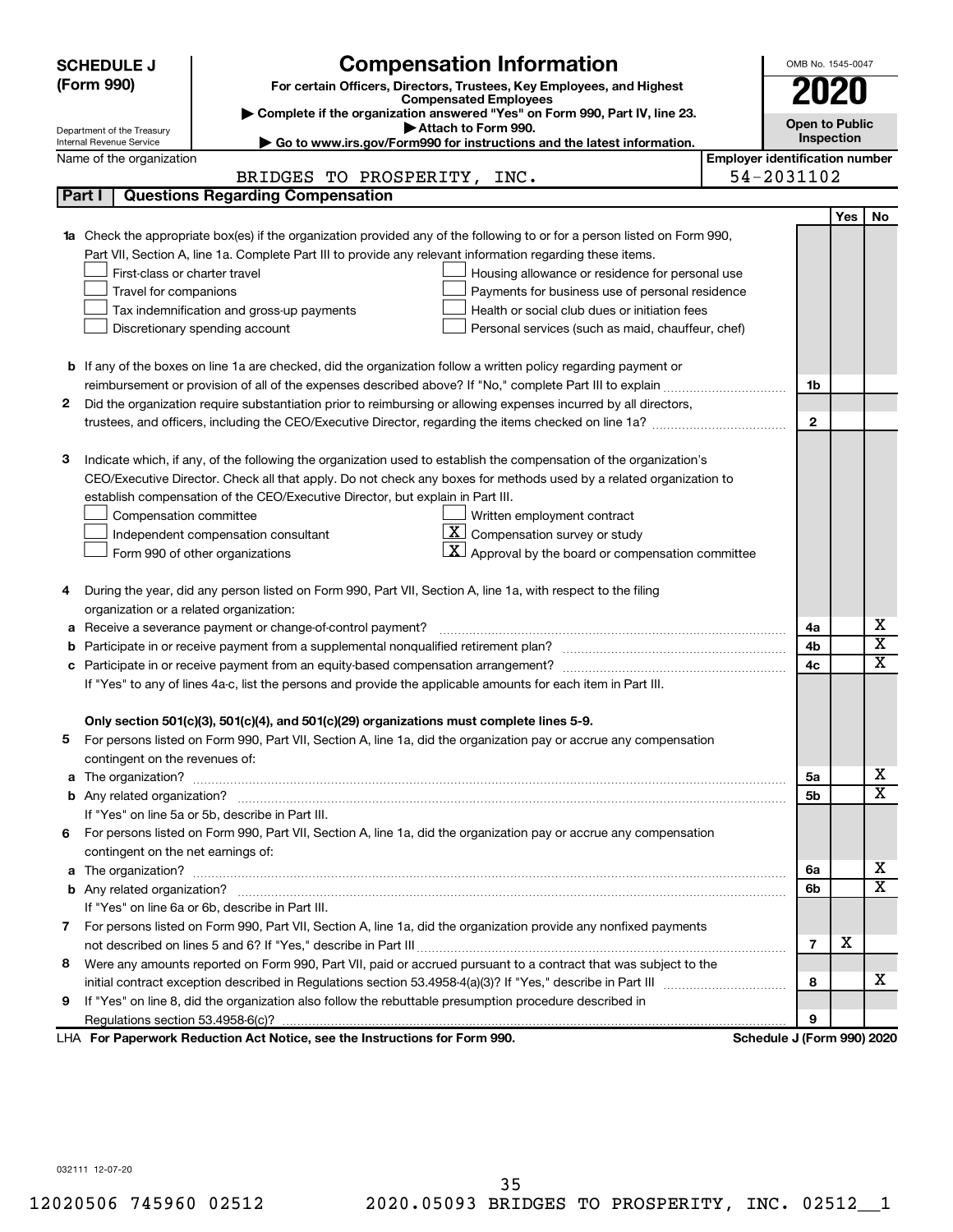**2**

### Part II | Officers, Directors, Trustees, Key Employees, and Highest Compensated Employees. Use duplicate copies if additional space is needed.

For each individual whose compensation must be reported on Schedule J, report compensation from the organization on row (i) and from related organizations, described in the instructions, on row (ii). Do not list any individuals that aren't listed on Form 990, Part VII.

Note: The sum of columns (B)(i)-(iii) for each listed individual must equal the total amount of Form 990, Part VII, Section A, line 1a, applicable column (D) and (E) amounts for that individual.

|                          | (B) Breakdown of W-2 and/or 1099-MISC compensation |                                           |                                           | (C) Retirement and<br>other deferred | (D) Nontaxable<br>benefits | (E) Total of columns<br>$(B)(i)-(D)$ | (F) Compensation<br>in column (B)         |
|--------------------------|----------------------------------------------------|-------------------------------------------|-------------------------------------------|--------------------------------------|----------------------------|--------------------------------------|-------------------------------------------|
| (A) Name and Title       | (i) Base<br>compensation                           | (ii) Bonus &<br>incentive<br>compensation | (iii) Other<br>reportable<br>compensation | compensation                         |                            |                                      | reported as deferred<br>on prior Form 990 |
| AVERY BANG<br>(i)<br>(1) | 133, 101.                                          | 25,000.                                   | $\overline{0}$ .                          | 3,326.                               | 9,340.                     | 170, 767.                            | $\overline{0}$ .                          |
| (ii)<br>$\mathtt{CEO}$   | $\overline{\mathfrak{o}}$ .                        | $\overline{0}$ .                          | $\overline{0}$ .                          | $\overline{0}$ .                     | $\overline{0}$ .           | $\overline{\mathfrak{o}}$ .          | $\overline{0}$ .                          |
| $(\sf{i})$               |                                                    |                                           |                                           |                                      |                            |                                      |                                           |
| (ii)                     |                                                    |                                           |                                           |                                      |                            |                                      |                                           |
| $(\sf{i})$               |                                                    |                                           |                                           |                                      |                            |                                      |                                           |
| (ii)                     |                                                    |                                           |                                           |                                      |                            |                                      |                                           |
| $(\sf{i})$               |                                                    |                                           |                                           |                                      |                            |                                      |                                           |
| (ii)                     |                                                    |                                           |                                           |                                      |                            |                                      |                                           |
| $(\sf{i})$               |                                                    |                                           |                                           |                                      |                            |                                      |                                           |
| (ii)                     |                                                    |                                           |                                           |                                      |                            |                                      |                                           |
| $(\sf{i})$               |                                                    |                                           |                                           |                                      |                            |                                      |                                           |
| (ii)                     |                                                    |                                           |                                           |                                      |                            |                                      |                                           |
| $(\sf{i})$               |                                                    |                                           |                                           |                                      |                            |                                      |                                           |
| (ii)                     |                                                    |                                           |                                           |                                      |                            |                                      |                                           |
| $(\sf{i})$               |                                                    |                                           |                                           |                                      |                            |                                      |                                           |
| (ii)                     |                                                    |                                           |                                           |                                      |                            |                                      |                                           |
| $(\sf{i})$<br>(ii)       |                                                    |                                           |                                           |                                      |                            |                                      |                                           |
| $(\sf{i})$               |                                                    |                                           |                                           |                                      |                            |                                      |                                           |
| (ii)                     |                                                    |                                           |                                           |                                      |                            |                                      |                                           |
| $(\sf{i})$               |                                                    |                                           |                                           |                                      |                            |                                      |                                           |
| (ii)                     |                                                    |                                           |                                           |                                      |                            |                                      |                                           |
| $(\sf{i})$               |                                                    |                                           |                                           |                                      |                            |                                      |                                           |
| (ii)                     |                                                    |                                           |                                           |                                      |                            |                                      |                                           |
| $(\sf{i})$               |                                                    |                                           |                                           |                                      |                            |                                      |                                           |
| (ii)                     |                                                    |                                           |                                           |                                      |                            |                                      |                                           |
| $(\sf{i})$               |                                                    |                                           |                                           |                                      |                            |                                      |                                           |
| (ii)                     |                                                    |                                           |                                           |                                      |                            |                                      |                                           |
| $(\sf{i})$               |                                                    |                                           |                                           |                                      |                            |                                      |                                           |
| (ii)                     |                                                    |                                           |                                           |                                      |                            |                                      |                                           |
| $(\sf{i})$               |                                                    |                                           |                                           |                                      |                            |                                      |                                           |
| (ii)                     |                                                    |                                           |                                           |                                      |                            |                                      |                                           |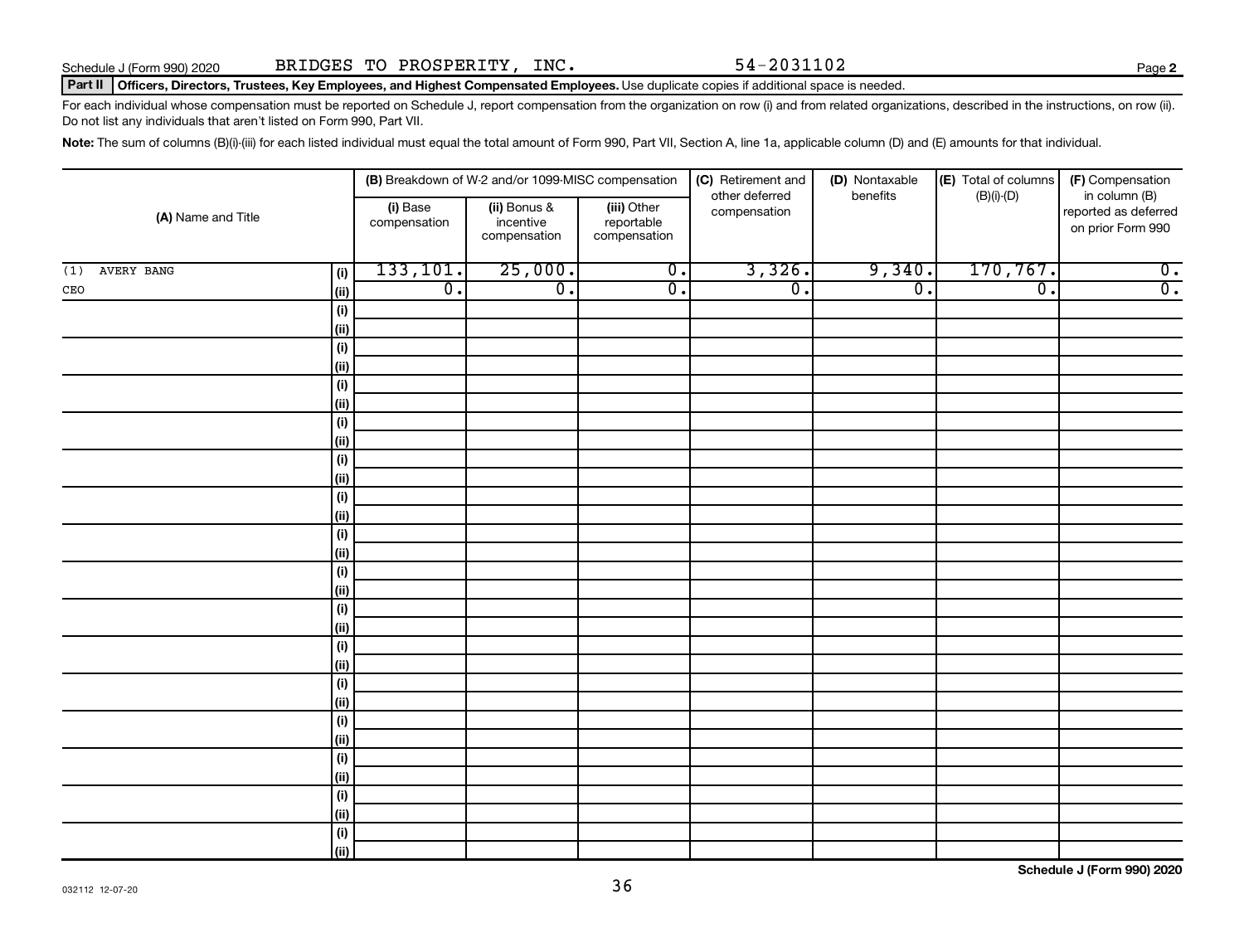## **Part III Supplemental Information**

Provide the information, explanation, or descriptions required for Part I, lines 1a, 1b, 3, 4a, 4b, 4c, 5a, 5b, 6a, 6b, 7, and 8, and for Part II. Also complete this part for any additional information.

# PART I, LINE 7:

BONUS COMPENSATION IS REPORTED IN PART II, COLUMN (B)(II).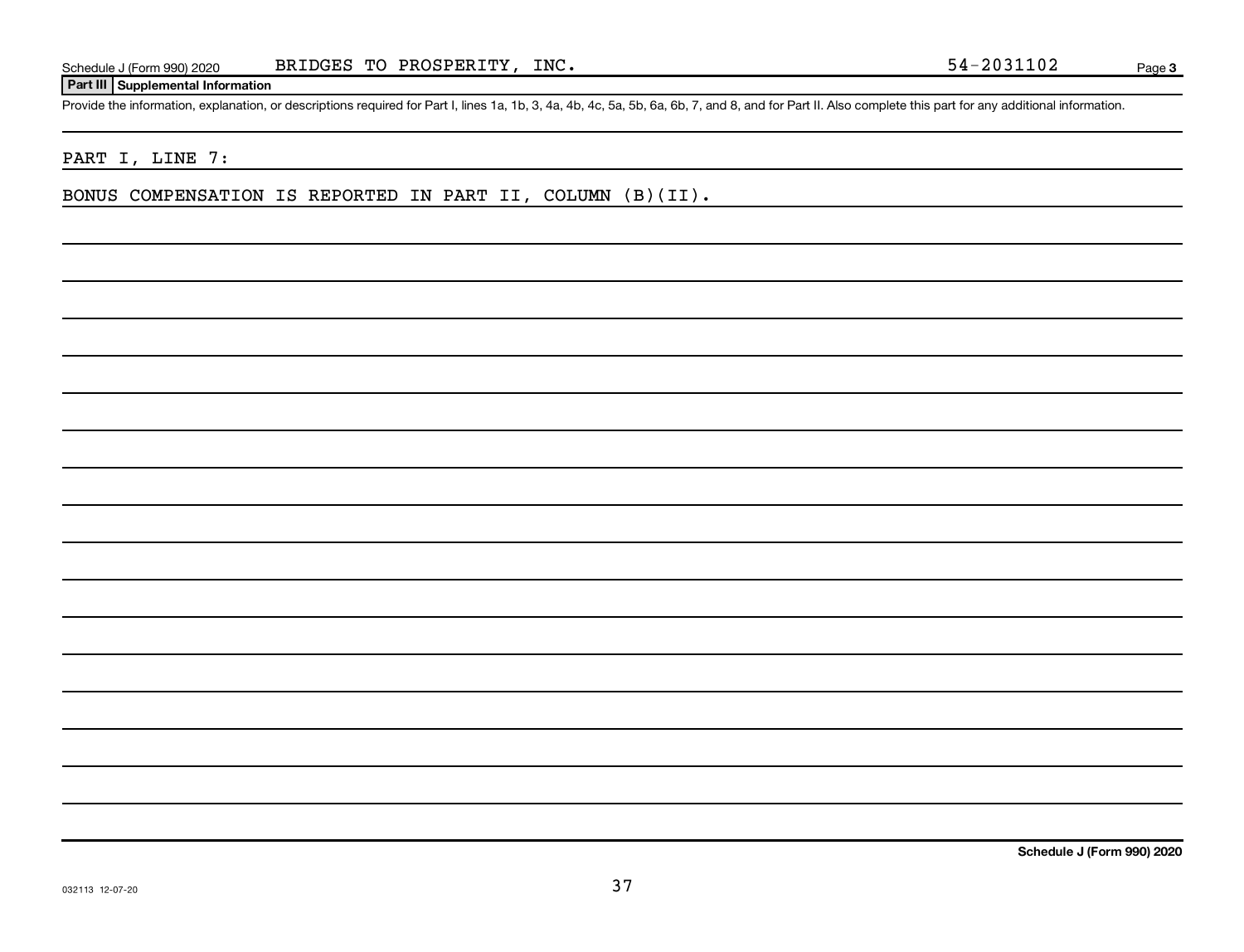## **SCHEDULE M (Form 990)**

# **Noncash Contributions**

OMB No. 1545-0047

| Department of the Treasury |
|----------------------------|
| Internal Revenue Service   |

◆ Complete if the organizations answered "Yes" on Form 990, Part IV, lines 29 or 30.<br>● Complete if the organizations answered "Yes" on Form 990, Part IV, lines 29 or 30.  $\blacktriangleright$ 

|              | Attach to Form 990.<br>Department of the Treasury<br>Internal Revenue Service                                                     |                               |                                      |                                                                                                      |             |  | <b>Open to Public</b><br>Inspection                          |     |    |
|--------------|-----------------------------------------------------------------------------------------------------------------------------------|-------------------------------|--------------------------------------|------------------------------------------------------------------------------------------------------|-------------|--|--------------------------------------------------------------|-----|----|
|              | Go to www.irs.gov/Form990 for instructions and the latest information.<br>Name of the organization<br>BRIDGES TO PROSPERITY, INC. |                               |                                      |                                                                                                      |             |  | <b>Employer identification number</b><br>54-2031102          |     |    |
| Part I       | <b>Types of Property</b>                                                                                                          |                               |                                      |                                                                                                      |             |  |                                                              |     |    |
|              |                                                                                                                                   | (a)<br>Check if<br>applicable | (b)<br>Number of<br>contributions or | (c)<br>Noncash contribution<br>amounts reported on<br>items contributed Form 990, Part VIII, line 1g |             |  | (d)<br>Method of determining<br>noncash contribution amounts |     |    |
| 1            |                                                                                                                                   |                               |                                      |                                                                                                      |             |  |                                                              |     |    |
| $\mathbf{2}$ |                                                                                                                                   |                               |                                      |                                                                                                      |             |  |                                                              |     |    |
| 3            | Art - Fractional interests                                                                                                        |                               |                                      |                                                                                                      |             |  |                                                              |     |    |
| 4            | Books and publications                                                                                                            |                               |                                      |                                                                                                      |             |  |                                                              |     |    |
| 5            | Clothing and household goods                                                                                                      |                               |                                      |                                                                                                      |             |  |                                                              |     |    |
| 6            | Cars and other vehicles                                                                                                           |                               |                                      |                                                                                                      |             |  |                                                              |     |    |
| 7            |                                                                                                                                   |                               |                                      |                                                                                                      |             |  |                                                              |     |    |
| 8            |                                                                                                                                   |                               |                                      |                                                                                                      |             |  |                                                              |     |    |
| 9            | Securities - Publicly traded                                                                                                      |                               |                                      |                                                                                                      |             |  |                                                              |     |    |
| 10           | Securities - Closely held stock                                                                                                   |                               |                                      |                                                                                                      |             |  |                                                              |     |    |
| 11           | Securities - Partnership, LLC, or                                                                                                 |                               |                                      |                                                                                                      |             |  |                                                              |     |    |
|              | trust interests                                                                                                                   |                               |                                      |                                                                                                      |             |  |                                                              |     |    |
| 12           | Securities - Miscellaneous                                                                                                        |                               |                                      |                                                                                                      |             |  |                                                              |     |    |
| 13           | Qualified conservation contribution -                                                                                             |                               |                                      |                                                                                                      |             |  |                                                              |     |    |
|              |                                                                                                                                   |                               |                                      |                                                                                                      |             |  |                                                              |     |    |
| 14           | Qualified conservation contribution - Other                                                                                       |                               |                                      |                                                                                                      |             |  |                                                              |     |    |
| 15           | Real estate - Residential                                                                                                         |                               |                                      |                                                                                                      |             |  |                                                              |     |    |
| 16           | Real estate - Commercial                                                                                                          |                               |                                      |                                                                                                      |             |  |                                                              |     |    |
| 17           |                                                                                                                                   |                               |                                      |                                                                                                      |             |  |                                                              |     |    |
| 18           |                                                                                                                                   |                               |                                      |                                                                                                      |             |  |                                                              |     |    |
| 19           |                                                                                                                                   |                               |                                      |                                                                                                      |             |  |                                                              |     |    |
| 20           | Drugs and medical supplies                                                                                                        |                               |                                      |                                                                                                      |             |  |                                                              |     |    |
| 21           |                                                                                                                                   |                               |                                      |                                                                                                      |             |  |                                                              |     |    |
| 22           |                                                                                                                                   |                               |                                      |                                                                                                      |             |  |                                                              |     |    |
|              |                                                                                                                                   |                               |                                      |                                                                                                      |             |  |                                                              |     |    |
| 23           |                                                                                                                                   |                               |                                      |                                                                                                      |             |  |                                                              |     |    |
| 24           | $($ BRIDGE MATERI $)$<br>Other $\blacktriangleright$                                                                              | х                             | 45                                   |                                                                                                      | 584,008.FMV |  |                                                              |     |    |
| 25           |                                                                                                                                   |                               |                                      |                                                                                                      |             |  |                                                              |     |    |
| 26           | Other<br>▸                                                                                                                        |                               |                                      |                                                                                                      |             |  |                                                              |     |    |
| 27           | Other                                                                                                                             |                               |                                      |                                                                                                      |             |  |                                                              |     |    |
| 28           | Other                                                                                                                             |                               |                                      |                                                                                                      |             |  |                                                              |     |    |
| 29           | Number of Forms 8283 received by the organization during the tax year for contributions                                           |                               |                                      |                                                                                                      |             |  |                                                              |     |    |
|              | for which the organization completed Form 8283, Part V, Donee Acknowledgement                                                     |                               |                                      | 29                                                                                                   |             |  |                                                              | 0   |    |
|              |                                                                                                                                   |                               |                                      |                                                                                                      |             |  |                                                              | Yes | No |
|              | 30a During the year, did the organization receive by contribution any property reported in Part I, lines 1 through 28, that it    |                               |                                      |                                                                                                      |             |  |                                                              |     |    |
|              | must hold for at least three years from the date of the initial contribution, and which isn't required to be used for             |                               |                                      |                                                                                                      |             |  |                                                              |     |    |
|              |                                                                                                                                   |                               |                                      |                                                                                                      |             |  | 30a                                                          |     | х  |
|              | <b>b</b> If "Yes," describe the arrangement in Part II.                                                                           |                               |                                      |                                                                                                      |             |  |                                                              |     |    |
| 31           | Does the organization have a gift acceptance policy that requires the review of any nonstandard contributions?                    |                               |                                      |                                                                                                      |             |  | 31                                                           | х   |    |
| 32a          | Does the organization hire or use third parties or related organizations to solicit, process, or sell noncash<br>contributions?   |                               |                                      |                                                                                                      |             |  | 32a                                                          |     | х  |
|              |                                                                                                                                   |                               |                                      |                                                                                                      |             |  |                                                              |     |    |

**33** If the organization didn't report an amount in column (c) for a type of property for which column (a) is checked, describe in Part II.

**For Paperwork Reduction Act Notice, see the Instructions for Form 990. Schedule M (Form 990) 2020** LHA

032141 11-23-20

**b** If "Yes," describe in Part II.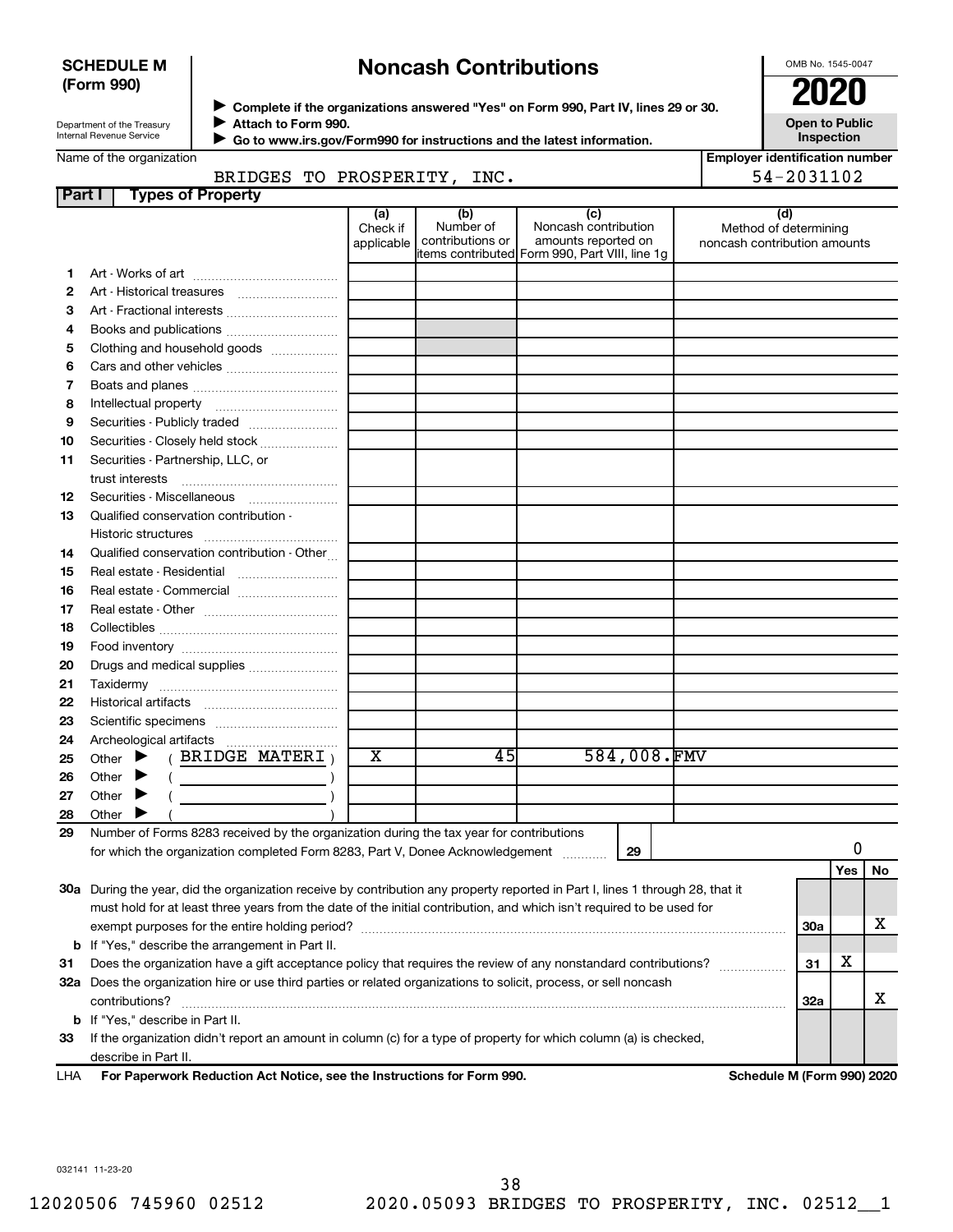Part II | Supplemental Information. Provide the information required by Part I, lines 30b, 32b, and 33, and whether the organization is reporting in Part I, column (b), the number of contributions, the number of items received, or a combination of both. Also complete this part for any additional information.

SCHEDULE M, PART I, COLUMN (B):

### COLUMN (B) REPRESENTS THE NUMBER OF CONTRIBUTIONS.

**Schedule M (Form 990) 2020**

032142 11-23-20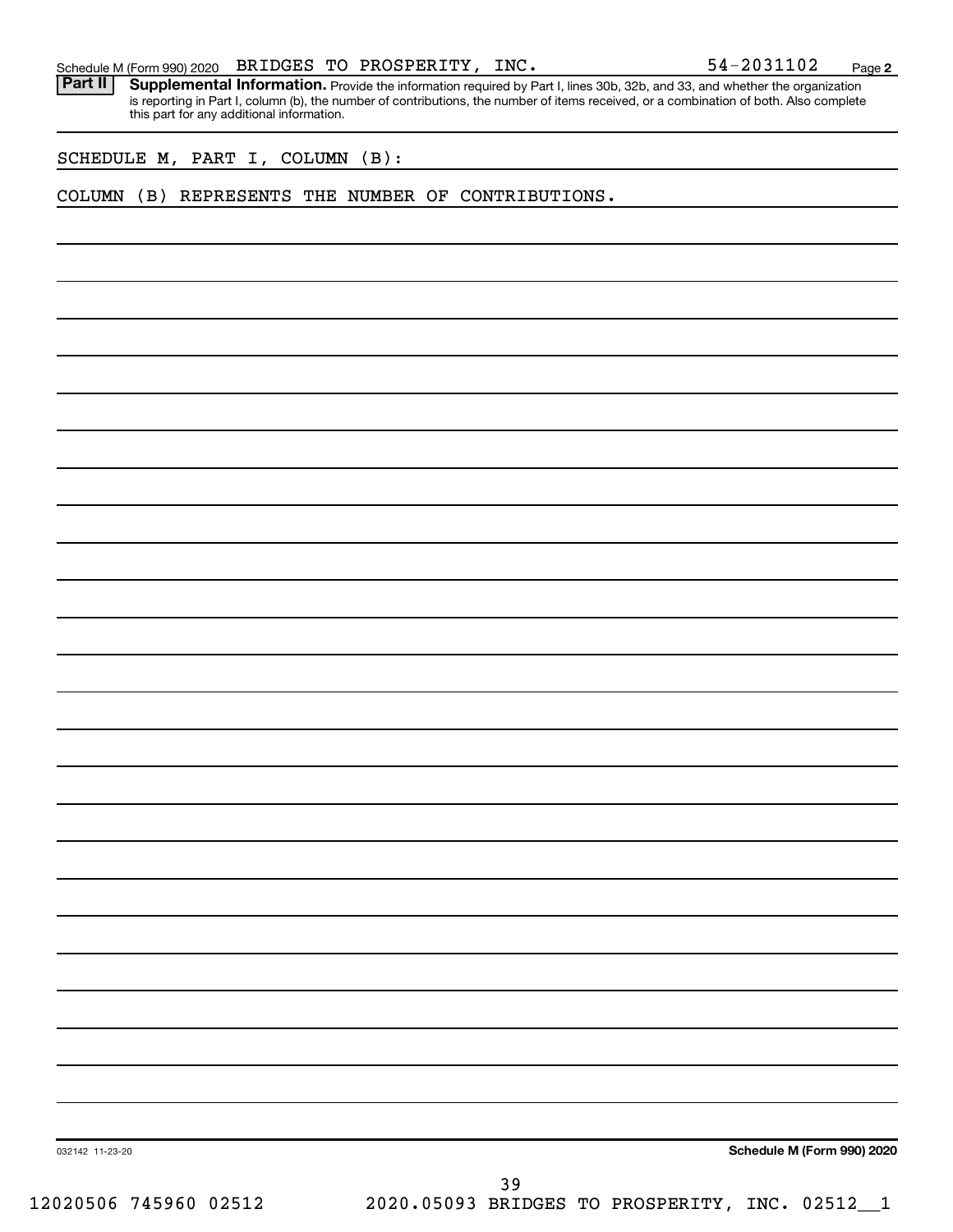Department of the Treasury **(Form 990 or 990-EZ)**

Name of the organization

Internal Revenue Service

**Complete to provide information for responses to specific questions on SCHEDULE O Supplemental Information to Form 990 or 990-EZ 2020**<br>(Form 990 or 990-EZ) Complete to provide information for responses to specific questions on

**Form 990 or 990-EZ or to provide any additional information. | Attach to Form 990 or 990-EZ. | Go to www.irs.gov/Form990 for the latest information.**

**Open to Public Inspection**

OMB No. 1545-0047

BRIDGES TO PROSPERITY, INC.  $\vert$  54-2031102

**Employer identification number**

FORM 990, PART VI, SECTION A, LINE 6:

THE CORPORATION HAS MEMBERS. THERE IS ONE CLASS OF MEMBERS AND THEY HAVE

FULL VOTING RIGHTS.

FORM 990, PART VI, SECTION A, LINE 7A:

DIRECTORS OF THE CORPORATION ARE APPOINTED BY MAJORITY VOTE OF THE MEMBERS.

FORM 990, PART VI, SECTION B, LINE 11B:

THE FORM 990 IS PREPARED BY AN OUTSIDE ACCOUNTING FIRM AND REVIEWED AND APPROVED BY THE AUDIT COMMITTEE. A COPY IS DISTRIBUTED TO THE ENTIRE BOARD FOR REVIEW PRIOR TO FILING. THE RETURN IS THEN SIGNED BY THE CEO AND FILED WITH THE IRS.

FORM 990, PART VI, SECTION B, LINE 12C:

ALL BOARD MEMBERS AND STAFF WITH SIGNIFICANT DECISION-MAKING AUTHORITY SIGN A CONFLICT OF INTEREST DISCLOSURE STATEMENT. IN THE EVENT FACTS CHANGE THAT MAY GIVE RISE TO A POTENTIAL CONFLICT OF INTEREST, THE INDIVIDUAL AGREES TO NOTIFY THE ORGANIZATION IN WRITING. WHERE A POTENTIAL CONFLICT OF INTEREST EXISTS BETWEEN THE INTERESTS OF B2P AND AN INTERESTED PARTY WITH RESPECT TO SPECIFIC PROPOSED ACTION, POLICY OR TRANSACTION, AN AUDIT COMMITTEE CONSISTING OF SOME MEMBERS OF THE BOARD OF DIRECTORS, MAKES A DETERMINATION OF WHETHER AN ACTUAL CONFLICT OF INTEREST EXISTS. THE BOARD OF DIRECTORS SHALL THEN CONSIDER THE MATTER, FOLLOWING THE DETERMINATION OF THE AUDIT COMMITTEE, DURING A MEETING OF THE BOARD.

032211 11-20-20 **For Paperwork Reduction Act Notice, see the Instructions for Form 990 or 990-EZ. Schedule O (Form 990 or 990-EZ) 2020** LHA AN INTERESTED PARTY WHO HAS A POTENTIAL CONFLICT OF INTEREST WITH RESPECT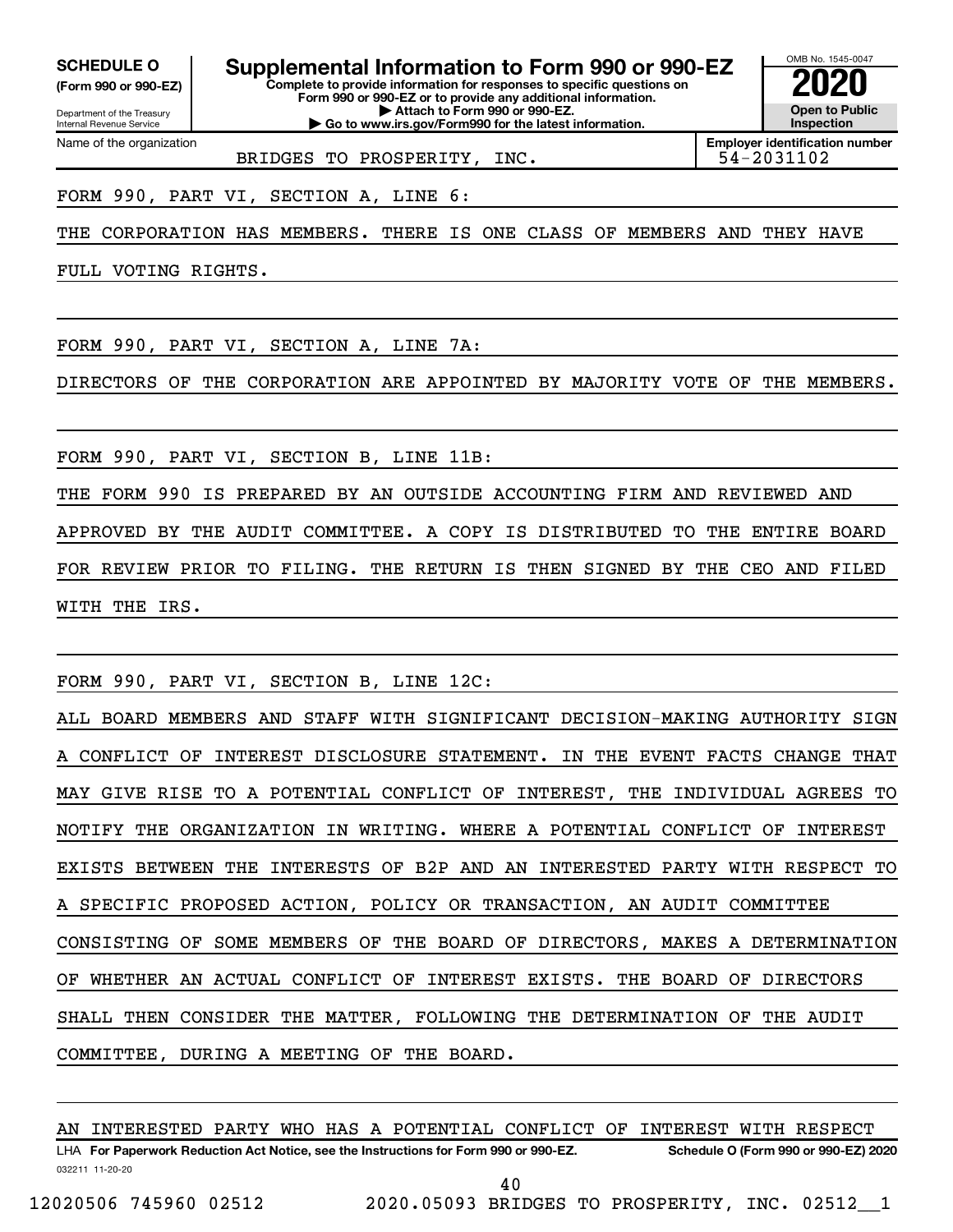| Schedule O (Form 990 or 990-EZ) 2020                                               | Page 2                                              |
|------------------------------------------------------------------------------------|-----------------------------------------------------|
| Name of the organization<br><b>BRIDGES</b><br>TO PROSPERITY, INC.                  | <b>Employer identification number</b><br>54-2031102 |
| A PROPOSED ACTION, POLICY OR TRANSACTION OF THE CORPORATION<br>TO.                 | SHALL NOT                                           |
| IN ANY WAY IN, OR BE PRESENT DURING, THE DELIBERATIONS AND<br>PARTICIPATE          |                                                     |
| DECISION-MAKING VOTE OF B2P WITH RESPECT TO SUCH ACTION, POLICY OR                 |                                                     |
| THE<br>INTERESTED<br>PARTY SHALL HAVE<br>AN<br>TRANSACTION. HOWEVER,               | OPPORTUNITY<br>TО                                   |
| FACTUAL INFORMATION ABOUT THE PROPOSED CONFLICT AND/OR ACTION,<br>PROVIDE          |                                                     |
| POLICY OR TRANSACTION. ALSO, THE BOARD MAY REQUEST THAT THE                        | INTERESTED                                          |
| PARTY BE AVAILABLE TO ANSWER QUESTIONS.                                            |                                                     |
|                                                                                    |                                                     |
| OF<br>THE BOARD<br>DIRECTORS MAY APPROVE THE<br>DISINTERESTED MEMBERS<br>OF<br>THE |                                                     |
|                                                                                    |                                                     |

PROPOSED ACTION, POLICY OR TRANSACTION UPON FINDING THAT IT IS IN THE BEST INTERESTS OF B2P. THE BOARD SHALL CONSIDER WHETHER THE TERMS OF THE PROPOSED ACTION, TRANSACTION OR POLICY ARE FAIR AND REASONABLE TO B2P AND WHETHER IT WOULD BE POSSIBLE, WITH REASONABLE EFFORT, TO FIND A MORE ADVANTAGEOUS ARRANGEMENT WITH A PARTY OR ENTITY THAT IS NOT AN INTERESTED PARTY.

FORM 990, PART VI, SECTION B, LINE 15A:

THE CEO'S COMPENSATION IS DISCUSSED AND APPROVED BY THE BOARD. THE COMPENSATION AMOUNT IS BASED ON EXPECTED COMPANY PERFORMANCE AND IS COMPARED TO VARIOUS NON-PROFIT SALARY GUIDES FOR REASONABLENESS. THE LAST COMPENSATION REVIEW TOOK PLACE IN MARCH 2021.

FORM 990, PART VI, SECTION C, LINE 19:

THE ORGANIZATION MAKES ITS GOVERNING DOCUMENTS, CONFLICT OF INTEREST

POLICY, AND FINANCIAL STATEMENTS AVAILABLE TO THE PUBLIC UPON REASONABLE

REQUEST.

FORM 990, PARTS VIII, LINE 1E, AND X, LINE 24:

032212 11-20-20

**Schedule O (Form 990 or 990-EZ) 2020**

41